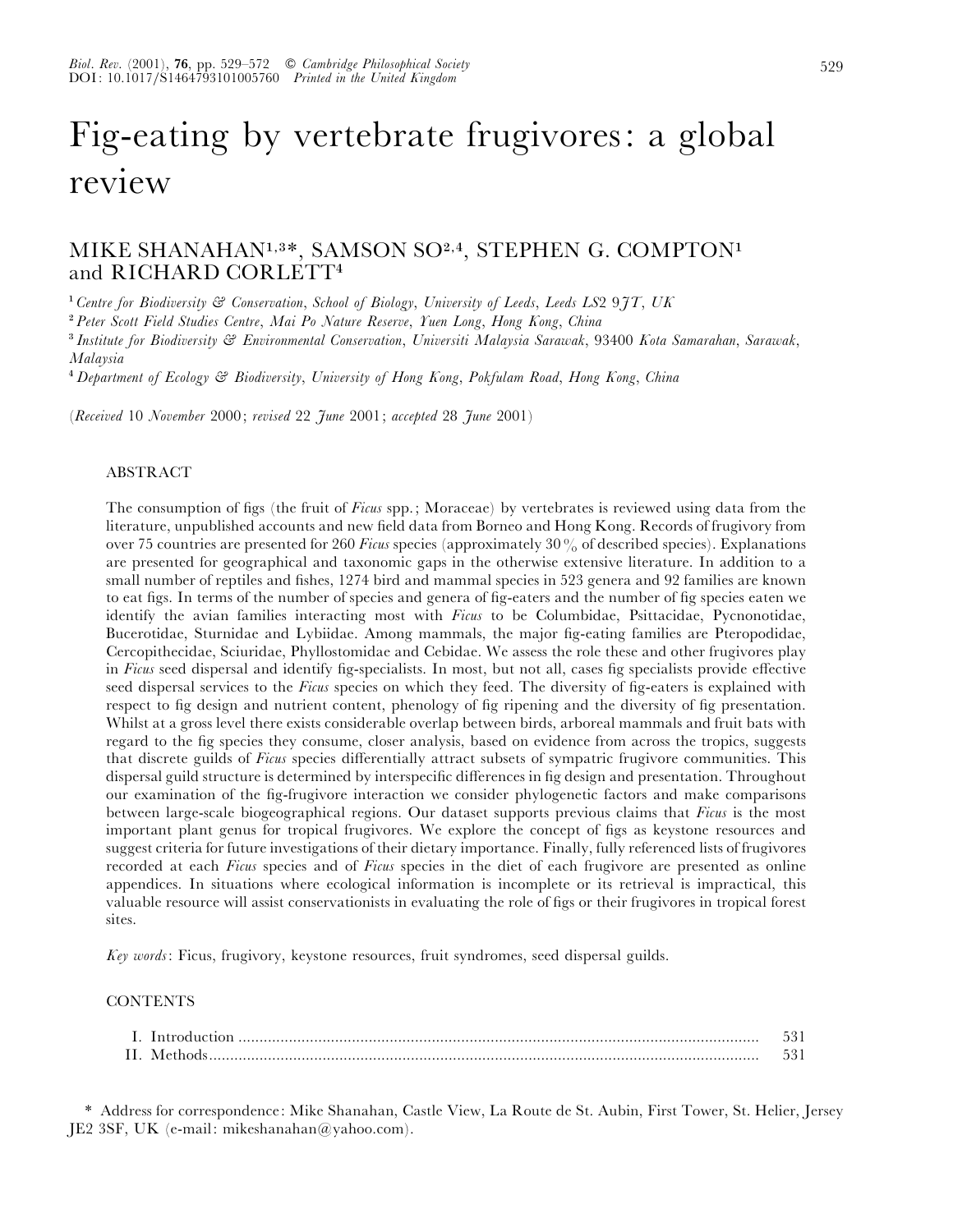|     |                                     | 532 |
|-----|-------------------------------------|-----|
|     |                                     | 532 |
|     |                                     | 532 |
|     |                                     | 533 |
|     |                                     | 535 |
|     |                                     | 535 |
|     |                                     | 535 |
|     |                                     | 535 |
|     |                                     |     |
|     |                                     | 537 |
|     |                                     | 538 |
|     | (v1)                                | 539 |
|     | (vii)                               | 541 |
|     |                                     | 542 |
|     |                                     | 542 |
|     |                                     | 542 |
|     | $(x_1)$                             | 542 |
|     | $\left( \, \mathrm{Xil} \, \right)$ | 542 |
|     | $(x_{111})$                         | 542 |
|     | (xiv)                               | 543 |
|     |                                     | 543 |
|     |                                     | 543 |
|     |                                     | 543 |
|     |                                     | 544 |
|     |                                     | 545 |
|     | (C)                                 | 545 |
|     |                                     |     |
|     |                                     | 545 |
|     | (F)                                 | 545 |
|     | (G)                                 | 545 |
|     | (H)                                 | 545 |
|     |                                     | 546 |
|     | (                                   | 546 |
|     |                                     | 546 |
|     | (L)                                 | 546 |
|     | (M)                                 | 546 |
|     |                                     | 546 |
|     |                                     | 546 |
|     |                                     | 547 |
|     |                                     | 547 |
|     |                                     | 547 |
|     |                                     | 547 |
|     |                                     | 548 |
|     |                                     | 549 |
|     |                                     | 549 |
|     |                                     | 550 |
|     |                                     |     |
|     |                                     | 550 |
|     |                                     | 550 |
|     |                                     | 550 |
|     |                                     | 550 |
|     |                                     | 550 |
|     |                                     | 551 |
|     |                                     | 552 |
| (1) |                                     | 552 |
| (2) |                                     | 552 |
| (3) |                                     | 553 |
| (4) |                                     | 554 |
| (C) |                                     | 555 |
| (b) |                                     | 555 |
| (7) |                                     | 557 |
|     |                                     |     |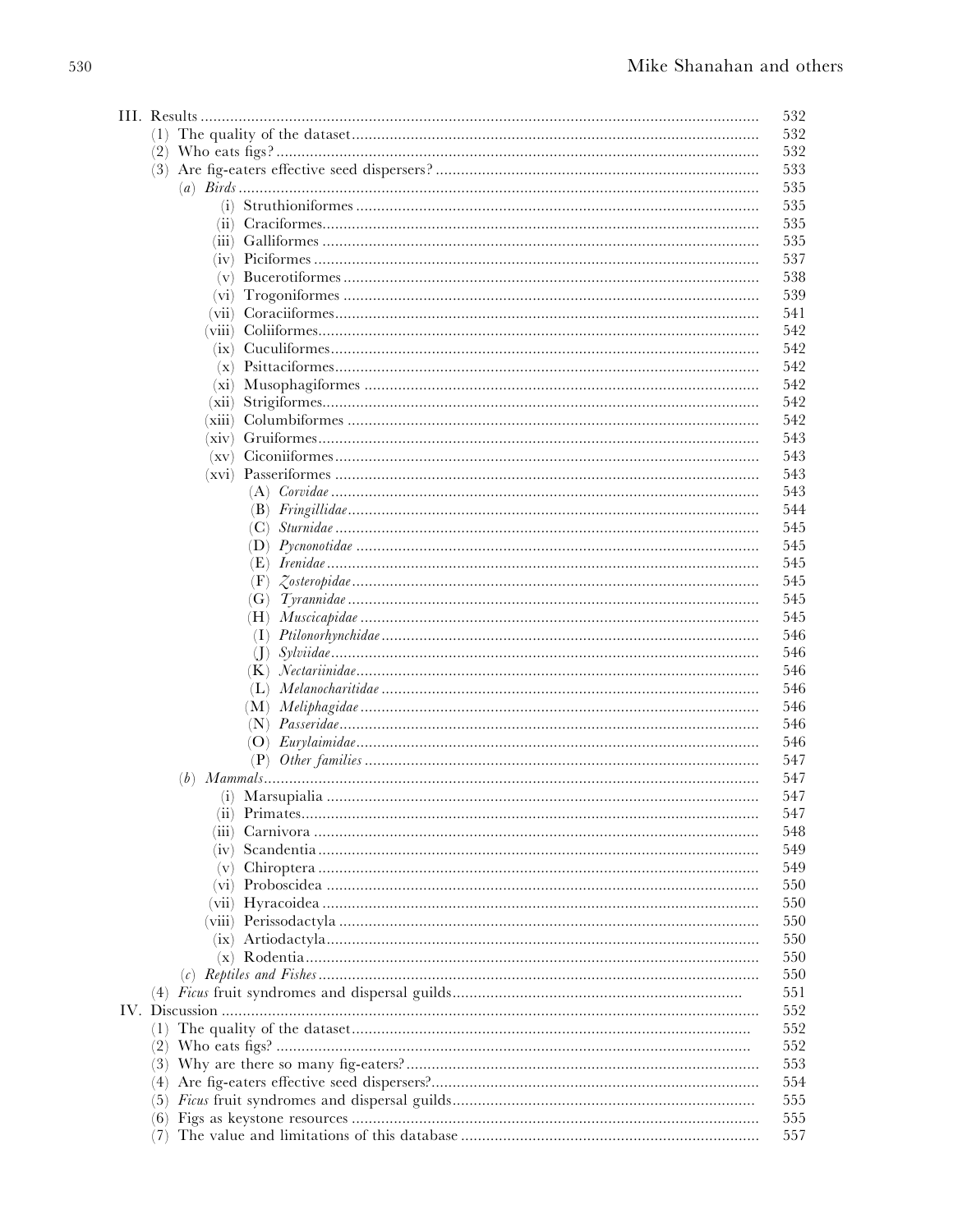|  | 557  |
|--|------|
|  | -558 |
|  | -558 |

## *I. INTRODUCTION*

With approximately 750 species exhibiting a variety of growth forms that includes shrubs, trees, climbers, epiphytes and hemi-epiphytic stranglers, *Ficus* (Moraceae) is arguably the world's most diverse woody plant genus (Corner, 1988; Berg, 1989). Furthermore, two breeding systems, monoecy and dioecy, occur among *Ficus* species, with half the individuals of dioecious species producing figs that contain no, or very few, seeds (Anstett, Hossaert-McKey & Kjellberg, 1997). *Ficus* is distributed largely in the tropics and subtropics and can be divided, taxonomically, into two main groups (Corner, 1965; Berg, 1989). One group, comprising the subgenera *Urostigma* and *Pharmacosycea*, consists of approximately 370 species, all of which are monoecious. The second group comprises the subgenera *Ficus* and *Sycomorus*. Whilst the 13 or so *Sycomorus* species are monoecious, all but three of the approximately 350 species in subgenus *Ficus* are dioecious (Berg, 1989).

*Ficus* species are, perhaps, best known for their relationship with pollinating wasps (Hymenoptera, Agaonidae) which, with relatively few exceptions (see Michaloud, Carriere & Koobi, 1996), are species-specific (Wiebes, 1979). In monoecious *Ficus* species, the need to maintain a supply of pollinator wasps means that ripe figs can be found year-round (although some seasonality in crop production may occur, e.g. Windsor *et al*., 1989). This, together with the exceptionally large crops of many monoecious *Ficus* species, has led to these figs being described as ' keystone resources' in tropical forests, potentially sustaining frugivores through lean periods of low fruit availability (Leighton & Leighton, 1983; Terborgh, 1986; Lambert & Marshall, 1991; Kinnaird, O'Brien & Suryadi, 1999; Korine, Kalko & Herre, 2000). Particularly high calcium levels in figs add further importance to their role in the diets of tropical frugivores (O'Brien *et al*., 1998*a*), and the extirpation of such keystone resources has been predicted to precipitate a cascade of further extinction (Terborgh, 1986). However, research in Africa and India has suggested that, because of low *Ficus* densities and lower fruit production, the importance of figs is not universal (Gautier-Hion & Michaloud, 1989; Borges, 1993; Patel, 1996, 1997).

Two decades ago Janzen (1979) published a seminal paper on *Ficus* and, in helping to publicise this fascinating group of plants, helped lay the foundations for today's diversity of fig studies in field and laboratory sites worldwide. In his coverage of frugivory and seed dispersal Janzen (1979) asked, 'Who eats figs?'. He answered this question with a single word, 'Everybody', and stated that figs are an important dietary component for more animal species than the fruit of any other tropical genus. Here, we review the literature in an attempt to judge the accuracy of this contention. We assess the role of fig-eaters as potential seed dispersers and consider the extent of dietary overlap between fig-eating birds, fruit bats and non-volant mammals. We examine the keystone resource epithet applied to figs in tropical forests and identify vertebrate species that specialise on, or are highly reliant upon, figs as a dietary resource.

Vertebrate frugivores are not the only agents of *Ficus* seed dispersal. Invertebrates, including ants, dung beetles, snails and hermit crabs are known to consume fig fruits or seeds, thereby having impacts on *Ficus* seed dispersal (Kaufmann *et al*., 1991; Athreya, 1996; Laman, 1996; Davis & Sutton, 1997; Shanahan, 2000; Staddon, 2000). Dispersal by floating on water has been suggested for a number of riverine *Ficus* species including *F*. *hispida*, *F*. *scabra* (Ridley, 1930) and, in particular, *F*. *cyathistipula*, the figs of which have a thick, spongy wall that provides buoyancy (Berg & Wiebes, 1992). However, in this review we concentrate solely on the interactions between *Ficus* species and vertebrates.

#### *II. METHODS*

The dataset comprises field data collected by S. S. in Hong Kong (So, 1999), and by M. S. in Lambir Hills National Park, Sarawak, Malaysia (Shanahan, 2000), a literature review and unpublished data contributed by other researchers (see Acknowledgements). The data comprise accounts of which frugivore species consume figs, which *Ficus* species they consume, how frugivores handle figs and whether or not they are likely to be effective seed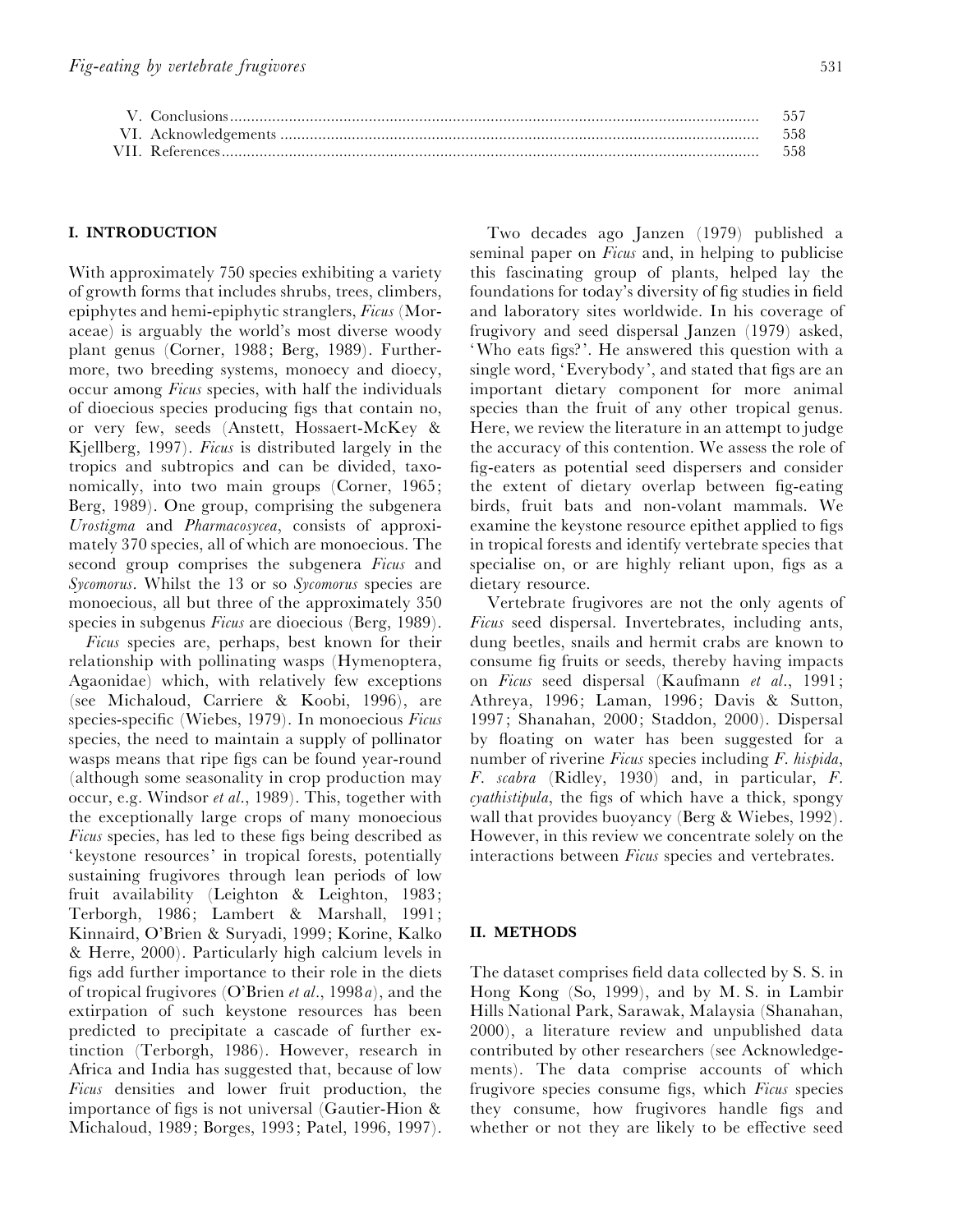dispersers, and how important figs are to the frugivores in question. The data gathered were assembled in a database where each *Ficus* and frugivore species was given a unique alpha-numerical code. Frugivore taxonomy and nomenclature were updated to follow Sibley & Monroe (1990, 1993) and Corbett & Hill (1991) for birds and mammals, respectively. Other frugivores are named in the source literature. Redundant *Ficus* synonyms are abundant in the literature and were eliminated using the classifications of Berg & Weibes (1992) and Corner (1965) for African and Indo-Australian figs, respectively. The taxonomy of the Neotropical fig flora is less well understood and is complicated by the existence of 'species-complexes' (Berg, 1989). For this region we use names approved by Prof. C. C. Berg (personal communication). For analytical purposes we took a conservative approach to the array of *Ficus* taxa found in the literature. Thus, varieties and formally undescribed forms of existing species have been subsumed into their parent taxa. However, in view of the likelihood of future taxonomic revisions, any such inclusions are noted. A number of *Ficus* species names encountered in the literature could not be located using the sources mentioned above. These species are excluded from any analysis although, for completeness of coverage, their frugivory records are included in the Appendices, available online at http://go.to/figs.

#### *III. RESULTS*

#### *(1) The quality of the dataset*

Data on frugivory were gathered for 345 *Ficus* taxa, which, after rationalisation of nomenclature, represent 260 'good' *Ficus* species (approximately 30%) of currently recognised species; Appendix 1: available at http://go.to/figs). The quality of the data and existence of biases may be assessed with respect to geographical provenance, *Ficus* taxonomy and the types of study from which the data were accumulated.

The dataset is global in provenance, featuring records from 78 countries or equivalent territories. Table 1 indicates, for each of the three major biogeographical regions and selected constituent territories, the number of known *Ficus* species and the percentage of these that are included in this review. The species included in our coverage represent between 28.9 and 59 $\%$  of the *Ficus* species known from Neotropical, Afrotropical and Indo-Australian floras. The small *Ficus* flora of Australia is best represented, with records of frugivory available for 28  $(84.8\%)$  of the 33 native *Ficus* species. Using Berg's (1989) classification of *Ficus* for comparison, a second, taxonomic, bias in the literature is revealed (Table 2). Sections *Conosycea*, *Galoglychia* and *Malvanthera* are over-represented whilst sections *Ficus*, *Adenosperma* and *Oreosycea* are under-represented. Overall, monoecious species are over-represented. Finally, the quality of the literature may be assessed with respect to the types of study from which the data were accumulated. Nearly 500 sources of data were used (Table 3). The majority of these were casual observations  $(42.2\%)$  or records reported in other reviews, field guides, etc.  $(20.5\%)$ . The remaining data sources fall into two classes: studies of animals' diets  $(27.5\%)$  and observations of frugivores visiting fruit crops  $(9.8\%)$ . In each case, the majority of studies were taxonomically restricted with respect to the frugivores considered. Only eight studies  $(1.6\%$  of the total data sources) considered birds, fruit bats and arboreal mammals simultaneously.

## *(2) Who eats figs?*

The diversity and widespread distribution of *Ficus* is reflected in the variety of animals that have been recorded feeding on figs. In total, records of fig consumption were found for 1274 bird and mammal species (Appendix 2: available at http://go.to/figs). These comprise 990 bird species in 374 genera and 54 families and 284 mammal species in 153 genera and 38 families (Tables 4, 5). Additionally, figs have been recorded in the diets of less obvious frugivores, such as fish and reptiles (Table 6).

The extent of fig-eating in these frugivore families can be assessed in a number of ways. Tables 4 and 5 show, for each family, the percentage of genera and species for which fig-eating records exist. These figures overemphasize the extent of fig-eating in families with small numbers of genera and/or species (e.g. Hypocoliidae, Psophiidae, Casuariidae). An alternative index of the propensity for fig-eating within a given family can be derived from the product of these percentages and the respective number of genera and species for which fig-eating records were actually obtained. Thus, if all members of all frugivore families ate figs then the families with most species and genera would have the highest values for these indices. Among birds, fig-eating is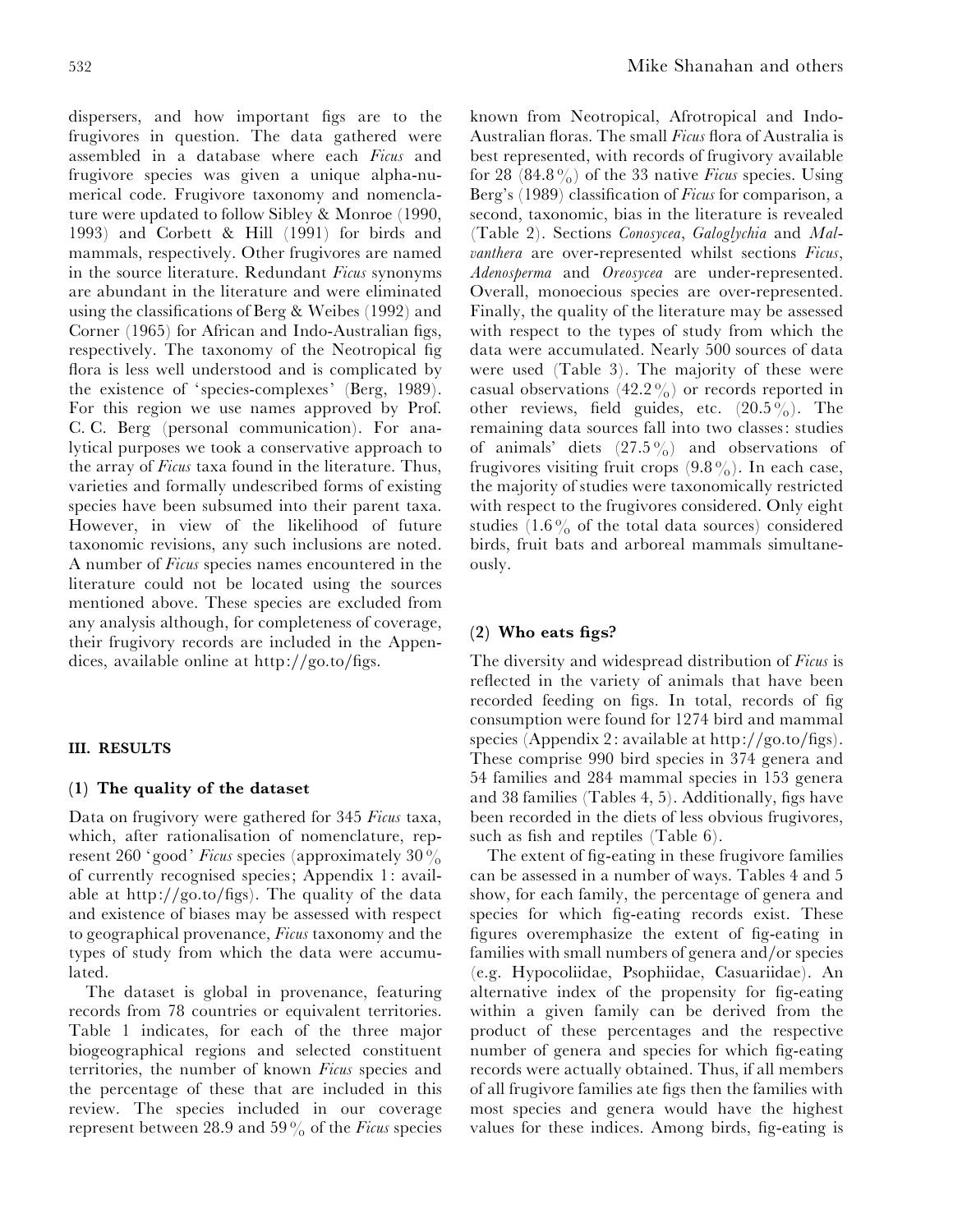Table 1. *The number of* Ficus *species from each biogeographical region* (*and selected constituent territories*) *included in the dataset*. *Regional species totals are taken from Berg* & *Wiebes* (1992) *for Afrotropical figs*, *Berg* (1989) *for Neotropical figs and Corner* (1965) *for Indo*-*Australian figs*

| Region          | Total Ficus<br>species | <i>Ficus</i> species<br>in review | $\%$ of total<br>represented |
|-----------------|------------------------|-----------------------------------|------------------------------|
| Neotropical     | 145                    | 42                                | 28.9                         |
| Afrotropical    | 105                    | 62                                | 59.0                         |
| Madagascar      | 24                     | 10                                | 41.7                         |
| Indo-Australian | 473                    | 156                               | 32.9                         |
| India           | 43                     | 27                                | 62.8                         |
| Borneo          | 133                    | 76                                | 56.3                         |
| New Guinea      | 138                    | 41                                | 29.7                         |
| Australia       | 33                     | 28                                | 84.8                         |

most widespread in the parrot (Psittacidae) and pigeon (Columbidae) families (Fig. 1). Among mammals it is in families of primates, squirrels and fruit bats that fig-eating is most frequently recorded (Fig. 2).

The relative effects of numbers of genera in a family and numbers of species per genus can be overcome by standardizing the values for the indices used in Figs 1 and 2 against maxima of 1000 and taking the mean of the two indices. Fig. 3 uses these mean standardised propensity values to identify the frugivore families which interact most strongly with the genus *Ficus* either as a consequence of having many fig-eating genera and species or by consuming the fruits of many *Ficus* species. The division of each axis into quartiles allows each family to be placed into one of four classes based on the extent of their interaction with *Ficus*. The majority of frugivore families (72 out of 92) are placed in the lowest quartile on each axis. Only the parrot (Psittacidae) family is placed in both axes' upper quartile. This figure identifies the families that are likely to have the strongest evolutionary interaction with *Ficus* species on a global scale.

A geographical bias is evident in this figure. The Neotropical fig fauna (approximately 145 species) is small compared to that of the Indo-Australian region (approximately 473 species; Table 1). Further, Old World frugivore families have widespread distributions. The imbalance in the distribution of *Ficus* and of frugivore families may account for the fact that Neotropical fruit bats (Phyllostomidae) and monkeys (Cebidae) have lower values on the *x* axis than their Old World counterparts (Pteropodidae and Cercopithecidae) which occur in the African, Indo-Malayan and (in the case of the Pteropodidae) Australo-Papuan regions. The outlying position of the Lybiidae shows that whilst there are many species and genera of fig-eating African barbets there are relatively few fig species known from their diet. This may simply represent a gap in the literature. However, Africa also has relatively few *Ficus* species when compared to the Indo-Australian region. The lybiid barbets are confined to Africa whereas all of the other bird families with higher *x* axis values occur in the Indo-Australian region as well as Africa or the Neotropics, and are thus exposed to a greater range of fig species.

For the *Ficus* species in the dataset an average of 12.3 frugivore species have been recorded. The range however is considerable. For more than half of the *Ficus* species covered here fewer than six frugivore species have been recorded (Fig. 4). Conversely, eight *Ficus* species have more than 50 recorded frugivores (Fig. 4, Table 7). This disparity does not necessarily indicate that most *Ficus* species attract few frugivores regularly. Rather, there exists considerable bias caused by differing extents to which *Ficus* species have been observed (due to, for example, their abundance or accessibility), the relative rarity of studies of frugivore attraction to *Ficus* crops (Table 3), and the fact that figs are often recorded in animal diets simply as '*Ficus* spp.', rather than species identifications being made. Nonetheless, research in Borneo, for which these biases were overcome, has shown that some *Ficus* species with very large figs do indeed attract small assemblages of mammalian frugivores (Shanahan & Compton, in press).

## *(3) Are fig-eaters effective seed dispersers?*

For the relationship between *Ficus* species and frugivorous vertebrates to be mutualistic the animals must provide an effective seed dispersal service in return for the nutriment paid, in advance, in the form of fig pulp, inside which the numerous small seeds are embedded. Frugivore effectiveness in seed dispersal has both qualitative and quantitative components (Schupp, 1993). The quantity of seeds dispersed by a given frugivore depends on the number of visits made to a fruiting plant and the number of seeds dispersed per visit. The former depends on the frugivore's abundance, its reliability of visitation and the importance of fruit (and figs in particular) in its diet, while the latter is conditional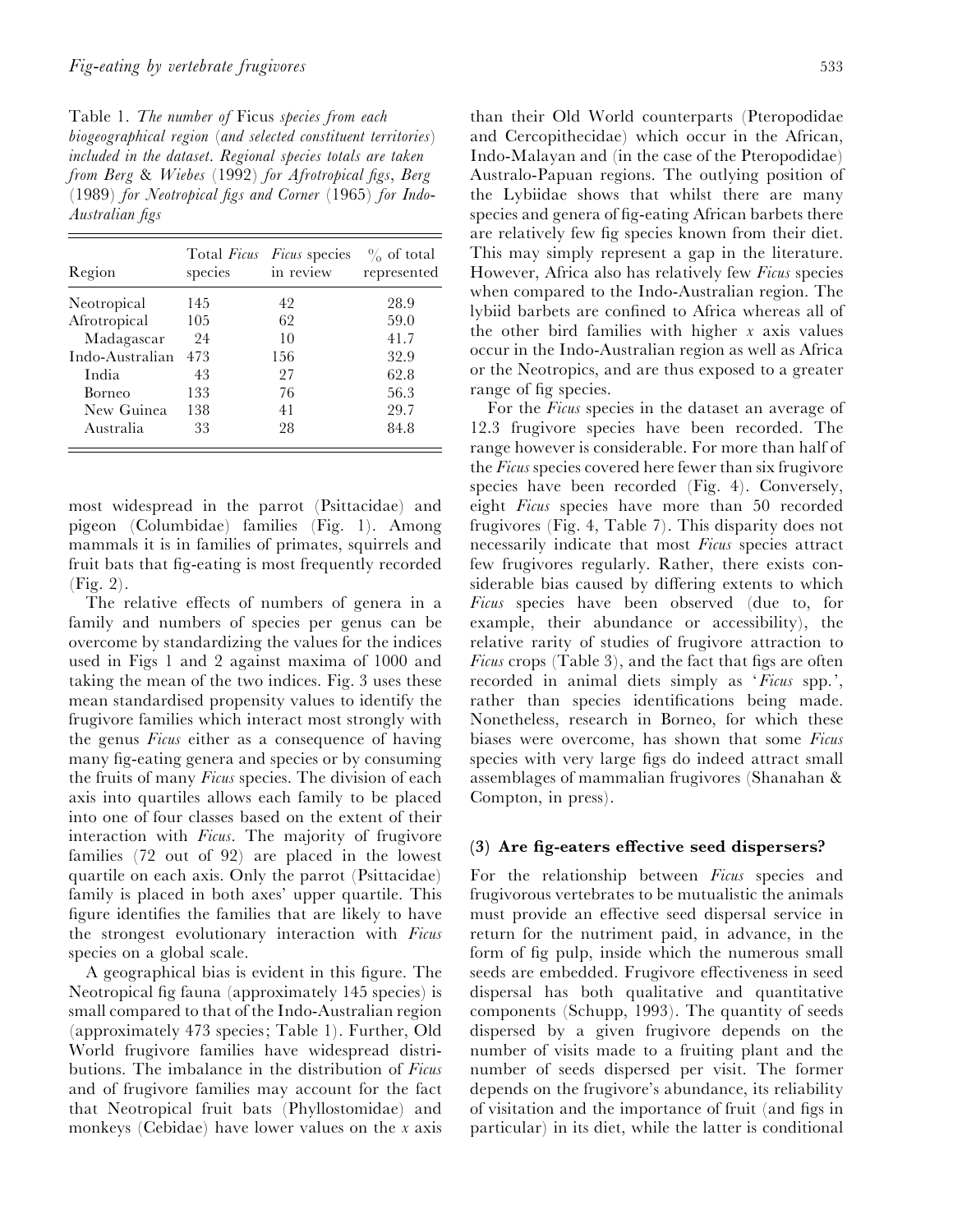Table 2. *Comparison of* (*a*) *relative numbers of monoecious and dioecious* Ficus *species*, *and* (*b*) *relative numbers of species in each* Ficus *section known globally and covered by this review. Monoecious species are over-represented* ( $\chi^2$  = 13.9,  $\text{D.F.} = 1, P < 0.001$ ). *Three sections* (*marked* >) *are over-represented in the review*: Conosycea ( $\chi^2 = 8.49$ ,  $p.F. = 1, P < 0.01$ , Galoglychia ( $\chi^2 = 9.89$ ,  $p.F. = 1, P < 0.01$ ) *and* Malvanthera ( $\chi^2 = 4.92$ ,  $p.F. = 1$ ,  $P$  < 0.05). *Three sections* (*marked* <) *are under-represented*: Adenosperma ( $\chi^2 = 9.01$ , p.f. = 1,  $P$  < 0.01), Ficus ( $\chi^2 = 4.73$ , p.f. = 1, *P* < 0.05) and Oreosycea ( $\chi^2 = 5.15$ , p.f. = 1, *P* < 0.05). *All*  $\chi^2$  tests used Yates' *correction for one degree of freedom* (*Zar*, 1996)

|                     |                | Global <sup>a</sup>      |                  | This study               |                  |          |
|---------------------|----------------|--------------------------|------------------|--------------------------|------------------|----------|
|                     |                | $\mathcal{N}$<br>species | $\%$ of<br>total | $\mathcal{N}$<br>species | $\%$ of<br>total |          |
| (a) Breeding system |                |                          |                  |                          |                  |          |
| Monoecious          |                | 389                      | 52.9             | 172                      | 66.2             | $\rm{>}$ |
| Dioecious           |                | 347                      | 47.1             | 88                       | 33.8             | $\lt$    |
| (b) Ficus taxonomy  |                |                          |                  |                          |                  |          |
| Subgenus            | Section        |                          |                  |                          |                  |          |
| Ficus               | Adenosperma    | 23                       | 3.13             | $\overline{0}$           | $\overline{0}$   | $\,<$    |
| Ficus               | Ficus          | 60                       | 8.15             | 11                       | 4.23             | $\lt$    |
| Ficus               | Kalosyce       | 20                       | 2.72             | 4                        | 1.54             |          |
| Ficus               | Neomorphe      | 6                        | 0.82             | $\overline{4}$           | 1.54             |          |
| Ficus               | Rhizocladus    | 55                       | 7.47             | 13                       | $5.00\,$         |          |
| Ficus               | Sinosycidium   | 1                        | 0.14             | $\overline{0}$           | $\theta$         |          |
| Ficus               | Sycidium       | 104                      | 14.1             | 35                       | 13.5             |          |
| Ficus               | Sycocarpus     | 81                       | 11.1             | 21                       | 8.08             |          |
| Sycomorus           | Sycomorus      | 13                       | 1.77             | 7                        | 2.69             |          |
| Pharmacosycea       | Oreosycea      | 50                       | 6.79             | $\, 8$                   | 3.08             | $\,<$    |
| Pharmacosycea       | Pharmacosycea  | 20                       | 2.72             | $\overline{5}$           | 1.92             |          |
| Urostigma           | Americana      | 120                      | 16.3             | 37                       | 14.2             |          |
| Urostigma           | Conosycea      | 65                       | 8.83             | 40                       | 15.4             | $\rm{>}$ |
| Urostigma           | Galoglychia    | 75                       | 10.2             | 46                       | 17.7             | $\gt$    |
| Urostigma           | Leucogyne      | $\overline{2}$           | 0.27             | $\overline{2}$           | 0.77             |          |
| Urostigma           | Malvanthera    | $20\,$                   | 2.72             | 15                       | 5.77             | >        |
| Urostigma           | Stilpnophyllum | 1                        | 0.14             | 1                        | 0.38             |          |
| Urostigma           | Urostigma      | 20                       | 2.72             | 11                       | 4.23             |          |
| Total               |                | 736                      |                  | 260                      |                  |          |

a Berg (1989) after Corner (1965).

on the number of seeds handled at each visit and their probability of being dispersed. Quality of seed dispersal is contingent upon the treatment received by seeds and the quality of their subsequent deposition. Seed treatment includes the level, if any, of seed destruction and the alteration of germination rates. Deposition quality depends on the distance, direction, habitat and microsite (especially important for canopy-germinating hemi-epiphytes; Laman, 1995) of seed dispersal as well as the 'dispersal environment', i.e. the number and identity of species co-dispersersed with and, thus, potentially competing with a given *Ficus* species' seeds at the seedling stage (Schupp, 1993). Thus, frugivores' propensity for fig-eating, feeding methods, effects of ingestion on seed viability and germination rates, distance moved (in terms of frugivore mobility and gut passage time), and patterns of deposition can be used to identify the major *Ficus* seed dispersers. Rather than covering in detail the full range of fig-eaters, we concentrate the emphasis in this section on the major fig-eating families identified in Figs 1–3. In the course of this coverage we also attempt to identify fig specialists. Sources of figeating records mentioned in the following treatments of each frugivore order are presented in Appendix 2 (see http://go.to/figs). Where presented, general dietary information comes from Perrins (1990) and Novak & Paradiso (1983) for birds and mammals, respectively.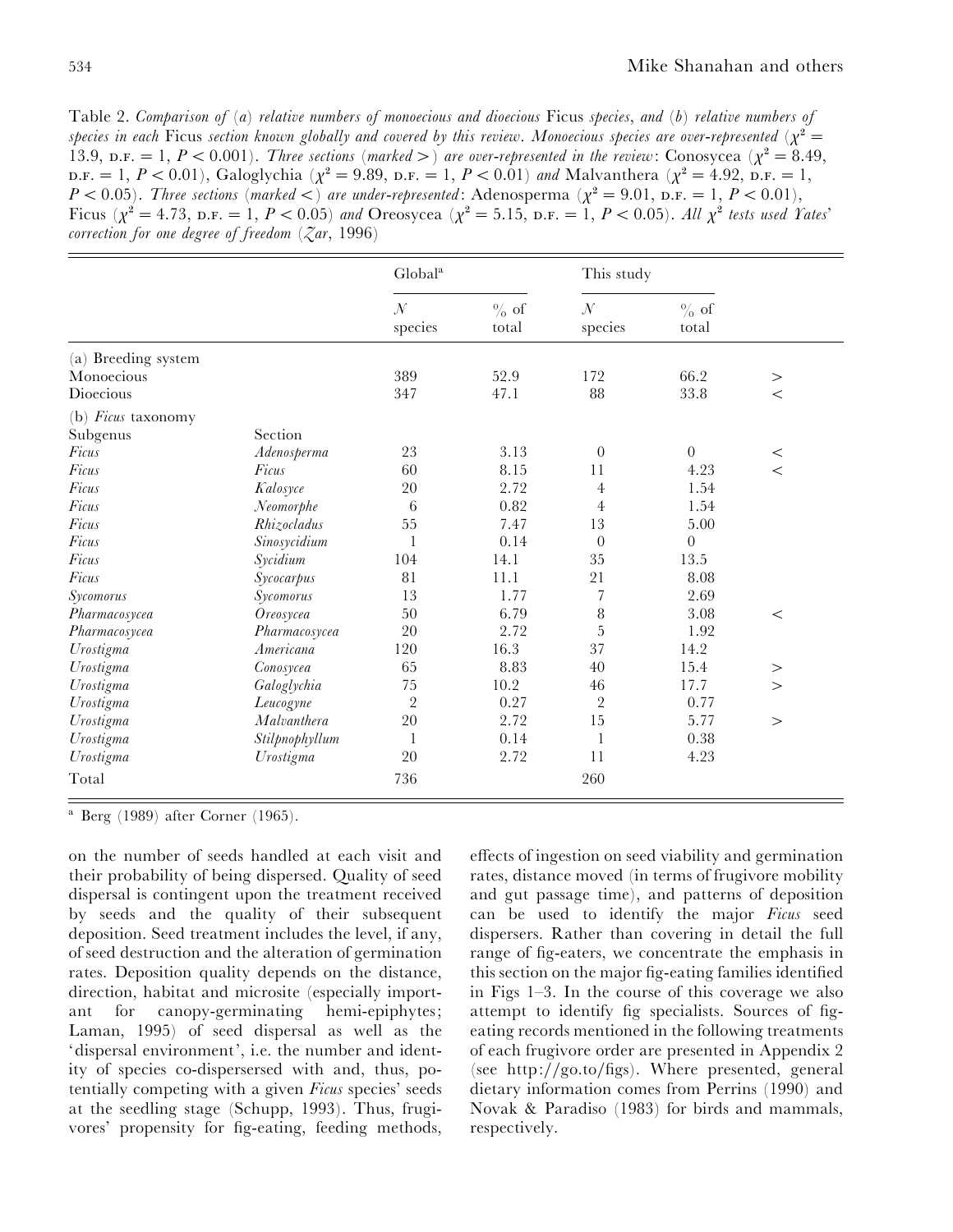Table 3. *Sources of fig*-*eating records*

| Type of study                          | Number of sources | $\%$ of total |
|----------------------------------------|-------------------|---------------|
| Reviews, field guides, compendia, etc. | 100               | 20.5          |
| Casual observations                    | 206               | 42.2          |
| Dietary study                          | 134               | 27.5          |
| <b>Birds</b>                           | 32                | 6.56          |
| Fruit bats                             | 22                | 4.51          |
| Non-volant mammals                     | 77                | 15.8          |
| Reptiles                               | 3                 | 0.61          |
| Plant-centred study                    | 48                | 9.84          |
| Birds only                             | 24                | 4.91          |
| Fruit bats only                        |                   | 0.20          |
| Non-volant mammals only                |                   | 0.20          |
| Birds & fruit bats                     | 3                 | 0.61          |
| Birds & non-volant mammals             | 11                | 2.25          |
| Non-volant mammals & fruit bats        | $\Omega$          | 0.00          |
| Birds, non-volant mammals & fruit bats | 8                 | 1.64          |

#### (*a*) *Birds*

#### (*i*) *Struthioniformes*

The flightless cassowaries (Casuarius spp.; Casuariidae) occur in New Guinea and Australian rain forests where they subsist largely on fallen fruit. Figs are eaten by *C*. *benneti* in New Guinea and by *C*. *casuarius* in Australia and fig seeds are defecated in a viable state (Stocker & Irvine, 1983; Cooper & Cooper, 1995; Y. Bassett, personal communication). In Africa, Ostrich (*Struthio camelus*; Struthionidae) has been recorded eating the introduced *Ficus carica* (Cramp, 1977). Ratites have long gut passage times (1–2 days to a week for Emu, *Dromaius novaehollandiae*; Willson, 1989) and will, therefore, carry seeds long distances. However, the sizeable defecations of these birds will result in large clumps of seeds. Further, all seeds will be deposited on the ground and, for hemiepiphytic *Ficus* species, therefore wasted.

#### (*ii*) *Craciformes*

Members of the family Cracidae are the Neotropic's ecological equivalents of the Old World galliforms (see below), which they largely replace in the New World. Figs are known from the diets of *Crax* and *Mitu* currasows, *Ortalis* chachalacas, and guans in the genera *Chamaepetes*, *Penelope* and *Pipile* and are considered to be a favoured food of *Pipile albipennis* (del Hoyo, Elliot & Sargatal, 1994). Cracids tend to be terrestrial foragers, although Galetti *et al*. (1997) mention *Pipile jacutinga* staying for up to 10 days in fruiting *Ficus enormis* trees. Large *Penelope* guans have gut transit times of 15–45 min and, for *Virola surinamensis* (Myristicaceae) seeds, Howe, Schupp & Westley (1985) predicted dispersal distances of 50 m or more, based on the birds' movements. Salvin's Currasow (*Mitu salvini*) retains food for considerably longer (mean 3 h 15 min) but destroyed 92–94% of *F*. *sphenophylla* seeds ingested whilst those passed in faeces failed to germinate (Yumoto, 1999). This supports the statement of Galetti *et al*. (1997) that although other cracids are generally important seed dispersers, the currassows (*Crax* and *Mitu* spp.) tend to be seed predators.

Among the megapodes (Megapodiidae) of the Australo-Papuan region there is a single record of *Megapodius eremita* feeding on cauliflorous figs in New Guinea (Jones *et al*., 1995). Nothing is known of the importance of figs to this family or the fate of seeds ingested.

#### (*iii*) *Galliformes*

Most records of fig consumption by galliforms are for members of the pheasant family (Phasianidae) in the genera *Afropavo*, *Caloperdix*, *Francolinus*, *Galloperdix*, *Gallus*, *Lophura*, *Pavo*, *Polyplectron*, *Rollulus* and *Syrmaticus*. Other fig-eating galliforms include *Odontophorus* wood-quail (Odontophoridae) and *Acryllium* guineafowl (Numididae). Members of this order are omnivorous terrestrial feeders and are generally shy and difficult to observe in the field. It is therefore likely that galliform species are under-represented in this review. Nevertheless, they are likely to provide poor seed-dispersal services to the *Ficus* species whose figs they consume because in the few cases where specific figs are known from the diets of these birds, the *Ficus* species in question are hemi-epiphytes,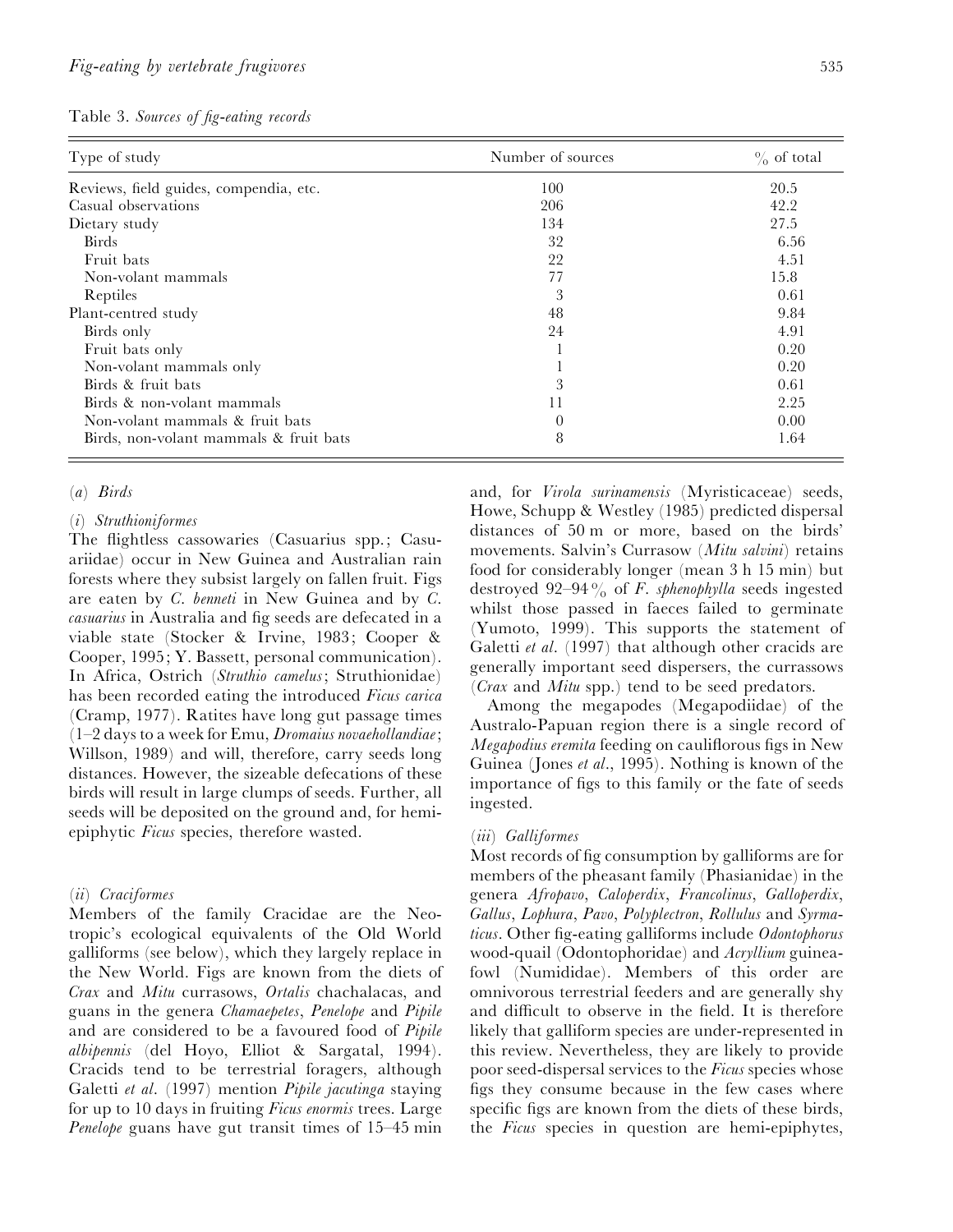|                   |                          | Genera         |                           |                | Species        |                           |
|-------------------|--------------------------|----------------|---------------------------|----------------|----------------|---------------------------|
| Family            | Total                    | Fig-eaters     | $\sqrt[0]{\phantom{.}}_0$ | Total          | Fig-eaters     | $\sqrt[0]{\phantom{.}}_0$ |
| Ardeidae          | 20                       | 1              | 5                         | 65             | 1              | 1.5                       |
| Bombycillidae     | 4                        | 1              | 25                        | 8              | 1              | 12.5                      |
| Bucerotidae       | 8                        | 8              | 100                       | 54             | 40             | 74.1                      |
| Casuariidae       | $\overline{2}$           |                | $50\,$                    | $\overline{4}$ | $\overline{2}$ | 50                        |
| Centropodidae     | 1                        |                | 100                       | 30             |                | 3.3                       |
| Cisticolidae      | 14                       |                | 7.1                       | 119            | 1              | 0.8                       |
| Coliidae          | $\overline{2}$           | 1              | 50                        | 6              | $\overline{2}$ | 33.3                      |
| Columbidae        | 40                       | 25             | 62.5                      | 310            | 125            | 40.3                      |
| Coraciidae        | $\overline{2}$           | 1              | 50                        | 12             | 1              | 8.3                       |
| Corvidae          | 127                      | 43             | 33.9                      | 647            | 99             | 15.3                      |
| Cracidae          | 11                       | 6              | 54.6                      | 50             | 8              | 16                        |
| Crotophagidae     | $\overline{2}$           | 1              | 50.                       | $\overline{4}$ |                | 25                        |
| Cuculidae         | 17                       | 8              | 47.1                      | 79             | 8              | 10.1                      |
| Dacelonidae       | 12                       | 1              | 8.3                       | 61             | 1              | 1.6                       |
| Eopsaltriidae     | 14                       |                | 7.1                       | 46             | 1              | 2.2                       |
| Eurylaimidae      | 8                        | 4              | 50.                       | 14             | 6              | 42.9                      |
| Fringillidae      | 240                      | 40             | 16.7                      | 993            | 89             | 8.9                       |
| Hypocoliidae      | 1                        | 1              | 100                       | 1              | 1              | 100                       |
| Indicatoridae     | 4                        | 1              | 25                        | 17             | 1              | 5.9                       |
| Irenidae          | $\overline{2}$           | $\overline{2}$ | 100                       | 10             | 6              | 60                        |
| Laniidae          | 3                        | 1              | 33.3                      | 30             | $\overline{2}$ | 6.7                       |
| Laridae           | 28                       | 1              | 3.6                       | 129            | $\mathbf{1}$   | $0.8\,$                   |
| Lybiidae          | $\sqrt{ }$               | 7              | 100                       | 42             | 34             | 80.9                      |
| Megalaimidae      | 3                        | 3              | 100                       | 26             | 20             | 76.9                      |
| Megapodiidae      | 6                        | 1              | 16.7                      | 19             | 1              | 5.3                       |
| Melanocharitidae  | 3                        | 1              | 33.3                      | 10             | 4              | 40                        |
| Meliphagidae      | 42                       | 12             | 28.6                      | 182            | 23             | 12.6                      |
| Motmotidae        | 6                        | $\overline{2}$ | 33.3                      | $\overline{9}$ | $\overline{2}$ | 22.2                      |
| Muscicapidae      | 69                       | 14             | 20.3                      | 449            | 38             | 8.5                       |
| Musophagidae      | 5                        | 5              | 100                       | 23             | 15             | 65.2                      |
| Nectariniidae     | 8                        | 6              | 75                        | 169            | 25             | 14.8                      |
| Numididae         | 4                        | 1              | 25                        | 6              | 1              | 16.7                      |
| Odontophoridae    | 4                        | 1              | 25                        | 6              | 1              | 16.7                      |
| Paridae           | 7                        | $\overline{2}$ | 28.6                      | 65             | $\overline{4}$ | 6.15                      |
| Passeridae        | 57                       | $10\,$         | 17.5                      | 386            | 19             | 4.9                       |
| Phasianidae       | 45                       | 11             | 24.4                      | 177            | 18             | 10.2                      |
| Philepittidae     | $\overline{2}$           | 1              | $50\,$                    | $\overline{4}$ | -1             | 25                        |
| Picidae           | $\sqrt{28}$              | 11             | 39.3                      | 215            | 22             | 10.2                      |
| Pittidae          | 1                        | 1              | $100\,$                   | 31             | 1              | 3.2                       |
| Psittacidae       | 80                       | 42             | 52.5                      | 358            | 122            | 34.1                      |
| Psophiidae        | $\mathbf{1}$             | 1              | 100                       | 3              | 1              | 33.3                      |
| Ptilonorhynchidae | $\overline{\phantom{a}}$ | 5              | 71.4                      | $20\,$         | 11             | 55                        |
| Pycnonotidae      | 21                       | 16             | 76.2                      | 137            | 62             | 45.3                      |
| Rallidae          | 34                       | $\sqrt{2}$     | 5.9                       | 142            | $\sqrt{2}$     | 1.4                       |
| Rhamphastidae     | $\overline{9}$           | $\overline{4}$ | 44.4                      | 55             | 8              | 14.6                      |
| Sittidae          | $\overline{2}$           |                | $50\,$                    | 25             |                | $\overline{4}$            |
| Steatornithidae   | 1                        |                | 100                       | 1              |                | 100                       |
| Struthionidae     | 1                        |                | 100                       | $\mathbf{1}$   |                | 100                       |
| Sturnidae         | 38                       | 22             | 57.9                      | 148            | 64             | 43.2                      |
| Sylviidae         | 101                      | 15             | 14.9                      | 552            | $32\,$         | 5.8                       |
| Trogonidae        | $\,6\,$                  | 3              | 50                        | 39             | $\,6\,$        | 15.4                      |

Table 4. *Fig*-*eating birds* (*families listed alphabetically*). *Nomenclature follows Sibley* & *Monroe* (1990)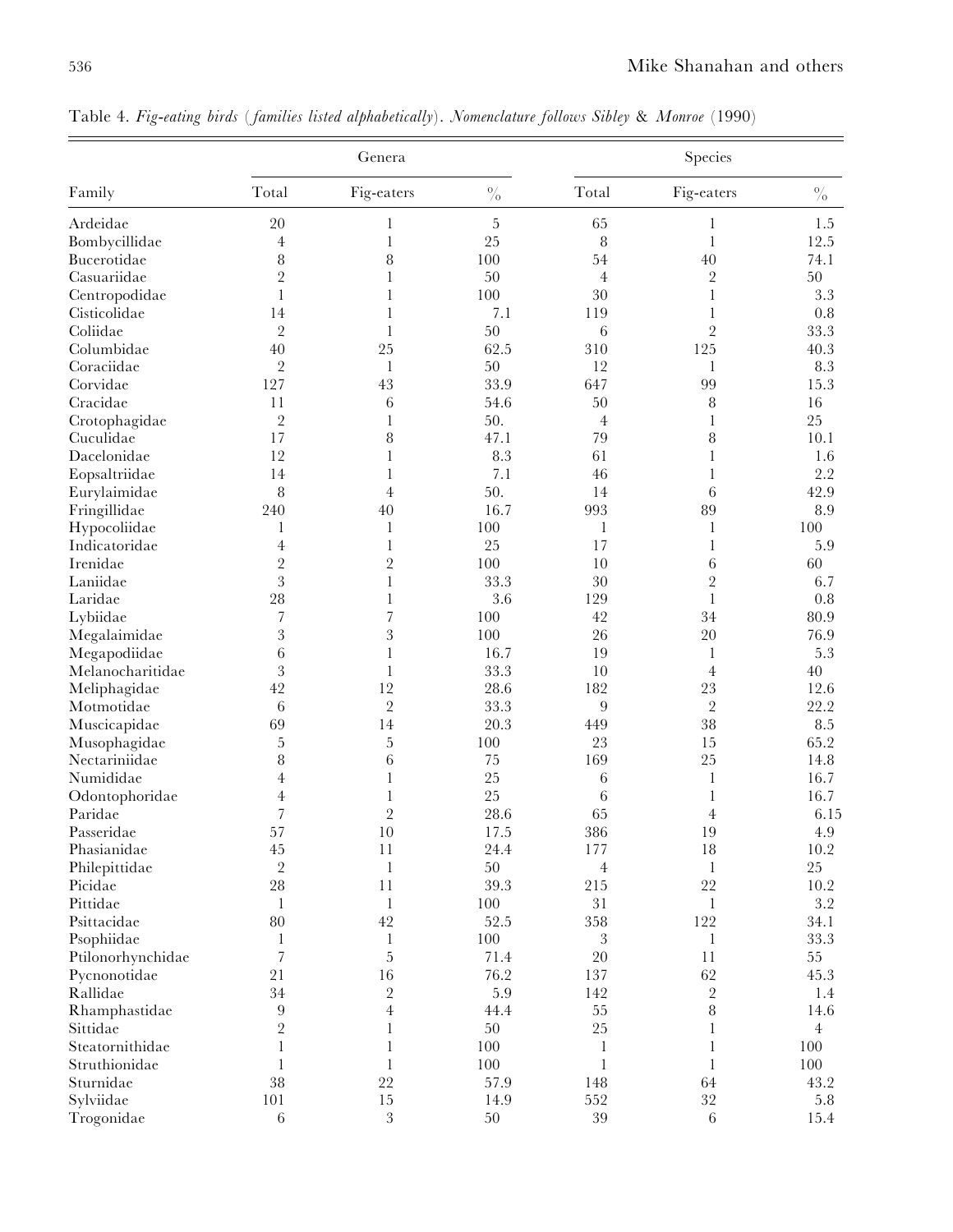| Table 4 $(\text{\textit{cont.}})$ |  |
|-----------------------------------|--|
|-----------------------------------|--|

|                | Genera |            |               | <b>Species</b> |            |               |
|----------------|--------|------------|---------------|----------------|------------|---------------|
| Family         | Total  | Fig-eaters | $\frac{0}{0}$ | Total          | Fig-eaters | $\frac{0}{0}$ |
| Tyrannidae     | 146    | 19         | 13            | 537            | 36         | 6.7           |
| Vireonidae     | 4      |            | 25            | 51             | 3          | 5.9           |
| Zosteropidae   | 13     | $\Omega$   | 15.4          | 96             | 13         | 13.5          |
| Passerines     | 1510   | 215        | 14.2          | 7028           | 543        | 7.7           |
| Non-passerines | 547    | 159        | 29.1          | 2644           | 447        | 16.9          |
| Total birds    | 2057   | 374        | 18.2          | 9672           | 990        | 10.2          |

requiring canopy germination microsites. Although some galliforms are tree-roosting, the terrestrial habits of most galliforms preclude such directed dispersal. Furthermore, pheasants and their allies have muscular, grit-filled gizzards that are likely to damage ingested seeds (Krefting & Roe, 1949; Corlett, 1998*b*). Reflecting this, only 5.8% of *F*. *prolixa* seeds recovered from the faeces of *Gallus gallus* germinated (Staddon, 2000).

#### (*iv*) *Piciformes*

There are scattered records of figs being eaten by woodpeckers (Picidae) in the genera *Celeus*, *Colaptes*, *Dendrocopos*, *Dinopium*, *Dryocopos*, *Meiglyptes*, *Melanerpes*, *Picoides* and *Piculus*. Woodpeckers are generally insectivorous and probably only take figs opportunistically. However, some Neotropical *Melanerpes* species appear to be more highly frugivorous and are more frequently observed eating figs (Stiles and Skutch, 1989; Winkler, Christie & Nurney, 1995).

A degree of dietary specialisation towards figeating appears to occur in many species of Asian barbets (*Megalaima*, *Calorhamphus*, *Psilopogon* spp; Megalaimidae) and 20 of the family's 26 species are confirmed fig-eaters. Barbets are amongst the most frequently observed fig-eaters in Borneo, India and Peninsular Malaysia where they generally feed on canopy-fruiting hemi-epiphytes but also descend to lower forest strata (Ridley, 1930; Wells, 1982; Kannan, 1994; Grimmett, Inskipp & Inskipp, 1998; Balasubramanian, Narendra Prasad & Kandavel, 1998; Shanahan & Compton, in press). Lambert's (1989*a*) radio-tracking study showed that *M*. *henricii* and *C*. *fuliginosus* travel up to 700 m in search of ripe fig crops and that the former species spent  $71-85\%$ of its time foraging at them. Fruit-handling methods vary depending on fig size, thus Brown Barbets (*Calorhamphus fuliginosus*) can swallow small (7 mm

diameter) *Ficus obscura* figs whole, need to mash the larger (11 mm) figs of *F*. *subgelderi*, but can only peck at those (30 mm) of *F*. *subcordata* (M. Shanahan, personal observation). Other barbets are larger and all have large gapes for their size suggesting that many seeds will be ingested in each feeding bout. Gut passage times for barbets are short (20–35 min for *Megalaima haemacephala*; Lambert, 1989*b*), implying short dispersal distances, although Laman (1994) reported that barbets disperse significant quantities of fig seeds beyond 60 m from the source tree. Figs of 43 *Ficus* species are known to be consumed by Asian barbets and these birds are likely to be important seed dispersers for the genus.

Similarly, numerous African barbets (Lybiidae) in the genera *Buccanodon*, *Gymnobucco*, *Lybius*, *Pogoniulus*, *Stactolaema*, *Trachyphonus* and *Tricholaema* also eat figs (Appendix 2: see http://go.to/figs) and some, such as *Lybius dubius*, are thought to feed chiefly on figs (Robbins, 1993). Short feeding visits  $(< 10 \text{ m}$  for *Lybius torquatus* and  $< 5 \text{ m}$  for *Pogoniulus pusillus*) and defecation of viable seeds suggest that these barbets are significant fig seed dispersers in Africa (Compton, Craig & Waters, 1996).

Fig consumption is somewhat less widespread in the Neotropical toucan family (Rhamphastidae) with *Rhamphastos*, *Aulacorhynchus*, *Pteroglossus* and *Semnornis* species recorded feeding on a small number of fig species. deFigueiredo (1996*b*) considers *Rhamphastos toco* to be a fig specialist, although other members of the family show little preference for figs when other fruits are available (Wheelwright *et al*., 1984). Toucans have gut transit times of 10–25 min and, for *Virola surinamensis*, Howe *et al*. (1985) predicted dispersal distances of 50 m or more. Bronstein & Hoffman (1987), however, noted that *Aulacorhynchus prasinus* spent up to 23 min in a fruiting fig tree, defecating many seeds *in situ*. Conversely, Coates-Estrada & Estrada (1986) recorded shorter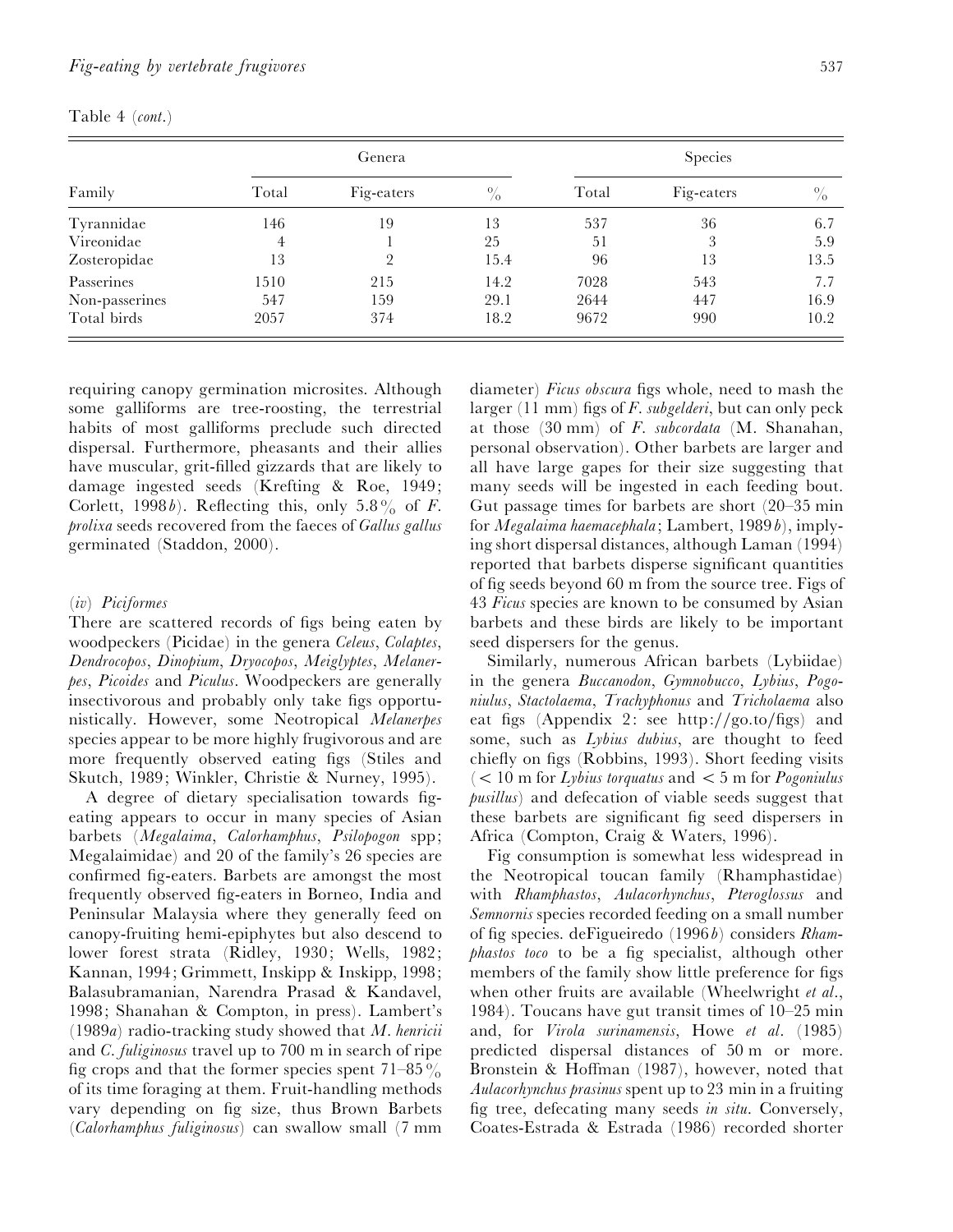|                 |                          | Genera         |               | Species        |                |               |  |
|-----------------|--------------------------|----------------|---------------|----------------|----------------|---------------|--|
| Family          | Total                    | Fig-eaters     | $\frac{0}{0}$ | Total          | Fig-eaters     | $\frac{0}{0}$ |  |
| Bovidae         | 46                       | $\,6\,$        | 13.0          | 127            | 6              | 4.7           |  |
| Callithricidae  | $\overline{5}$           | $\sqrt{2}$     | 40            | 19             | $\sqrt{3}$     | 15.8          |  |
| Canidae         | 11                       | $\overline{2}$ | 18.2          | 35             | $\overline{4}$ | 11.4          |  |
| Cebidae         | 11                       | 6              | 54.6          | 45             | 14             | 31.1          |  |
| Cercopithecidae | 15                       | 9              | 60            | 80             | 34             | 42.5          |  |
| Cervidae        | 13                       | $\overline{4}$ | 30.8          | 38             | $\overline{7}$ | 18.4          |  |
| Cheirogaleidae  | 5                        | $\overline{2}$ | 40            | $\overline{7}$ | $\overline{2}$ | 28.6          |  |
| Dasyproctidae   | 3                        | $\mathbf{1}$   | 33.3          | 14             | $\mathbf{1}$   | 7.1           |  |
| Didelphidae     | 14                       | 5              | 35.7          | 75             | $\overline{5}$ | 6.7           |  |
| Echimyidae      | 14                       | $\overline{2}$ | 14.3          | 45             | $\overline{2}$ | 4.4           |  |
| Elephantidae    | $\overline{2}$           | $\overline{2}$ | 100           | $\overline{2}$ | $\bf{l}$       | 50            |  |
| Herpestidae     | 18                       | $\sqrt{2}$     | 11.1          | 39             | $\sqrt{2}$     | 5.1           |  |
| Hominidae       | 1                        | 1              | 100           | 1              | $\mathbf{1}$   | 100           |  |
| Hylobatidae     | 1                        | $\mathbf{1}$   | 100           | 9              | 8              | 88.9          |  |
| Hystricidae     | 3                        | $\overline{2}$ | 66.7          | 11             | 3              | 27.3          |  |
| Indriidae       | 3                        | $\mathbf{1}$   | 33.3          | 5              | $\mathbf{1}$   | 20            |  |
| Lemuridae       | 5                        | $\overline{4}$ | 80            | 11             | 7              | 63.6          |  |
| Lorisidae       | $\, 8$                   | $\mathbf{1}$   | 12.5          | 15             | $\mathbf{1}$   | 6.7           |  |
| Macropodidae    | 10                       | 3              | 30            | 49             | 5              | 10.2          |  |
| Muridae         | 246                      | 6              | 2.4           | 1160           | 6              | 0.5           |  |
| Mustelidae      | 22                       | $\overline{5}$ | 22.7          | 64             | 5              | 7.8           |  |
| Peramelidae     | $\overline{\phantom{a}}$ | $\overline{2}$ | 28.6          | 18             | $\overline{4}$ | 22.2          |  |
| Petauridae      | 8                        | $\overline{4}$ | 50            | 23             | $\overline{5}$ | 21.7          |  |
| Phalangeridae   | $\overline{5}$           | 3              | 60            | 21             | $\overline{5}$ | 23.8          |  |
| Phyllostomidae  | 51                       | 16             | 31.4          | 152            | 35             | 23            |  |
| Pongidae        | 3                        | $\overline{3}$ | 100           | $\overline{4}$ | 3              | 75            |  |
| Potoroidae      | $\overline{5}$           | $\mathbf{1}$   | 20            | 10             | $\mathbf{1}$   | 10            |  |
| Procaviidae     | 3                        | $\overline{2}$ | 66.7          | $\, 8$         | $\overline{2}$ | 25            |  |
| Procyonidae     | 6                        | 3              | 50            | 13             | 3              | 23.1          |  |
| Pteropodidae    | 40                       | 20             | 50            | 162            | 47             | 29            |  |
| Sciuridae       | 49                       | 13             | 26.5          | 254            | 29             | 11.4          |  |
| Suidae          | 5                        | $\mathfrak{Z}$ | 60            | 8              | $\overline{4}$ | 50            |  |
| Tapiridae       | 1                        | $\mathbf{l}$   | 100           | $\overline{4}$ | $\overline{2}$ | 50            |  |
| Tayassuidae     | $\overline{2}$           | $\mathbf{1}$   | 50            | 3              | $\bf{l}$       | 33.3          |  |
| Tragulidae      | $\overline{2}$           | $\overline{2}$ | 100           | $\overline{4}$ | $\overline{2}$ | 50            |  |
| Tupaiidae       | 5                        | $\mathbf{1}$   | 20            | 16             | $\overline{4}$ | 25            |  |
| Ursidae         | $\overline{7}$           | $\overline{4}$ | 57.1          | 8              | $\overline{4}$ | 50            |  |
| Viverridae      | 18                       | $\overline{7}$ | 38.9          | 35             | 8              | 22.9          |  |
| Total mammals   | 1066                     | 153            | 14.4          | 4327           | 284            | 6.6           |  |

Table 5. *Fig*-*eating mammals* (*families listed alphabetically*). *Nomenclature follows Corbet* & *Hill* (1991)

feeding visits of 7.2 and 5.0 min for *Pteroglossus torquatus* and *Ramphastos sulfuratus*, respectively. The role of toucans in *Ficus* dispersal remains unclear but as small *Cecropia* (Cecropiaceae) seeds pass intact through the gut (Olson & Blum, 1968), it seems likely that the similarly small fig seeds will do so too. dicatoridae), a species that usually feeds on wax and insects (Fry, Keith & Urban, 1988).

#### (*v*) *Bucerotiformes*

Hornbills (Bucerotidae) occur in Africa (*Ceratogymna* and *Tockus* spp.) and South-east Asia (*Aceros*, *Annorhinus*, *Anthracoceros*, *Buceros*, *Ocyceros* and *Penelo*-

Finally, there is a record of fig consumption by the Scaly-breasted Honeyguide (*Indicator variegatus*; In-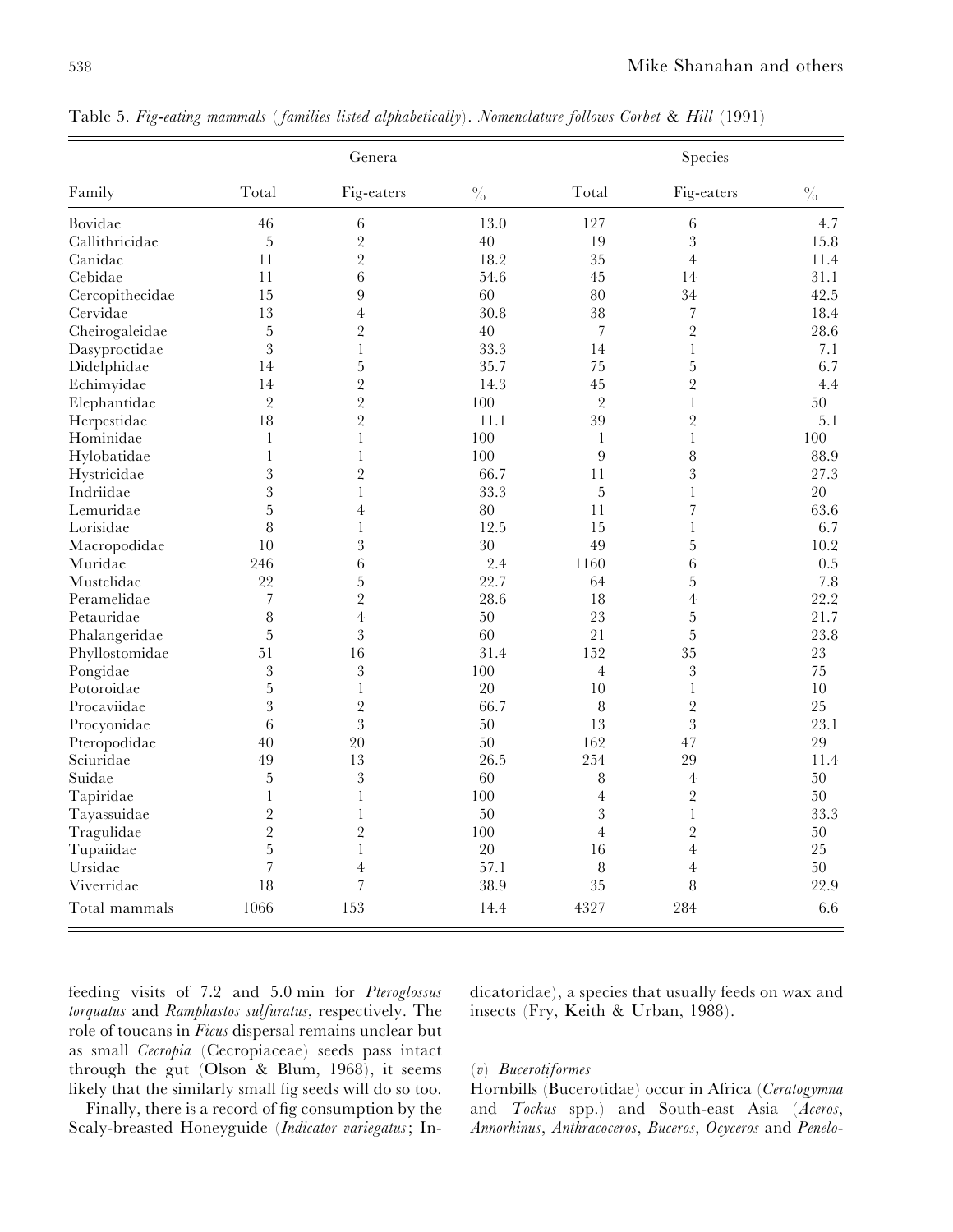| Common name                | Scientific name                   | Reference                                |
|----------------------------|-----------------------------------|------------------------------------------|
| Aldabran Giant Tortoise    | Geochelone gigantea               | Hnatiuk (1978)                           |
| Tortoises                  | Geochelone carbonaria/denticulata | Moskovits (1998)                         |
| <b>Black River Turtle</b>  | Rhinoclemmys funerea              | Moll & Jansen $(1995)$                   |
| Cape Flat lizard           | Platysaurus capensis              | Whiting & Greeff $(1997)$                |
| Flat Lizard                | Platysaurus broadleyi             | Whiting & Greeff (1999)                  |
| Gray's Monitor Lizard      | Varanus olivaceus                 | Auffenberg (1988)                        |
| Jesus Christ Lizard        | Basiliscus basiliscus             | van Devender (1983)                      |
| Culebra Island Giant Anole | Anolis roosevelti                 | FWS (1992)                               |
| Ctenosaur                  | Ctenosura similis                 | Roberts & Heithaus (1986)                |
| Catfish                    | Clarius major                     | <b>Ridley</b> (1930)                     |
| Machaca                    |                                   | Horn $(1997)$                            |
| Fish                       | species not named                 | Verkerke (1987); Corlett (1998b)         |
| Fish                       | Pterodoras granulosus             | Conceicao de Souza-Stevaux et al. (1994) |
|                            |                                   | Brycon guatamalensis                     |

Table 6. *Other* (*non*-*avian*, *non*-*mammalian*) *fig*-*eaters*. *Fig species consumed are listed in Appendix* 2 (*http*:}}*go*.*to*}*figs*)



Fig. 1. 'Fig-eating propensity' of 54 avian frugivore families. Each index is calculated as the percentage of genera/ species in a family that are known to eat figs multiplied by the actual number of genera/species recorded eating figs.

*pides* spp.). Figs are known to be eaten by 40 of the family's 54 species but feature especially heavily in the diet of Asian hornbills (Table 8). Hornbills undertake long daily movements (13 km by *Aceros cassidix*; Kinnaird *et al*., 1996; 14±4 km by *Buceros bicornis*; Poonswad & Tsuji, 1994) and may be capable of tracking the spatio-temporal availability of figs (Kinnaird, O'Brien & Suryadi, 1996). The large size of hornbills implies high levels of fruit and seed intake (*Buceros rhinoceros* consumed 27 *Ficus binnendykii* figs per minute; Leighton, 1982), and their wide gapes allow even large figs to be swallowed whole. Indeed, Brockelman (1982) noted that hornbills were the only birds capable of eating *F*. *drupacea* figs whole. Although hornbills regurgitate large seeds, the small *Ficus* seeds are defecated – gut transit times for fig seeds have been measured as 30 min (*Buceros bicornis*; Lambert, 1989*b*) and Whitney *et al*. (1998) showed that hornbills defecate fig seeds intact. Together, these observations suggest that hornbills are important dispersers of *Ficus* species.

#### (*vi*) *Trogoniformes*

The trogon family (Trogonidae) is pan-tropical but whilst the palaeotropical species are largely in-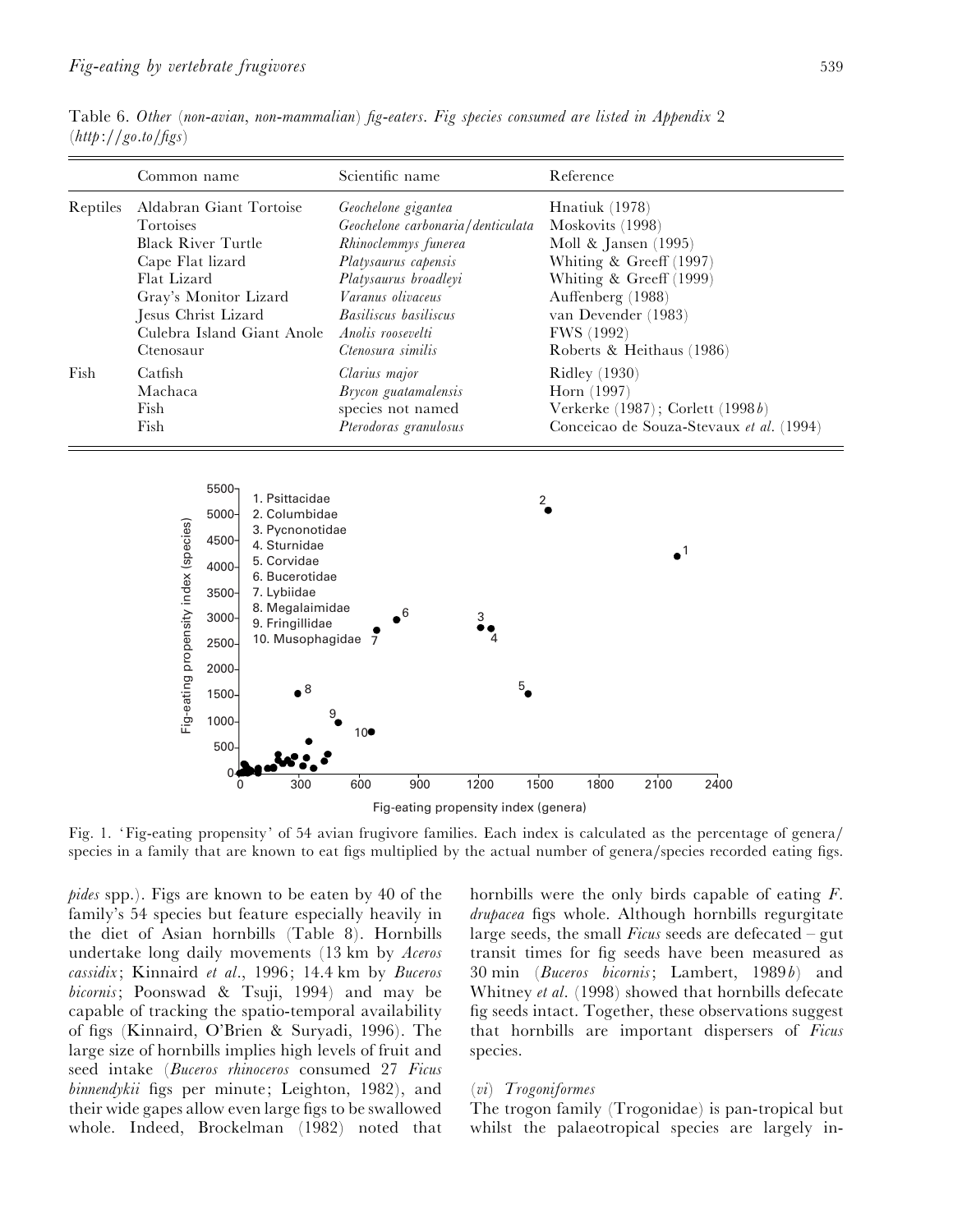

Fig. 2. 'Fig-eating propensity' of 38 mammalian frugivore families. Each index is calculated as the percentage of genera/species in a family that are known to eat figs multiplied by the actual number of genera/species recorded eating figs.



Fig. 3. An illustration of the frugivore families for which the *Ficus*-frugivore interaction is most widespread. Each frugivore family's propensity for fig-eating (mean of standardised indices from Figs 1 and 2) is plotted against the number of *Ficus* species known to be consumed by each frugivore family's members (standardised against 1000 for the Columbidae which are known to consume figs of 90 *Ficus* species; see Appendices available at http:}}www.go.to}figs). Broken lines mark the quartiles. Filled circles  $=$  mammal families, open circles  $=$  bird families.

sectivorous, frugivory is more widespread among the neotropical species. There is just a single record of fig-eating by *Harpactes diardii* in Malaysia (Lambert, 1989*b*) so it is probable that Old World trogons consume figs too infrequently to have any significant role in seed dispersal. In the New World, figs are recorded from the diets of the Resplendant Quetzal (*Pharomachrus mocinno*) and four *Trogon* species. In Mexico, *Trogon aurantiiventris* spent 32.4% of its time visiting fig crops (Kantak, 1979). Neotropical tro-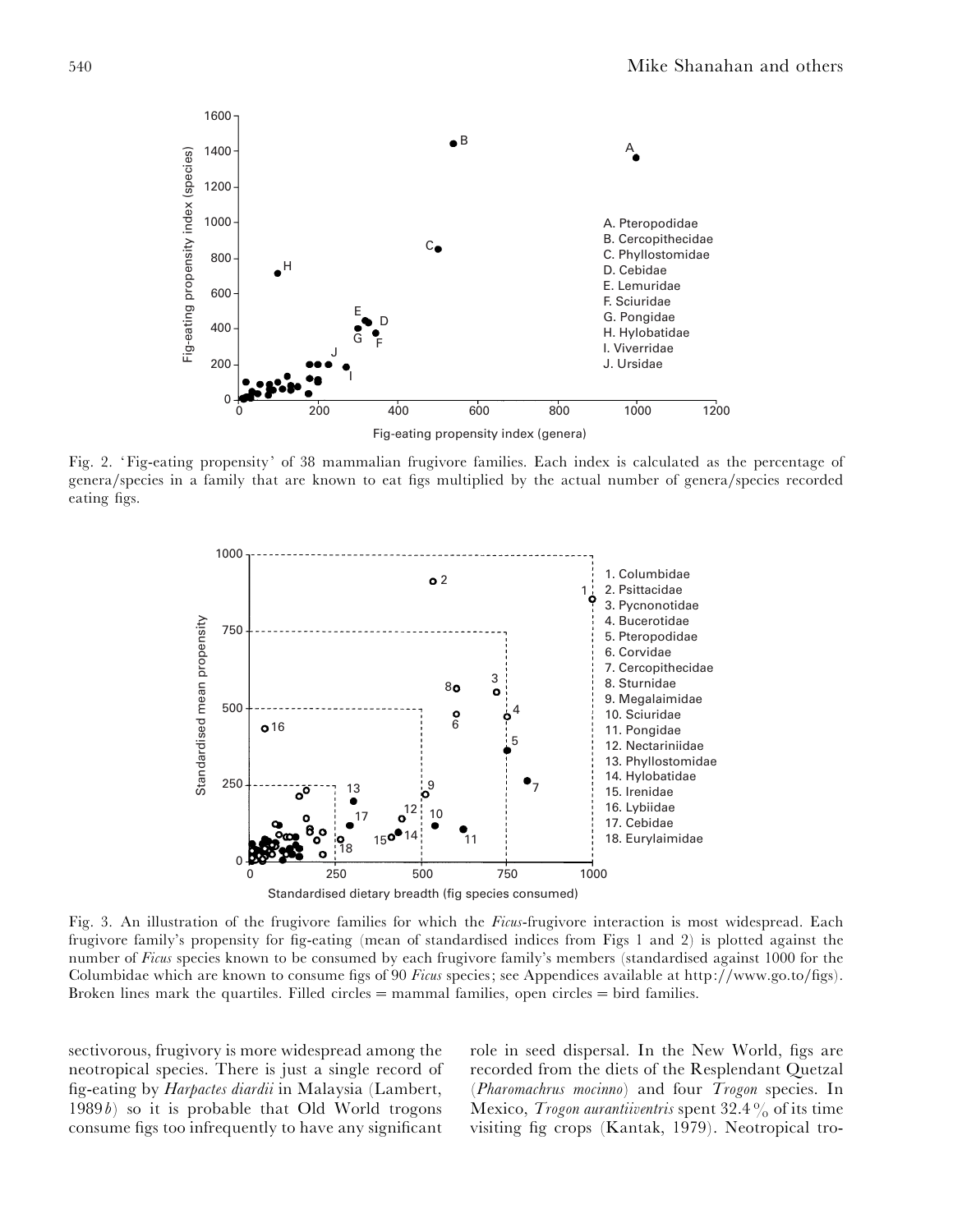

Fig. 4. Frequency distribution of the number of frugivore species recorded for each species of *Ficus* in the review

Table 7. *Top ten Ficus species in terms of number of frugivore species recorded eating their figs* (*see Appendix* 1, *available at http*:}}*go*.*to*}*figs*)

| <i>Ficus</i> species | Region                                                  | Number of known<br>frugivore species |
|----------------------|---------------------------------------------------------|--------------------------------------|
| F. microcarpa        | Indo-Malayan, Australo-Papuan, Neotropical (introduced) | 200                                  |
| F. virens            | Indo-Malayan, Australo-Papuan                           | 90                                   |
| F. benjamina         | Indo-Malayan, Australo-Papuan, Neotropical (introduced) | 84                                   |
| F. cotinifolia       | Neotropical                                             | 82                                   |
| F. drupacea          | Indo-Malayan, Australo-Papuan                           | 63                                   |
| F. pertusa           | Neotropical                                             | 57                                   |
| F. stupenda          | Indo-Malayan                                            | 53                                   |
| F. sumatrana         | Indo-Malayan                                            | 52                                   |
| F. kerkhovenii       | Indo-Malayan                                            | 50                                   |
| F. pisocarpa         | Indo-Malayan                                            | 49                                   |

Table 8. *Importance of figs in the diet of Asian hornbills*. *Nomenclature has been updated to follow Sibley* & *Monroe* (1990)

| Hornbill species                                 | Role of figs                                 | Reference                    |  |  |
|--------------------------------------------------|----------------------------------------------|------------------------------|--|--|
| Knobbed Hornbill Aceros cassidix                 | $81\%$ of fruit biomass                      | Kinnaird & O' Brien $(1999)$ |  |  |
| White-crowned Hornbill <i>Aceros comatus</i>     | 47.9% of diet                                | Tsuji (1996)                 |  |  |
| Rufous-necked Hornbill Aceros nipalensis         | 17.9% of diet                                | Chimchome et al. (1998)      |  |  |
| Wreathed Hornbill Aceros undulatus               | $53\%$ of diet                               | Poonswad et al. (1988)       |  |  |
| Writhed-billed Hornbill Aceros waldeni           | Over one-third of food at nest               | Kauth et al. (1998)          |  |  |
| Helmeted Hornbill Buceros vigil                  | Nearly $100\%$ of fruits eaten               | Leighton (1982)              |  |  |
| Rhinoceros Hornbill Buceros rhinoceros           | $93\%$ of female diet at nest                | Johns (1987)                 |  |  |
| Great Hornbill <i>Buceros bicornis</i>           | 57.2 $\%$ of diet                            | Poonswad et al. (1988)       |  |  |
|                                                  | 53.7% of diet                                | Tsuji (1996)                 |  |  |
|                                                  | $80\%$ of visits to fruit trees were to figs | Kannan $(1994)$              |  |  |
| Oriental Pied-Hornbill Anthracoceros albirostris | $35.3\%$ of diet                             | Poonswad et al. (1988)       |  |  |
|                                                  | 24.5 $\%$ of diet                            | Tsuji (1996)                 |  |  |
| Brown Hornbill Anorrhinus tickelli               | $21.5\%$ of diet                             | Poonswad et al. (1988)       |  |  |

gons have wide gapes (*P*. *mocinno* 21 mm, *T*. *aurantiiventris* 19 mm) that facilitate the swallowing of relatively large figs whole (Wheelwright *et al*.,

1984). Little is known of the role of trogons in seed dispersal. Howe *et al*. (1985) report gut transit times of 10–25 min for *Trogon* species and it is likely that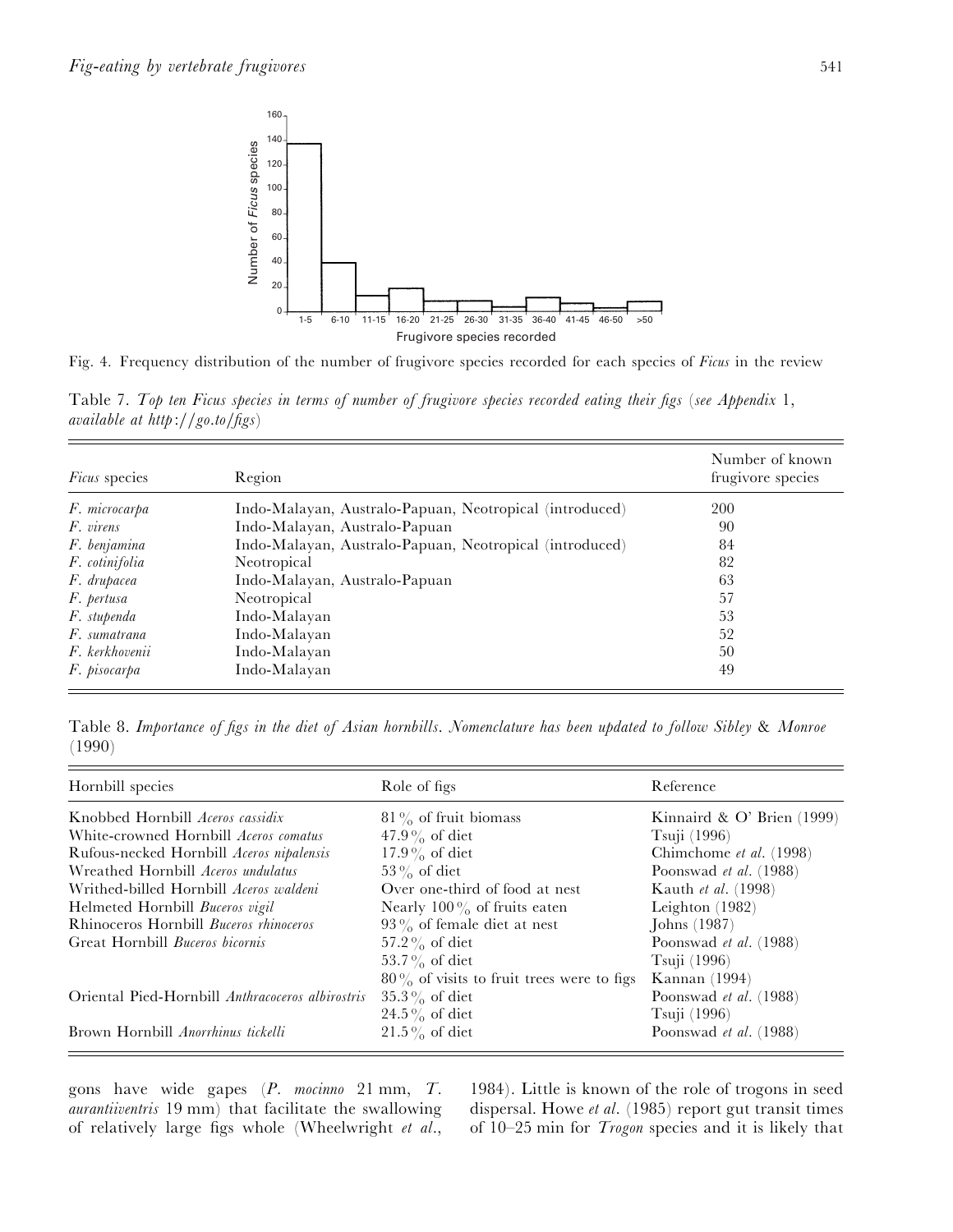*Ficus* seeds survive gut passage, especially among the queztal and the larger *Trogon* species, which are more frugivorous than smaller species (Remsen, Hyde & Chapman, 1993).

#### (*vii*) *Coraciiformes*

Among the highly insectivorous}carnivorous Coraciiformes there exist single records of fig-eating for European Roller (*Coracias garrulus*; Coraciidae) and Banded Kingfisher (*Lacedo pulchella*; Dacelonidae) and two records for motmots (*Momotus momota* and *Eumomota superciliosa*; Motmotidae). Little is known of the role these birds may play in fig seed dispersal but the importance of figs in their diets is likely to be very low.

#### (*viii*) *Coliiformes*

Two *Colius* mousebird species (Coliidae) are known to eat figs and disperse viable seeds following short (approximately 3 min) feeding visits (Fry *et al*., 1988; Compton *et al*., 1996). Gut passage times of Red-naped Mousebird (*Urocolius macrourous*) have been measured at 6–18 min (del Hoyo, Elliot & Sargatal, 2001). Mousebirds are obligate frugivores and probably disperse fig seeds.

#### (*ix*) *Cuculiformes*

Although many cuckoos (Cuculidae) include some fruit in their diet they tend to be largely insectivorous. However, two species are highly frugivorous and warrant attention. The Asiatic Koel (*Eudynamis scolopacea*) occurs from India to Australia and has been recorded eating the figs of 17 *Ficus* species. The species has a wide gape  $(> 2 \text{ cm})$ allowing large figs to be swallowed whole. So (1999) reported the koel eating up to 68 *Ficus virens* figs before regurgitating a pellet containing seeds. Such regurgitation of seeds, coupled with the koel's disinclination to vacate fruiting trees may limit dispersal distances. The Channel-Billed Cuckoo (*Scythops novaehollandiae*) also favours fruit, especially figs (Coates & Bishop, 1997). This large cuckoo has a massive bill and may be an ecological equivalent of the hornbills of South-east Asia. Other records of figeating exist for cuckoos in the genera *Cacomantis*, *Coua*, *Cuculus*, *Microdynamis*, *Phaenicophaeus* and *Sur* $nically$  (Appendix 2, see http://go.to/figs).

There are also records of fig-consumption by Smooth-billed Ani (*Crotophaga ani*; Crotophagidae) in Brazil and a coucal (*Centropus* sp.; Centropodidae)

in Malaysia. Both of these species are highly insectivorous}carnivorous and probably contribute minimally to fig seed dispersal.

### (*x*) *Psittaciformes*

The large parrot family (Psittacidae) has a pantropical distribution and 122 species in 42 genera are known to eat figs. Members of the genera *Cyclopsitta* and *Psittaculirostris* have the common name figparrots, and some degree of specialism on figs is suggested for these species together with some *Agapornis* lovebirds, *Amazona finschii*, *Loriculus* species and *Psittacula columboides* (Juniper & Parr, 1998; Corlett, 1998*b*). Mack & Wright (1998) suggest that the Vulturine Parrot (*Psittrichas fulgidus*) is an extreme fig specialist, one that eats the pulp of a small number of thick-walled figs in New Guinea where it may act as a keystone mutualist by making seeds accessible to smaller, potentially seed-dispersing, birds. Parrots' powerful beaks and muscular gizzards tend to destroy seeds, even small ones such as those of *Ficus*. Janzen (1981) reported destruction of *F*. *ovalis* seeds by *Brotogeris jugularis*. Similarly, in Jordano's (1983) study, seed-predatory parrots destroyed 78% of *F*. *cotinifolia* seeds. Furthermore, parrots' strong bills allow them to open unripe figs that have yet to soften and may contain immature seeds. The extent of fig-eating by parrots suggests that although these birds may destroy the majority of fig seeds ingested, small numbers may survive and be dispersed.

#### (*xi*) *Musophagiformes*

The turacos (*Corythaeola*, *Musophaga* and *Tauraco* spp.; Musophagidae) are confined to Africa where they subsist on a highly frugivorous diet that includes the figs of at least 15 *Ficus* species, which are often swallowed whole (Compton *et al*., 1996; Barlow & Wacher, 1997). The birds have been shown to make long-duration feeding visits to fruiting trees and defecate fig seeds intact (Compton *et al*., 1996). Although in Compton *et al.*'s (1996) study over  $60\%$ of fig seeds recovered from turaco faeces failed to germinate, this value was not significantly different from that of control seeds and it is likely that turacos are genuine *Ficus* seed dispersers.

### (*xii*) *Strigiformes*

The nocturnal Oilbird (Steatornithidae) eats figs in its native Trinidad (del Hoyo, Elliot & Sargatal,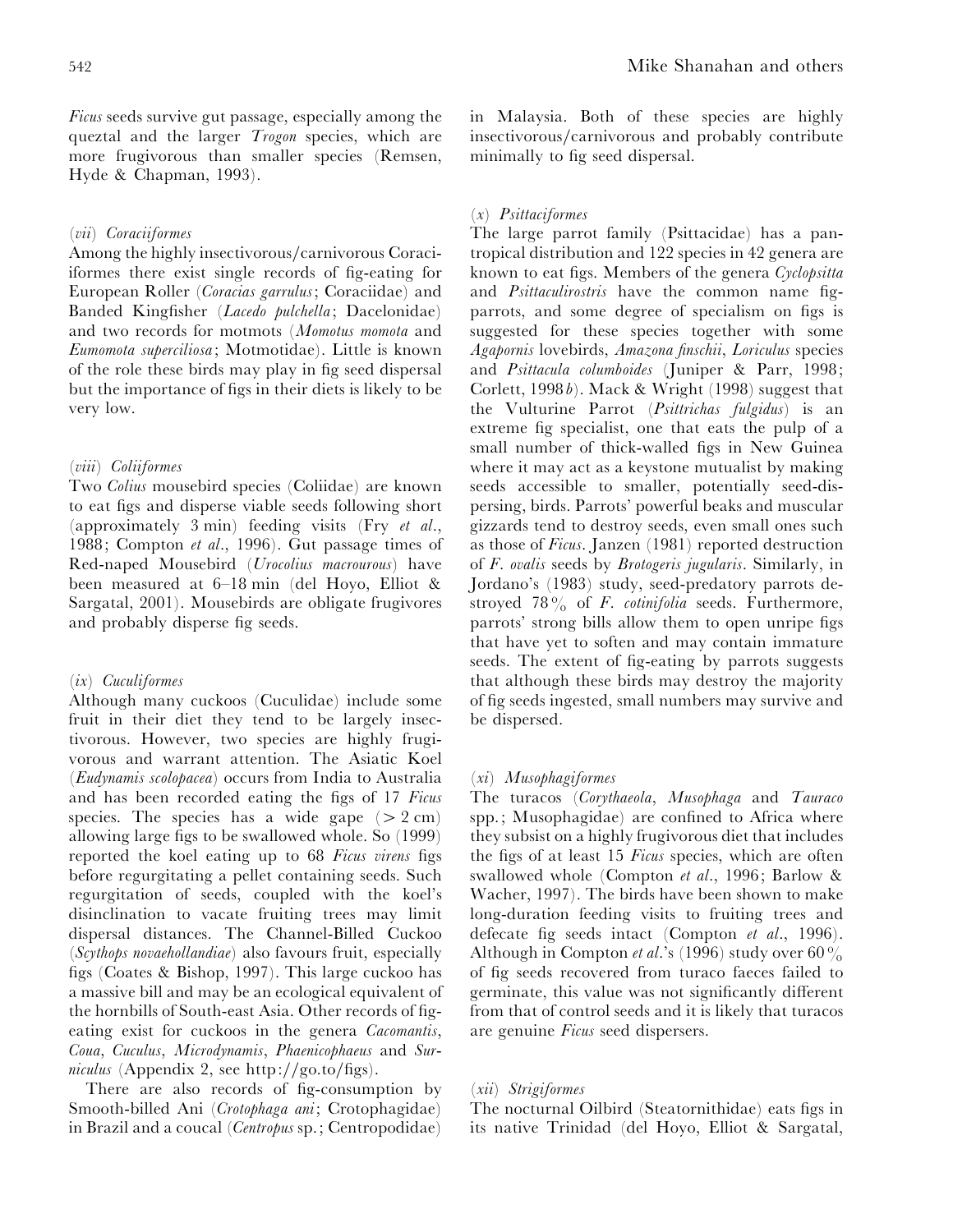2000). The species' role in *Ficus* seed dispersal is not clear. Thornton, Compton & Wilson (1996) hinted that Barn Owl (*Tyto alba*; Tytonidae) had the potential to disperse *Ficus* seeds in the pellets regurgitated following consumption of rodent or avian prey.

#### (*xiii*) *Columbiformes*

The pigeon family (Columbidae) has a worldwide distribution and, after the parrots, has more figeaters than any other frugivore family (125 species in 25 genera). Some pigeons are highly reliant upon figs at least for part of the year. Leighton & Leighton (1983) and Lambert (1991) suggested that *Treron* pigeons in the Indo-Malayan region are fig specialists. In Australia, Innis (1989) reported the proportion of foraging activity spent on figs to be 75.1% for *Lopholaimus antarcticus*, 75±2% for *Ptilinopus regina* and 89% for *P*. *magnificus*. In New Guinea, figs are proposed to be the most important food for frugivorous pigeons (Frith *et al*., 1976*b*). Among Neotropical pigeons, *Columba nigrirostris* was the most important frugivore of *F*. *cotinifolia* in Mexico, responsible for  $33\%$  of avian fig removal (Coates-Estrada & Estrada, 1986). In Florida, figs accounted for 17% of the diet of *Columba leucocephala*, but when other fruits were available figs were largely ignored (Bancroft & Bowman, 1994).

Flocking, nomadic pigeons are capable of sustained flight and can probably track spatial and temporal variation in fig availability. In Malaysia, Wells (1999) noted a local decline in *Ducula badia* numbers when ripe figs were scarce. Pigeons are capable of consuming large numbers of figs in a single feeding visit and often stay for a long time (approximately 3 h) in the fruiting fig tree (Shanahan, 2000). However, their gut transit times are long relative to those of other avian frugivores (up to 420, 480, 530, and 720 min for *Ducula bicolor*, *Treron vernans*, *T*. *curvirostra* and *Chalcophaps indica*, respectively; Lambert, 1989*c*; Thornton *et al*., 1996). Furthermore, pigeons fly fast and over considerable distances (speeds of  $55 \text{ km h}^{-1}$  in *T*. *vernans*, 80 km h−" in *Streptopelia* spp.; flight ranges of 100 km in *D. bicolor*, 800 km in *C. indica* and 44 km day<sup>-1</sup> in *Columba leucocephala*; Bancroft & Bowman, 1994; Whittaker & Jones, 1994; Thornton *et al*., 1996). Pigeons are thus capable of long-distance seed dispersal. Indeed, columbids have been implicated in the early colonisation of exploded volcanic islands in Indonesia (Krakatau; Thornton *et al*., 1996) and New Guinea (Long Island; Shanahan *et al*., in press).

Many pigeon species favour hard fruit and grains over fleshy fruits and upon eating figs act as seed predators, destroying seeds with their muscular, gritfilled gizzards. Such species include members of the genera *Chalcophaps*, *Columba*, *Gallicolumba*, *Macropygia*, *Reinwardtoena*, *Streptopelia* and *Treron* (Cowles & Goodwin, 1959; Crome, 1975; Goodwin, 1983). Nonetheless, small proportions of ingested *Ficus* seeds can survive gut passage of Emerald Doves (*Chalcophaps indica*), and some Thick-billed Green-Pigeons (*Treron curvirostra*) lack the gizzard grit that assists fig seed destruction (Lambert, 1989*c*). These birds' long seed-retention times and flight ability suggest that the minority of seeds surviving ingestion will be dispersed a considerable distance from their source – a premium that has the potential to outweigh the disadvantages of low seed survival. For other species, notably those in the genera *Ducula*, *Lopholaimus* and *Ptilinopus*, the gizzard is weak and lacks grit, and *Ficus* seeds are passed intact (Cowles & Goodwin, 1959; Innis, 1989; Lambert, 1989*c*).

#### (*xiv*) *Gruiformes*

In the Neotropics, three *Ficus* species are recorded from the diet of an unidentified trumpeter (*Psophia* sp.; Psophiidae) whilst, in the Old World, fig-eating has been recorded for the Purple Swamphen *Porphyrio porphyrio*) and White-breasted Waterhen (*Amaurornis phoenicurus*). Members of this largely terrestrial order probably make little contribution to *Ficus* dispersal.

#### (*xv*) *Ciconiiformes*

Within this diverse order there are individual records of Black-headed Gull (*Larus ribidibundus*; Laridae) and Cattle Egret (*Bubulcus ibis*; Ardeidae) eating figs. Both of these families are carnivorous and these records represent rare events. The role of gulls and egrets in *Ficus* seed dispersal is thus of little interest. Although they have not been recorded eating figs, birds-of-prey have been implicated in *Ficus* seed dispersal by virtue of their ejection of pellets or carriage of frugivore carcases bearing fig seeds (Thornton *et al*., 1996; Shanahan *et al*., in press). Hall (1987) showed that Lanner Falcon (*Falco biarmicus*; Falconidae) dispersed seeds of two *Ficus* species in pellets composed of avian prey.

#### (*xvi*) *Passeriformes*

Together, the passerines account for  $57.5\%$  of genera and 54.8% of species recorded eating figs (Table 4). However, the majority of these records are for members of just four families: Corvidae (99 spp.),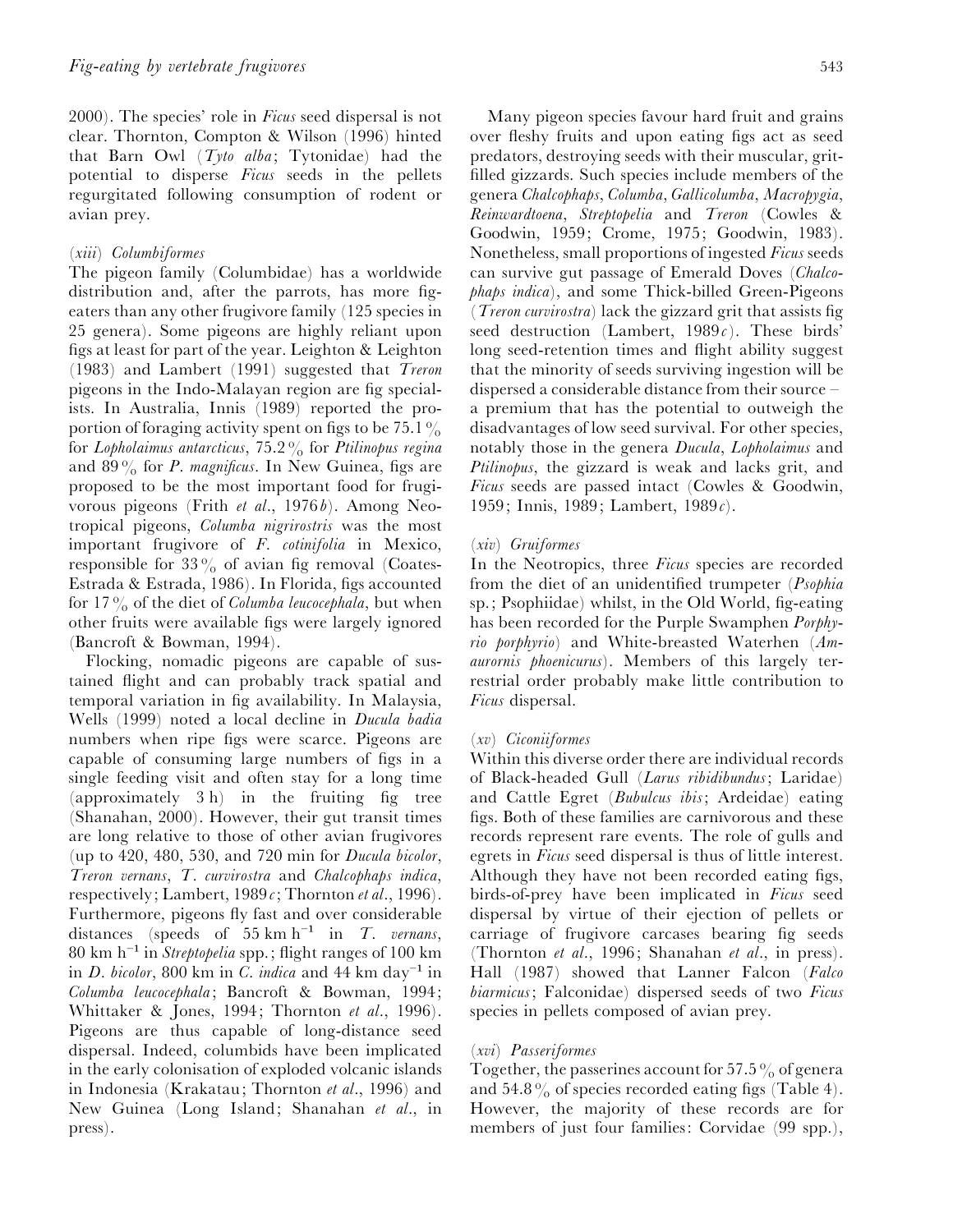Fringillidae (89 spp.), Sturnidae (64 spp.) and Pycnonotidae (62 spp.). Rather than deal with each passerine family in detail we cover here only those we consider to be of most interest with respect to *Ficus* seed dispersal.

#### (A) *Corvidae*

In Sibley & Monroe's (1990) classification, the Corvidae includes a number of bird groups previously treated as separate families but now considered as tribes. The true crows (tribe Corvini) are omnivorous opportunists and have been recorded eating figs throughout the tropics. Even when other fruits were available, figs comprised  $23.1\%$  of the diet of Brown Jay (*Psilhorinus morio*) in Mexico (Kantak, 1979). The same species was responsible for up to 20% of *Ficus pertusa* fig removal and made short feeding visits  $(1.8 \text{ min})$  that imply seed dispersal away from the source tree. Crows are capable of long-distance flights and gut passage times are long (10–25 h for *Cyanocorax yncas*; Proctor, 1968, up to 1000 min for *Corvus macrorhynchos*; Thornton *et al*., 1996) making long-distance seed dispersal possible. However, the effects of ingestion on seeds are not clear. In the Canary Islands, *Corvus corax* regurgitated pellets of up to 980 *F*. *carica* seeds (Nogales, Hernández & Valdés, 1999). However, *F. carica* is not fertile in the Canaries and the effects of ingestion could not be ascertained.

Birds-of-paradise (tribe Paradisaeini) eat figs in New Guinea and Australia and some species are considered to be fig specialists. Beehler (1989) and Frith and Beehler (1998) estimated the proportion of diet comprised of figs for *Manucodia chalybata* (93%), *M*. *keraudreni* (80%), *Paradisea rudolphi* (57%), *P*. *raggiana* (36%), *Pariotia lawesii* (19%) and *Cicinnurus magnificus*  $(9\%)$ . Sixteen percent of visits to *Ficus* cf. *obliqua* were made by birds-of-paradise (Beehler & Dumbacher, 1996) and their generally high propensity for fig-eating suggests that birds-of-paradise are important seed dispersers. The third corvid tribe of special interest is the Oriolini, comprising figeating cuckoo-shrikes (*Coracina* spp.), minivets (*Pericrocotus* spp.) and Old World orioles (*Oriolus* and *Sphecotheres* spp.). Thirteen *Oriolus* species have been recorded feeding on African and Indo-Australian *Ficus* species whilst 11 *Ficus* species are known to be eaten by the aptly named Green Figbird (*Sphecotheres viridis*). Short feeding visits have been recorded for orioles (!3 min for *Oriolus cruentus* feeding on *F*. *vasculosa* in Malaysia, 5 min maximum for *O*. *larvatus* on *F*. *burtt*-*davyi* in South Africa; Wells, 1982; Compton *et al*., 1996). Lambert (1989*b*) recorded fig seed retention times in the range 2–250 min for *O*. *chinensis*. It is likely then that orioles disperse seeds away from the source tree and these birds have been cited as valid *Ficus* dispersers in India (Balasubramanian, 1996) and the Krakatau archipelago (Thornton *et al*., 1996).

Other fig-eating corvids include currawongs (*Strepera* spp.), pitohuis (*Pitohui* spp.), drongos (*Dicrurus* spp.), ioras (*Aegithina*), a *Telophorus* bushshrike, a *Platysteira* wattle-eye and a *Batis* species (Appendix 2, see http://go.to/figs). With the exception of the currawong (for which figs can provide up to  $50\%$  of the diet; Buchanan, 1989), these species are more heavily reliant on animal food and are unlikely to have major impacts on *Ficus* dispersal.

#### (B) *Fringillidae*

Eighty-nine species of fringillid in 40 genera are known to eat figs (Table 4). Many fringillids are predominantly seed-eaters that use powerful bills to crack open seeds before ingestion. Even tiny *Ficus* seeds are likely to be destroyed by these birds (e.g. in subfamily Fringillinae, *Serinus* and *Carpodacus* spp.; in tribe Cardinalini, subfamily Emberizibae, *Saltator*, *Cardinalis*, *Caryothraustes*, *Cyanocompsa*, *Pheuticus* and *Passerina* spp.).

The tanagers (tribe Thraupini, subfamily Cardinalini) are more highly frugivorous and high levels of reliance on figs have been reported. In Mexico, figs comprised 57.3 and  $99.4\%$  of the diets of *Euphonia affinis* and *E*. *hirundinacea*, respectively (Kantak, 1979) and are the favoured food of *Tangara icterocephala*, *T*. *gyrola*, *Thraupis palmarum* and *Piranga bidentata* in Costa Rica (Stiles & Skutch, 1989). In Brazil, *Thraupis sayaca*, *Pitangus sulphuratus* and *Dacnis cayana* contributed 30, 15 and 13% of avian visits to *Ficus luschnathiana*, respectively (deFigueiredo, 1996*b*). In Costa Rica, *Piranga ludoviciana* was responsible for removing  $10.1\%$  of the figs in a *F. cotinifolia* crop (Jordano, 1983) and *T. sayaca* contributed 21 $\%$  of all avian visits to introduced *F*. *microcarpa* (de-Figueiredo, Motta & Vasconcellos, 1995). Tanagers make short feeding visits to fig crops  $( $5.2$  min for$ *P*. *ludoviciana*, *P*. *rubra*, *P*. *olivacea*, *Cyanerpes cyanea* and *E*. *hirundinacea* feeding on *Ficus cotinifolia*; Jordano, 1983, Coates-Estrada & Estrada, 1986, and 7±4–8±5 min for *Euphonia luteicapilla*, *Thraupis episcopus* and *Chlorophonia occipitalis* eating *Ficus pertusa*; Bronstein & Hoffman, 1987). Whilst the fate of fig seeds is not known, mistletoe (Viscaceae) berries are ingested and successfully dispersed by *Euphonia*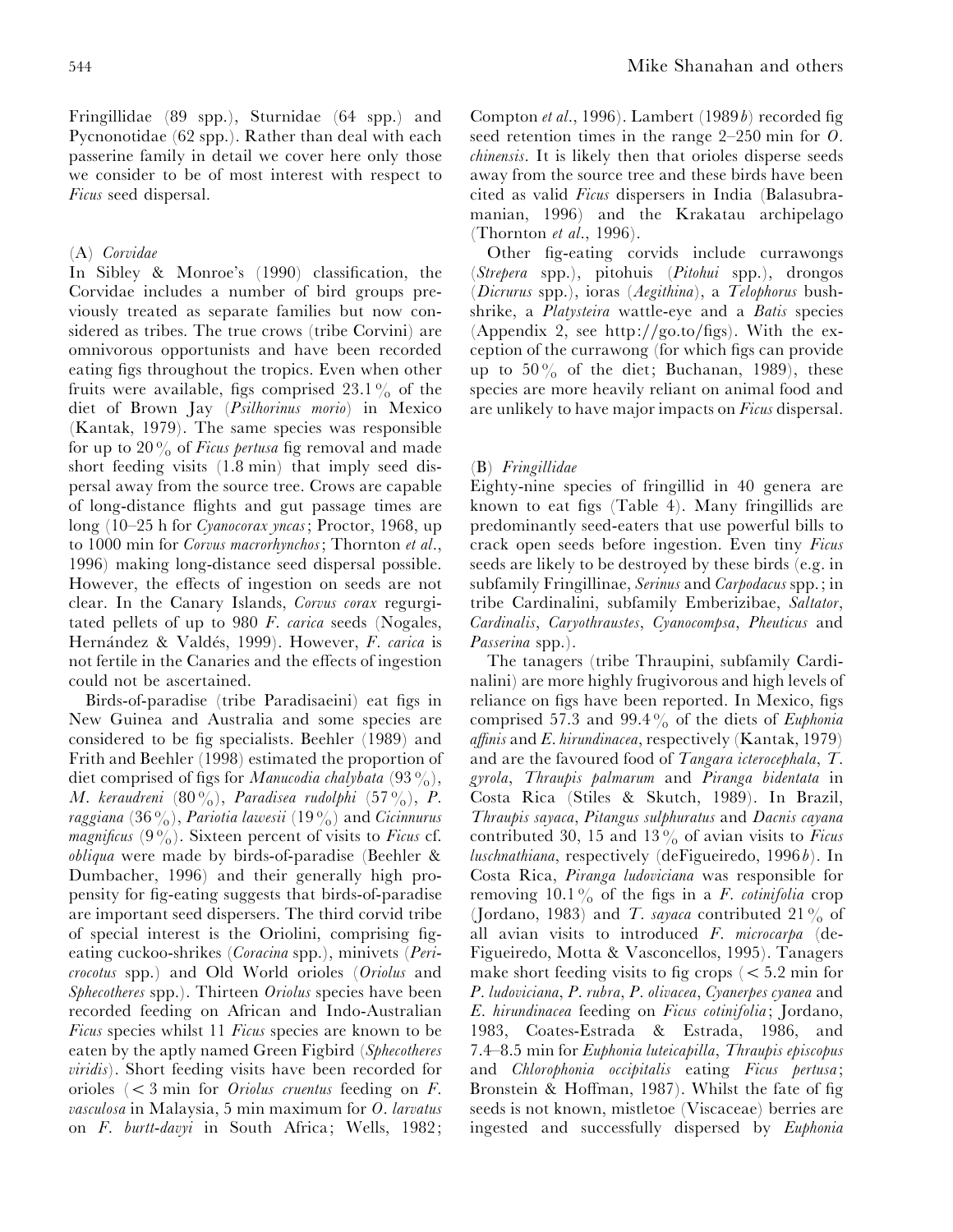species (Raffaele *et al*., 1998). Fig seeds are therefore likely to be ingested and, given tanagers' propensity for fig consumption and short feeding visits, are likely to be dispersed away from the parent tree.

The fig-eating icterids (tribe Icterini) include species of *Dives*, *Icterus*, *Molothrus* and *Quiscalus*. Their role in fig seed dispersal is probably slight as they apparently prefer non-fig fruits. In Mexico, when other fruits were available, figs made up only 3±4 and 11±1% of fruit crop visitations by *I*. *galbula* and *Dives dives*, respectively, whilst sympatric *Icterus* species ignored figs completely (Kantak, 1979).

Finally, *Parula americana* and four *Dendroica* species (tribe Parulini) have been seen to eat figs. Scott & Martin (1984) showed that *Dendroica* species favour non-fig fruits when they are available.

#### (C) *Sturnidae*

Starlings are found across the tropics and 64 species in 22 genera are known to eat figs. The nomadic Hill Myna (*Gracula religiosa*) feeds on the figs of 19 hemiepiphytic species throughout its range, and passes seeds after 5–76 min (Lambert, 1989*b*). This species accounted for up to  $50\%$  of avian feeding visits to *Ficus* crops in Peninsular Malaysia (Lambert, 1989*b*). Following ingestion by *Acridotheres* mynas, seeds of *F*. *benghalensis* were passed after 18–44 min and showed improved germination (Midya & Brahmachary, 1991). *Ficus* seed dispersal distances of more than 100 m have been estimated by So (1999) for *Sturnus* species in Hong Kong. Proctor (1968) recorded extremely long gut passage times of 2–15 h for *Sturnus vulgaris*, suggesting considerable dispersal distances.

#### (D) *Pycnonotidae*

The bulbul family of Africa and Asia includes 62 confirmed fig-eating species in 16 genera. Bulbuls tend to make short feeding visits and fig seeds are defecated or regurgitated in pellets in a viable state (So, 1999; Shanahan, 2000). Bulbul gut passage times have been measured at 5–47 min (Lambert, 1989*b*; Barnea, Yom-tov & Friedman, 1991; Graham *et al*., 1995). Members of this family have been recorded feeding on 63 *Ficus* species and, in terms of fig seed dispersal, are probably the most important smaller frugivores. However, So (1999) recorded *Pycnonotus jocosus* and *P*. *sinensis* eating unripe *F*. *virens* figs in which seeds had yet to develop fully. Bulbuls may be especially important dispersers of small-fruited understorey *Ficus* trees that fail to

attract larger frugivores. For such trees in Sarawak, bulbuls were responsible for approximately  $80\%$  of all feeding visits (Shanahan & Compton, in press). The ability of many bulbul species to survive in anthropogenically degraded landscapes suggests that they are important agents of forest regeneration (Corlett, 1998*b*)

#### (E) *Irenidae*

The leafbirds (*Chloropsis* spp.) and Fairy Bluebird (*Irene puella*) are major fig-eaters in the Indo-Malayan region where they feed largely on hemiepiphytes in the canopy but are also observed to descend to the understorey or forest edge (McClure, 1966; Lambert, 1987, 1989*b*; Shanahan, 2000). McClure (1966) reported that these birds selectively fed on the ripest *F*. *sumatrana* figs in Malaysia. The Fairy Bluebird has been recorded feeding on 32 fig species throughout its range whilst 15, 21 and 27 *Ficus* species are known from the diets of *C*. *cochinchinensis*, *C*. *cyanopogon* and *C*. *sonnerati*, respectively. Members of this family appear to be somewhat specialised on *Ficus* and are likely to be important seed dispersers, if seeds are passed intact.

#### (F) *Zosteropidae*

At least 12 *Zosterops* species and *Cleptornis marchei* eat figs in the African, Indo-Malayan and Australo-Papuan regions. These small birds have limited gapes (8 mm in *Z*. *japonica*; Corlett, 1998*a*) and tend to peck at figs rather than swallow them whole. Nonetheless, they remain likely to ingest some seeds. Indeed, Compton *et al*. (1996) demonstrated this in South Africa where  $\zeta$ . *pallidus* made 29% of all visits to *Ficus burtt-davyi* and defecated viable seeds  $(96.3\%$ germinated,  $\mathcal{N} = 54$ ). Short feeding visits (0.5– 15 min; Compton *et al*., 1996) suggest that seeds will be defecated away from source trees and that whiteeyes play a role in the dissemination of *Ficus*.

#### (G) *Tyrannidae*

Neotropical figs are eaten by at least 36 tyrannid species in 19 genera (including manakins, cotingas and tyrant-flycatchers). Figs are either eaten whole or pecked at and can be taken from a perch, in sallying flights or by hover-gleaning (Cruz, 1980; Jordano, 1983; Scott & Martin, 1984; Stiles & Skutch, 1989). For at least some species, figs appear to be an important resource. Kantak (1979) reported that visits to fig crops accounted for  $46-74\%$  of all feeding visits by tyrannids, regardless of the avail-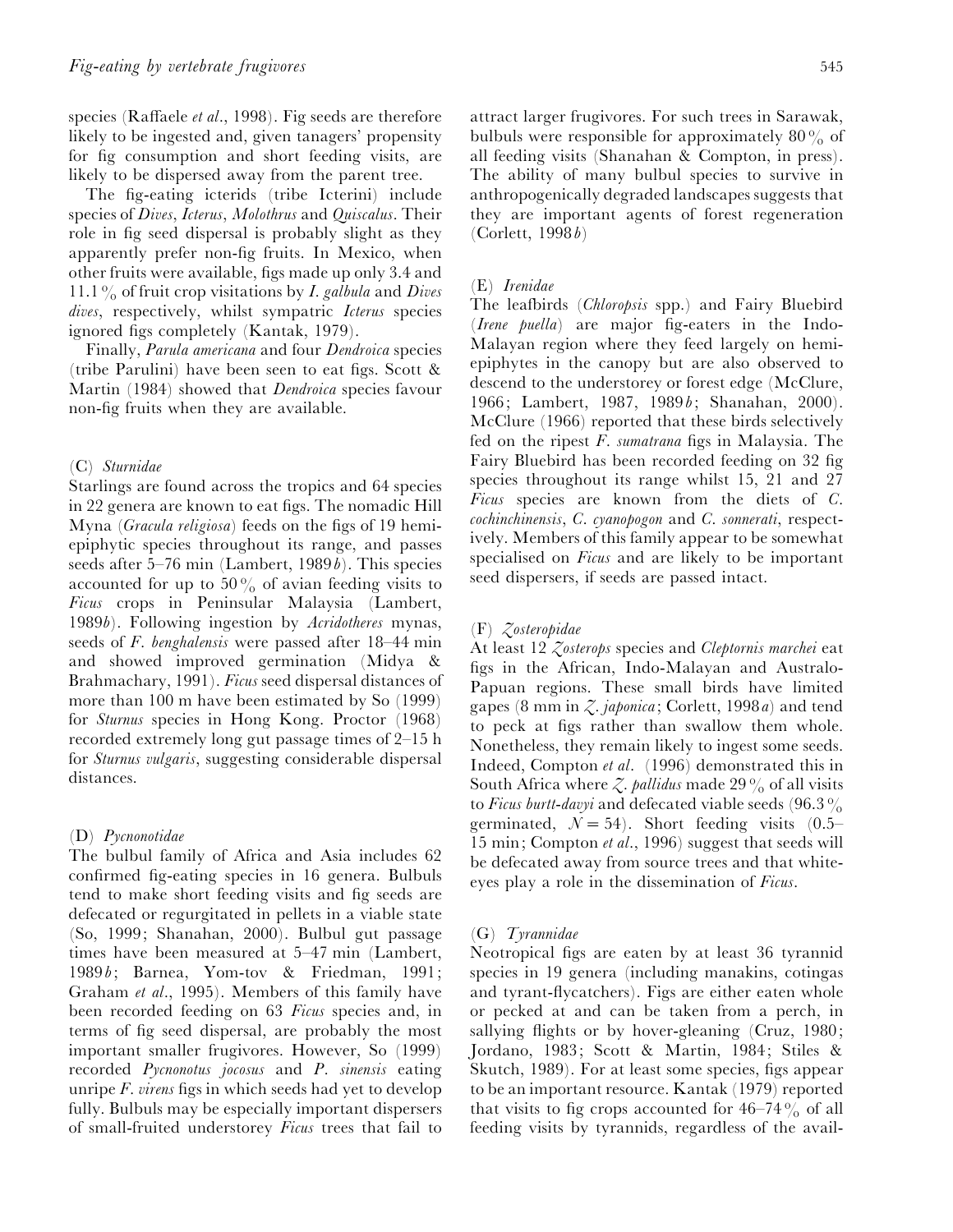ability of non-fig fruits. Tyrannids are fairly small birds with short gut passage times (15 min for *Manacus vitellinus*, 12 min for *Pipra mentalis*; Worthington, 1989) and so dispersal distances are likely to be short.

## (H) *Muscicapidae*

Many thrushes (subfamily Turdinae) are highly frugivorous and species have been recorded eating figs in the Neotropical, African and Indo-Malayan regions. Whilst some thrushes (e.g. *Zoothera* spp.) are terrestrial foragers, feeding only on fallen fruit, others take figs from a perch or by hover-gleaning (Cruz, 1980). *Turdus* species in Hong Kong selectively took the ripest figs of *Ficus microcarpa* and *F*. *virens* (So, 1999). Viable fig seeds have been found in the intestine of *T*. *hortulorum* in Hong Kong (So, 1999), and from the faeces of *T. olivaceous*  $(93.5\%$ germination,  $N=31$ ; Compton *et al.*, 1996). In Mexico, Coates-Estrada & Estrada (1986) observed short feeding visits (5–5±6 min) to *F*. *cotinifolia* by *T*. *grayi*, *Catharus ustulatus* and *C*. *mustelina*. Similarly short visits of  $6.3-7.6$  min were recorded by So (1999) for *Turdus* species feeding on *F*. *virens* in Hong Kong. Barnea *et al*. (1991) recorded a gut passage time of 21–74 min for *Turdus merula*. Defecation of viable seeds, short visits to fruiting trees and moderate gut passage times suggest that thrushes are genuine dispersers of *Ficus*. However, terrestrial foraging species seem unlikely to defecate seeds in the canopy microsites required by hemi-epiphytic *Ficus* species.

Among the flycatchers (subfamily Muscicapinae) there are records of fig-eating for *Ficedula hypoleuca* in Borneo, *Cossypha caffra* in South Africa, and, in China, *Phoenicurus auroreus* and *Chaimarrornius leucocephalus*. These birds are largely insectivorous and are unlikely to play a great role in *Ficus* seed dispersal.

#### (I) *Ptilonorhynchidae*

Eight bowerbird species in the genera *Amblyornis*, *Chlamydera*, *Ptilonorynchus* and *Sericulus* and three catbird species (*Ailuroedus*) are known to eat figs in the Australo-Papuan region. In one study, more than 30% of the food consumed by *Ailuroedus crassirostris* was figs (Innis & McEvoy, 1992). No information could be found on the effects these birds have on seed survival and germination.

#### (J) *Sylviidae*

In the subfamily Sylviinae, species of babblers (tribe Timaliini) and warblers (tribe Sylviini) are both recorded feeding on figs. Among the former, *Alcippe brunneicauda* was one of the most frequently recorded species visiting figs in Malaysia (Lambert, 1989*b*) and *Pomatorhinus montanus* was observed to consume selectively the ripest *Ficus sumatrana* figs available (McClure, 1966).

## (K) *Nectariinidae*

The tiny flowerpeckers (*Dicaeum*, *Prionochilus* spp.) are commonly observed eating figs throughout the Indo-Malayan region. *D*. *agile* was the most commonly observed frugivore feeding on *Ficus drupacea* in Thailand, with 50–100 individuals in the tree throughout the day (Brockelman, 1982). Their size dictates that flowerpeckers can only peck at all but the smallest of figs and they have been observed to suck pulp out using a pumping action (Wells, 1975). Nonetheless, the design of figs suggests that some seeds will be ingested and dispersed. The short feeding visits of flowerpeckers imply that seeds will be defecated away from the fruiting individual. Figs are also recorded in the diets of sunbirds (*Nectarinia* spp.) and spiderhunters (*Arachnothera* spp.) although the former are highly specialized nectar feeders and the latter are predominantly insectivorous and, as such, cannot be expected to be of great importance to *Ficus* seed dispersal. Indeed, Compton *et al*. (1996) recorded three *Nectarinia* species visiting crops of *F*. *burtt*-*davyi* but the birds fed only on exudate from fig wasp exit holes and not on the figs themselves. The sunbirds also dislodged figs whilst foraging, making them unavailable for other, potentially seed-dispersing, frugivores (Compton *et al*., 1996).

## (L) *Melanocharitidae*

Four species of berrypecker (*Melanocharis*) eat figs in New Guinea, where they are ecological equivalents of the Indo-Malayan flowerpeckers. Thus, their feeding behaviour and role in seed dispersal are likely to be similar to those of the nectariinids.

#### (M) *Meliphagidae*

Despite nectar being a major dietary component of the Australo-Papuan honeyeaters, 23 species in 12 genera have also been recorded feeding on figs. The relatively simple digestive apparatus associated with nectarivory is unlikely to affect adversely fig seeds ingested and these species are likely to be dispersers of *Ficus*.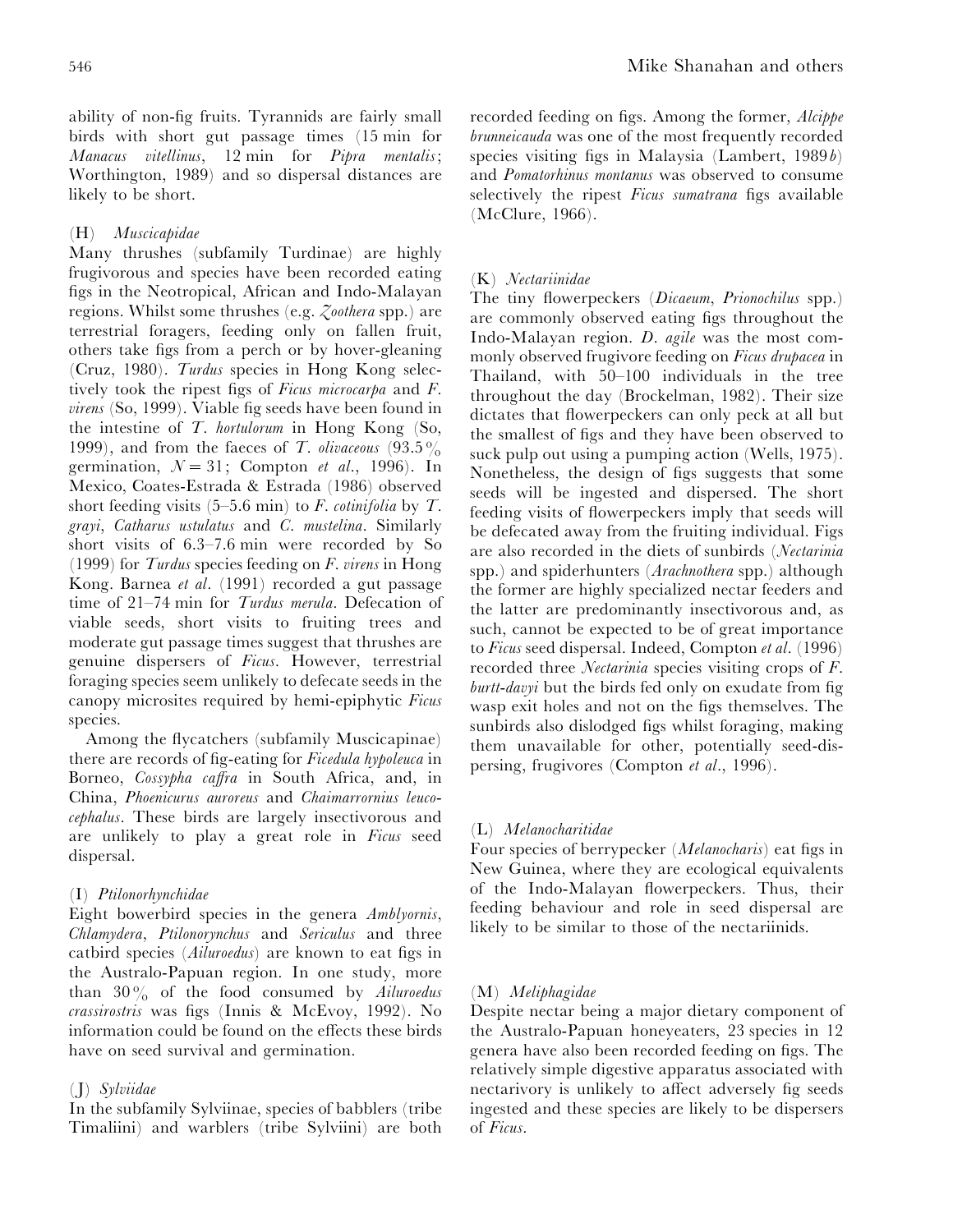#### (N) *Passeridae*

Passerids tend to be seed eaters but a number of species in the genera *Nigrita*, *Ploceus*, *Passer*, *Nesocharis*, *Erythrura*, *Caryothraustes* and *Malimbus* are known to eat figs (Appendix 2, see http:  $//$ go.to/figs). Compton *et al.* (1996) found no intact seeds in the faeces of *Ploceus bicolor* following consumption of *Ficus burtt*-*davyi*.

#### (O) *Eurylaimidae*

The Green Broadbill (*Calyptomena viridis*) is a highly frugivorous species that shows a particular preference for figs. In Malaysia, Lambert (1989*a*, *b*) recorded 21 *Ficus* species in the diet of this bird and by radio-tracking individuals showed that they can spend  $31-62\%$  of their time visiting fig crops, covering 13–24 ha per week in the process. The species' wide gape allows many *Ficus* species' figs to be swallowed whole, ensuring that seeds are ingested. The species is likely to be an important disperser of *Ficus*. The broadbill family also includes predominantly carnivorous species that have nonetheless been recorded eating figs (*Psarisomus*, *Eurylaimus* and *Cymbirhychus* spp.).

#### (P) *Other families*

Finally, among the passerines there are records of fig-eating by several vireo species (*Vireo* spp.; Vireonidae), Grey Hypocolius (Hypocoliidae), Cedar Waxwing (*Bombycilla cedrorum*; Bombycillidae), Common Fiscal (*Lanius collaris*; Laniidae), Noisy Pitta (*Pitta versicolor*; Pittidae), Schlegel's Assity (Philepittidae), Velvet-fronted Nuthatch (*Sitta frontalis*; Sittidae), two tit species (Paridae), an Australian robin (*Poecilodryas placens*; Eopsaltriidae) and a prinia (*Prinia maculosa*; Cisticolidae). Such records are rare and none of these families are likely to play a significant role in *Ficus* dispersal.

#### (*b*) *Mammals*

#### (*i*) *Marsupialia*

Opossums (Didelphidae) eat figs in Neotropical forests but, due to their nocturnal activity, little is known of the extent of fig-eating or the role these animals play in *Ficus* seed dispersal. Medellin (1994) estimated mean dispersal distances of under 15 m for *Cecropia* seeds dispersed by *Philander opossum* and *Didelphis marsupialis*.

The absence of primates east of Wallace's line suggests that marsupials play a greater role in *Ficus* dispersal in Australo-Papuan forests than in the Neotropics, especially for *Ficus* species with large and/or dull fruits that are not attractive to birds. Although wallabies and tree-kangaroos (Macropodidae), bandicoots (Peramelidae), sugar-gliders (Petauridae), cuscuses (Phalangeridae), and a species of rat-kangaroo (Potoroidae) have all been observed eating figs, very little is known of the importance of figs to these animals or the role they play in *Ficus* dispersal.

#### (*ii*) *Primates*

Madagascan figs are eaten by at least four genera of lemurs (*Hapalemur*, *Lemur*, *Petterus* and *Varecia* spp.; Lemuridae). Garbitt (1999) states that figs are especially important to *Petterus fulvus* and that 60% of fruit-eating observations for *Varecia variegata* were of consumption of *Ficus reflexa* and *F*. *lutea* figs. Gut passage times of captive lemurs vary between 1.7 h (*Varecia* spp.) and 4±75 h (*Lemur catta*) (Cabre-Vert & Feistner, 1995), suggesting dispersal of seeds away from the source tree. Madagascan figs are also eaten by the indris (Indriidae) and dwarf and mouse lemurs (Cheirogaleidae) but little is known of their dietary importance to, and likelihood of dispersal by, members of these families. Similarly, there is a single record of fig consumption by Potto Gibbon (*Perodicticus potto*; Lorisidae) on the African mainland (Kingdon, 1971), but it is unlikely that this primarily insectivorous family has a major role to play in *Ficus* seed dispersal.

Fig-eating is widespread amongst New World monkeys of the genera *Aloutta*, *Ateles*, *Callicebus*, *Cebus*, *Lagothrix*, and *Saimiri* (Cebidae). Figs comprise nearly all of the dry season diet of Squirrel Monkeys (*Saimiri sciureus*) at Cocha Cashu, Peru (Terborgh, 1986) and are the most important dry season food item (28.8 $\%$  by mass) for Mantled Howler Monkeys (*Alouatta palliata*) on Barro Colorado Island, Panama (Smith, 1977). Gut transit times have been recorded for *Cebus apella* (1±5–4 h; Zhang & Wang, 1995), *Ateles geoffroyi* (mean $\pm$ s.p., 4.4 $\pm$ 1.5 h; Milton, 1981) and *Alouatta palliata* (mean  $+s.p., 20.4 + 3.5 h;$ Milton, 1981) and dispersal distances have been predicted for *Alouatta palliata* (100–300 m; Estrada & Coates-Estrada, 1986) and *Ateles belzebtuth* (several km; Milton & May, 1976). Fig seeds are defecated intact by Common Woolly Monkeys *Lagothrix lagotricha* (Delfer & Defler, 1996) and by Howler Monkeys (*Alouatta* spp.), with the latter elevating the likelihood of fig seed germination (Estrada & Coates-Estrada, 1986; deFigueiredo, 1993).

Also in the neotropics, figs are eaten by marmosets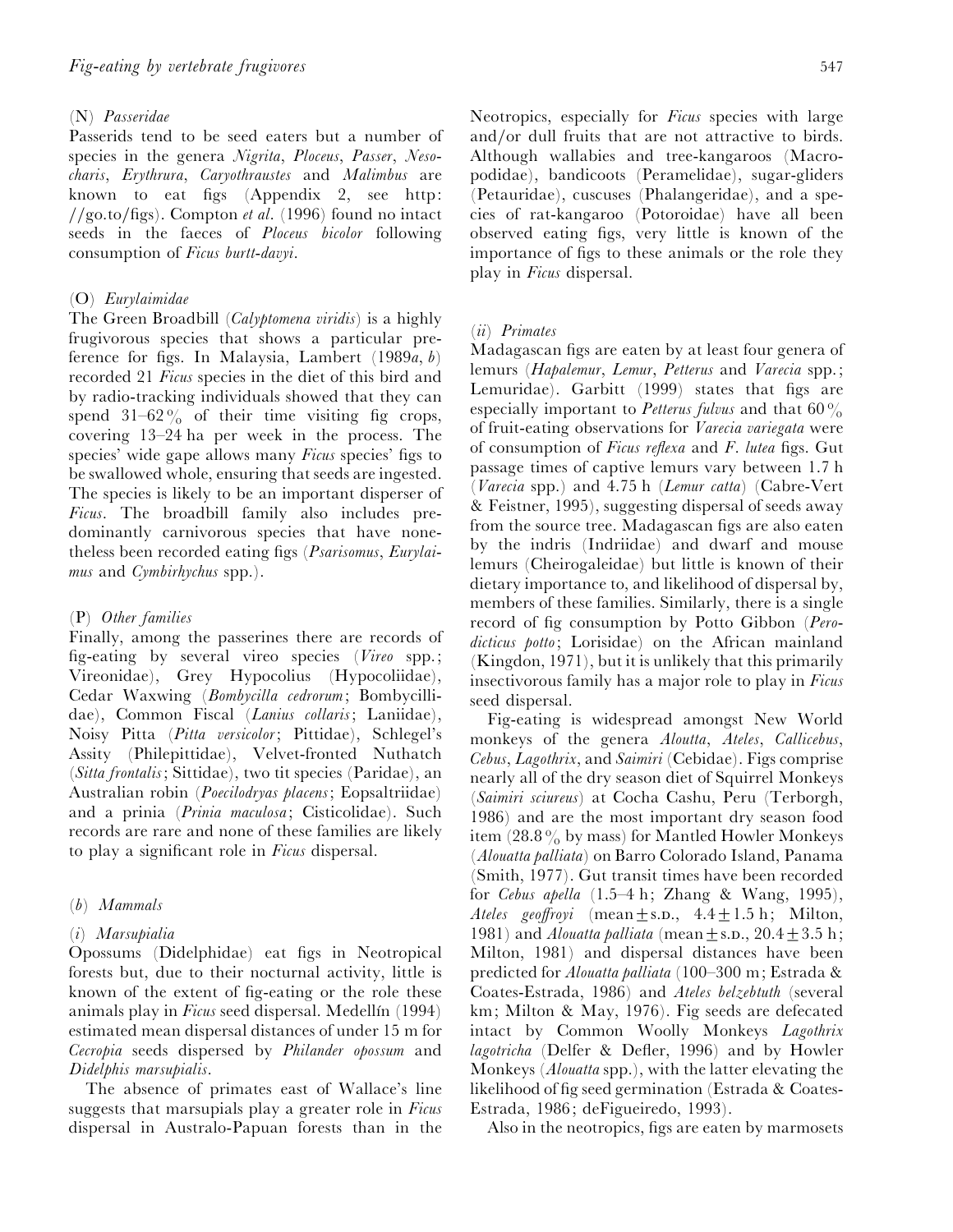The large family of Old World Monkeys (Cercopithecidae) includes at least 34 species that eat figs. Among the colobine monkeys (subfamily Colobinae) figs are eaten by approximately one-third of the species and half of the genera (*Colobus*, *Presbytis* and *Pygathrix*). Nevertheless, figs appear to contribute little overall to the diets of colobine monkeys as they tend to be folivorous (in Sumatra figs accounted for just 6% of the diet of *Presbytis thomasi*; Ungar, 1995). Conversely, among the subfamily Cercopithecinae (*Cercocebus*, *Cercopithecus*, *Erythrocebus*, *Macaca*, *Miopithecus* and *Papio* spp.), fig-eating appears to be more widespread. Lieberman *et al*. (1979) found that *Ficus platyphylla* seeds were the second most abundant of 59 seed species found in baboon (*Papio* spp.) dung, accounting for  $29\%$  of all seeds. However, in South Africa, *P*. *anubis* has been observed feeding on immature figs of *F*. *ingens* (S. G. Compton, personal observations). In Uganda, *Ficus exasperata* figs were the most frequently eaten fruits for *Cercopithecus mitis*, accounting for  $30.8\%$  of all food (Butynski, cited by Gautier-Hion & Michaloud, 1989) whilst in Kenya three fig species contributed 17.6 and 15.9% of the diets of *C*. *mitis* and *C*. *ascanius*, respectively. By contrast, in Gabon figs were eaten infrequently by monkeys (Gautier-Hion & Michaloud, 1989). In Sumatra, figs made up 20% of the diet of *Macaca fascicularis* (Ungar, 1995). *Ficus* seeds are smaller than the size threshold shown to be spat by *M*. *fascicularis* (Corlett and Lucas, 1990) and it is likely that *Ficus* seeds are instead swallowed by all Old World monkeys. Fig seeds pass intact through *Cercocebus albigena* guts (Waser, 1977) and Kitamura  $(2000)$  found between seven and 492 (mean  $=$ 180±1) *Ficus* seeds in the dung of *M*. *nemestrina*. Poonswad *et al*. (1998*a*), however, reported *Macaca nemestrina* to be a partial seed predator, feeding on unripe figs.

Gibbons (*Hylobates* spp.; Hylobatidae) also eat figs. At a site in Peninsular Malaysia, Gittins and Raemaekers (1980) recorded the percentage of annual feeding time that was spent eating figs to be 22% for Siamang (*H*. *syndactylus*) and Lar Gibbon (*H. lar*) and 17% for Agile Gibbon (*H. agilis*). Both Siamang and Lar Gibbon selected figs preferentially over other fruit types. In Sumatra, figs composed nearly half of the diet of *H*. *lar* (Ungar, 1995). Palombit (1997) also noted that Sumatran hylobatids spend about twice as much time (approximately  $45\%$  feeding on figs than their mainland counterparts. Gibbon gut passage times exceed 21 h in captivity (Idani, 1986) suggesting long dispersal distances for defecated seeds. In spite of being apparently good dispersers, gibbons have also been recorded eating unripe figs (Poonswad *et al*. 1998*a*).

Figs are commonly recorded in the diet of great apes (Pongidae). Orang-utans (*Pongo pygmaeus*) consume at least seven species of figs in Borneo and 10 species in Sumatra, where figs account for  $30\%$  of the diet (Ungar, 1995). Leighton (1993) showed that orang-utans preferred figs high in water-soluble carbohydrate and low in phenolics and condensed tannin. In Africa, gorillas (*Gorilla gorilla*) and chimpanzees (*Pan troglodytes*) are known to eat 11 and 15 species of figs, respectively. In Budongo Forest (Uganda), fig seeds were the most common seeds in chimpanzee dung (Wrangham *et al*., 1994). For both Pygmy Chimpanzees (*Pan paniscus*) and Common Chimpanzees (*P*. *troglodytes*), figs appear to be eaten year-round and are therefore considered a staple food rather than one used in time of general shortage (White, 1998; Newton-Fisher, 1999). In Uganda, consumption of figs of *Ficus sur* accounted for  $33.5\%$  of chimpanzee's dry season feeding time (Newton-Fisher, 1999). Chimpanzees have a long gut passage time (23±6 hours in captivity; Idani, 1986) and are thus likely to disperse fig seeds over long distances. Furthermore, fig seed germination is improved by passage through chimpanzee guts (Wrangham *et al*., 1994). Chimpanzees may also act as fig seed predators as they are known to eat unripe, as well as ripe, figs (Newton-Fisher, 1999).

Finally, wild figs are eaten by humans in Borneo, Papua New Guinea (M. Shanahan, personal observation), and Africa, where figs of approximately one quarter of the *Ficus* flora occur in human diets (Peters, O'Brien & Drummond, 1992). Given the role of the great apes (Pongidae) in *Ficus* seed dispersal it is likely that forest-dwelling humans are also capable of dispersing fig seeds.

## (*iii*) *Carnivora*

Many carnivores include fruit in their diet, at least for part of the year. The most frugivorous carnivores are the civets (Viverridae) which eat figs in Africa (*Nandina* and *Viverra* spp.) and Asia (*Arctogalidea*, *Arctictis*, *Paguma*, *Paradoxurus*, *Viverra* and *Viverricula* spp.). The arboreal Binturong (*Arctictis binturong*) particularly favours figs and may be a specialist forager (Leighton & Leighton, 1983; Payne, Francis & Phillipps, 1985). Gruezo & Soligam (1990) found that *Ficus minahassae* seeds from the faeces of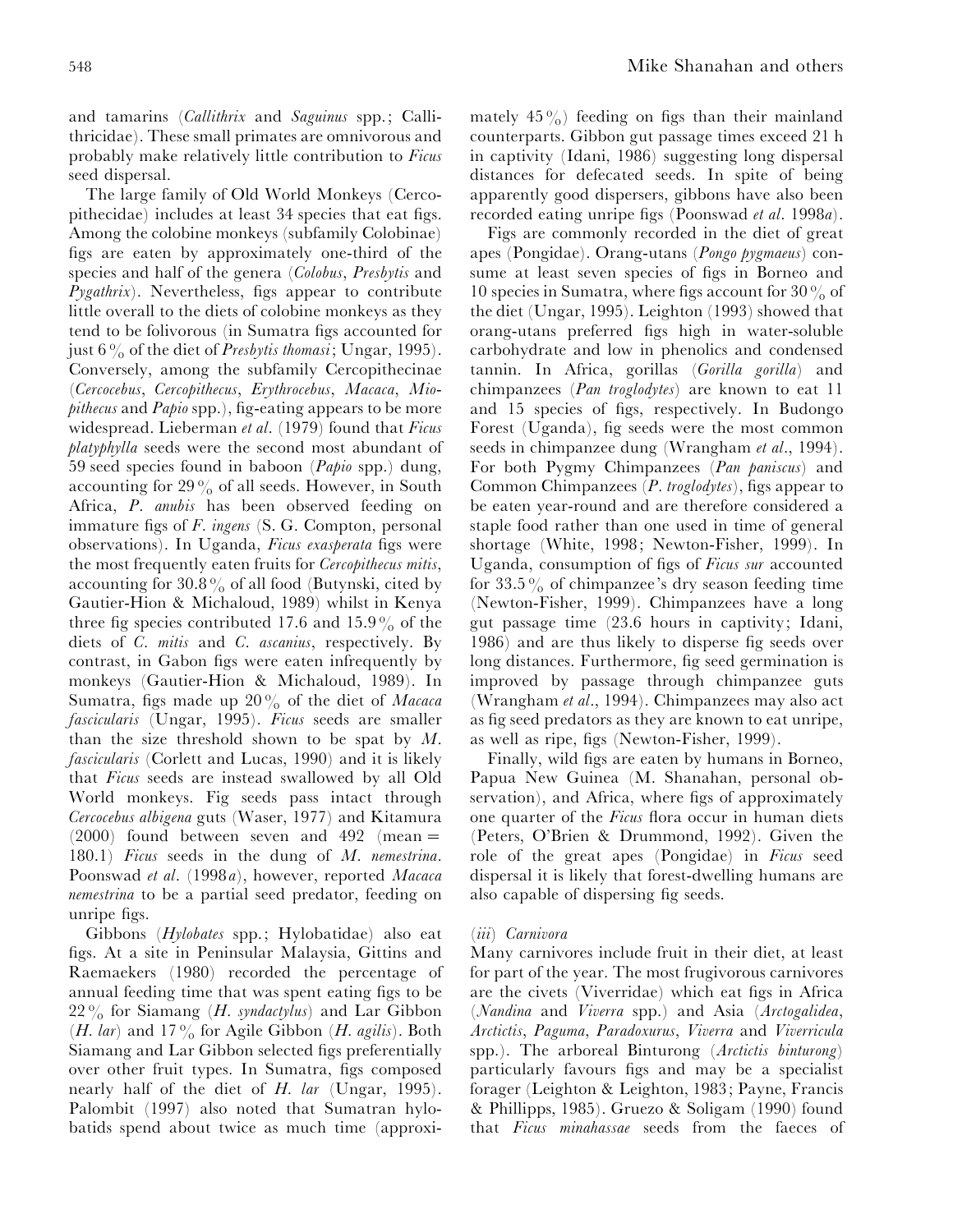Philippine Palm Civet (*Paradoxurus philippinensis*) failed to germinate yet seeds of *F*. *annulata* from the faeces of captive Binturong germinated readily after being retained for over 3 h in the gut (Shanahan, 2000). Civet daily movements have been measured by Rabinowitz (1991) for *Paradoxurus hermaphroditus*  $(2.8 \text{ km})$  and *Paguma larvata*  $(2.8 \text{ km})$  and suggest that seeds will be moved some distance from the source tree.

Bears (Ursidae) eat figs in India, Nepal, South America and Borneo. *Ficus consociata* seeds were dispersed at least 200 m by Sun Bears (*Helarctos malayanus*) and germinated but then died (McConkey & Galetti, 1999). North American bears have been shown to be effective seed dispersers, retaining seeds for several hours to one day before defecating them in a viable state and, in some cases, elevating germination rates (Traveset & Willson, 1997). However, the large size of ursid defecations implies that fig seeds dispersed thus will be highly clumped.

In the dog family (Canidae), figs are known from the diets of Red Fox (*Vulpes vulpes*) in Europe, jackals (*Canis adustus* and *C*. *mesomelas*) in Africa and coyotes (*C*. *latrans*) in Mexico. Seeds occur in faeces but little more is known of the dogs' contribution to *Ficus* dispersal.

Mongooses (*Herpestes*, *Galerella*; Herpestidae) and martens and their allies (*Martes*, *Melogale*, *Mustela*, *Eira*; Mustelidae) are known to eat figs but nothing can be concluded about their role in seed dispersal.

There is a record of a captive Margay (*Felis weidii*; Felidae) accepting figs as food (Koford, 1983) but no field records of cats eating figs were found.

Finally, two Neotropical species of Procyonidae consume figs with some regularity. Kays (1999) concluded that *Ficus* is the most important food genus for the highly frugivorous Kinkajou (*Potos flavus*), occuring in  $44.9\%$  of faeces and accounting for 24.6% of feeding bouts. Indeed, a quarter of the Neotropical *Ficus* species included in this review are eaten by *P*. *flavus*. Julien-Laferriere (1993) estimated seed transit times of 45 min to 3 h 35 min indicating that dispersal of seeds away from the source tree is likely. Howe (1990), however, notes that high densities of seeds are defecated beneath Kinkajou sleeping sites and are prone to discovery by seedpredatory insects. Coatis (*Nasua narica*) eat figs of six species but little is known of their role in dispersal.

(*iv*) *Scandentia*

The 16 species of tree shrews (Tupaiidae) are

confined to South-east Asia. *Tupaia* species consume a variety of figs ranging from those of geocarpic species, produced on the forest floor, to those of hemi-epiphytes high in the canopy (Kawamichi & Kawamichi, 1979; Emmons, 1991; Shanahan & Compton, 2000). Tree shrews make short visits to fig crops  $(< 5$  min) and are apparently rapidly satiated (Shanahan, 2000). In a captive trial, seeds of *Ficus montana* were passed (mean 60.6 seeds per faeces) between 33 and 63 min after ingestion in a readily germinable state (Shanahan & Compton, 2000).

#### (*v*) *Chiroptera*

Fruit constitutes the majority of the diet of all genera of Old World fruit bats (Pteropodidae), save six predominantly nectarivorous genera in the subfamily Macroglossinae (Marshall, 1985). Figs are eaten by at least 47 pteropodid species in 20 genera (including the nectarivorous *Macroglossus* and *Syconycteris*) and for some species figs appear to be an important food source. Eighty-eight percent of oral swabs and faecal samples from *Hypsignathus monstrosus* in Gabon contained fig seeds (Gautier-Hion & Michaloud, 1989). On Anak Krakatau, Indonesia, 90% of bat faeces contained *Ficus* seeds (Shilton, 1999). In Eby's (1998) three-year study of *Pteropus poliocephalus* diet in Australia, figs were consumed in all months. These three examples from separate continents suggest a more general reliance on figs by Old World fruit bats. Figs are either eaten *in situ* or carried in the mouth to a feeding roost some distance away (*Cynopterus brachyotis* can carry 75 g fruits 200 m; van der Pijl, 1957). During feeding fruit pulp is pressed against the palate to extract juices (trituration) before being ejected as a pellet (palatal imprint). Whilst these imprints often contain fig seeds, the seeds' small size allows many to be swallowed with the juice. Fig seeds can therefore be dispersed in three ways: in fruit dropped in flights to feeding roosts, in palatal imprints and in faeces. Gut passage times of 12–70 min have been recorded for *Pteropus*, *Ptenochirus*, *Nyctimene*, *Lissonycteris*, *Epomops* and *Rousettus* species (Wolton *et al*., 1982; Tedman & Hall, 1985; Utzurrum & Heideman, 1991; but can be much longer, Shilton *et al*., 1999). Fig seeds survive gut passage and elevated germination rates following passage through bat guts have been recorded for *Ficus chrysolepis* (Utzurrum & Heideman, 1991) and by *Pteropus voeltzkowi* (Entwistle & Corp, 1997). However, it has been suggested that bats differentially ingest viable seeds (Utzurrum & Heideman, 1991). Pteropodid bats fly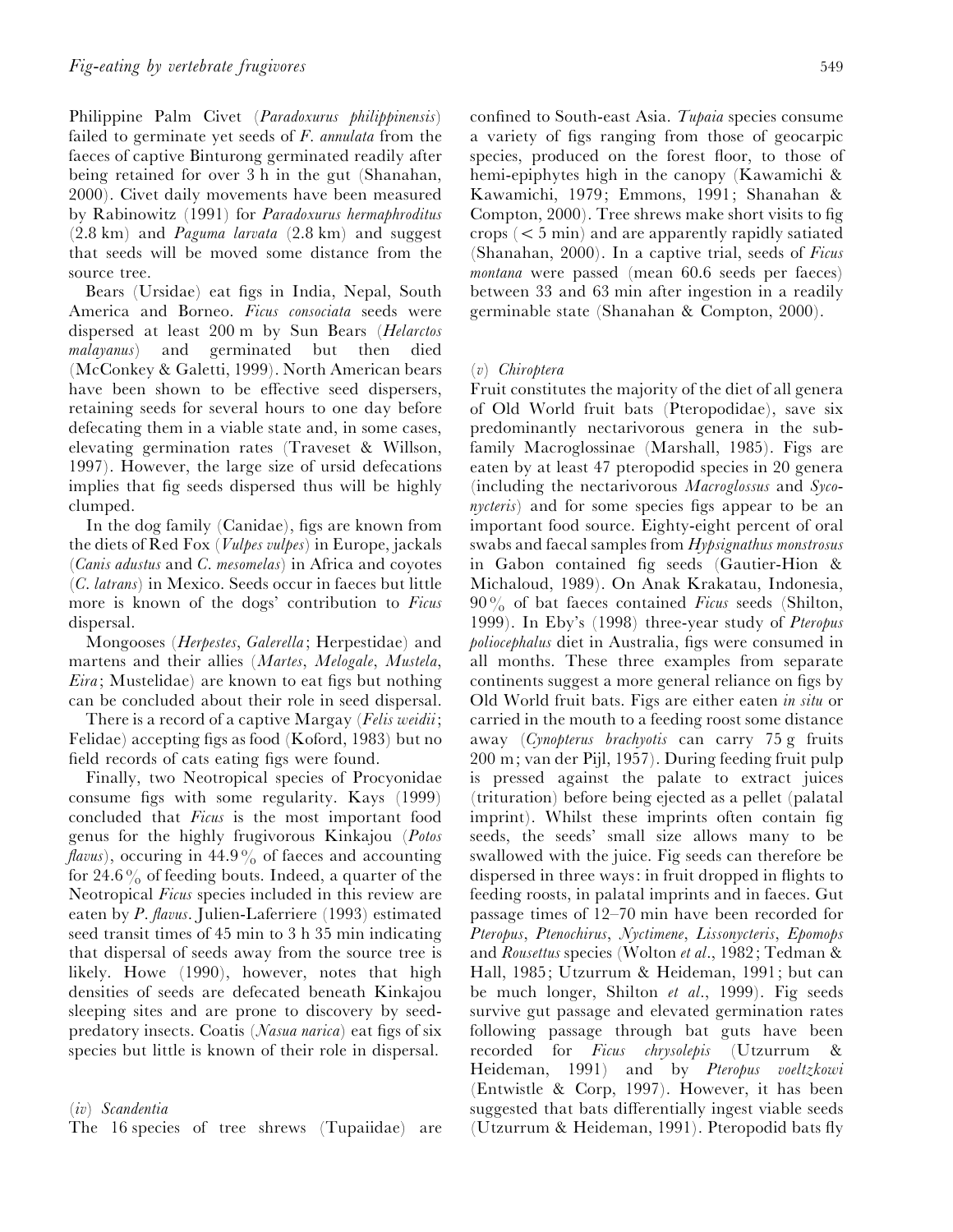fast and far and have been implicated in the dispersal of *Ficus* seeds across distances greater than 50 km (Thornton *et al*., 1996; Shanahan *et al*., in press).

Similarly, at least 35 species of Neotropical fruit bats (Phyllostomidae) in 16 genera eat figs. In Peru, fig seeds were the most frequently recorded seeds in the faeces of *Artibeus* bats and figs were eaten by these bats year-round (Romo, 1996). In Panama, Kalko, Herre & Handley (1996) demonstrated a positive relationship between the body mass of fruit bats and the size of the figs on which they forage. At the same site, Korine *et al*. (2000) estimated that individual *Ficus* hemi-epiphytes with small figs can feed 571 bats over two to five nights whilst those with large figs can sustain 834 large bats over the same period. Neotropical fruit bats carry whole figs (weighing 6–20% of their body mass in *Artibeus jamaicensis*) hundreds of metres to feeding roosts (Morrison, 1978; August, 1981). That these feeding roosts are often in the canopy, and that seeds pass intact through bat guts and are defecated in flight suggests that the bats deposit seeds over wide areas as well as in the canopy microsites required by hemi-epiphytic *Ficus* species (Morrison, 1978; Handley, Gardner & Wilson, 1991; Kalko *et al*., 1996). Gut passage times for phyllostomids appear to be of a similar order to those of pteropodids (e.g. 15–20 min for *Carollia perspicillata*; Fleming, 1981; Fleming & Heithhaus, 1981). Fleming (1981) calculated that more than 90% of *Piper* seeds dispersed by *C*. *perspicillata* were moved more than 50 m to feeding roosts and that some were dispersed over 300 m. Some of the larger Neotropical bats, such as *Artibeus jamaicensis* and *A*. *literatus* which travel several km per night (Handley *et al*., 1991), are likely to disperse fig seeds over considerably greater distances. Like their Old World counterparts, some Neotropical fruit bats have been demonstrated to elevate *Ficus* germination rates by ingesting seeds (Fleming & Heithaus, 1981), possibly because gut passage removes the fruit pulp that encourages fungal decay.

## (*vi*) *Proboscidea*

Fig seeds have been recorded in the dung of African elephants (*Loxodonta africana*; Elephantidae) and Indian elephants (*Elephas maximus*) in Thailand. The large size of these defecations and the high numbers of seeds and co-occurring species suggests competition at the germination/seedling stage.

### (*vii*) *Hyracoidea*

Hyraxes (*Procavia* and *Dendrohyrax* species; Procaviidae) have been recorded eating figs in Africa. However, Greeff & Whiting (1999) found that *P*. *capensis* killed many *Ficus cordata* seeds through mastication.

#### (*viii*) *Perissodactyla*

Two species of tapirs (*Tapirus* spp.; Tapiridae) are recorded eating fallen figs in the Neotropics. Fragoso (1997) estimated dispersal distances for non-*Ficus* seeds to be 2 km. However, Salas & Fuller (1996) reported that *T*. *terrestris* defecates in water, a behaviour that will have major implications for seed dispersal.

#### (*ix*) *Artiodactyla*

Amongst the even-toed ungulates figs are eaten by deer (Cervidae), pigs (Suidae), peccaries (Tayassuidae), cattle (Bovidae) and mouse-deer (Tragulidae). Other than records of *Tragulus* mouse-deer eating geocarpic figs directly from the tree (Shanahan, 2000), these records pertain to the consumption of fallen fruit. Heydon & Bulloh (1997) reported that the density of *T*. *napu* and overall mouse-deer biomass in a Bornean forest were both positively correlated with the density of hemi-epiphytic *Ficus* species and for six months of the year figs were the only fruit eaten.

#### (*x*) *Rodentia*

The majority of records of fig-eating by rodents concern squirrels (Sciuridae), although this probably reflects their greater visibility, arboreality and diurnal activity. Squirrels occur throughout the range of *Ficus* and are known to eat figs wherever they occur. The squirrels have undergone an extensive radiation that has resulted in species foraging at all levels where figs may be presented, from the forest floor to the emergent layer, both during the day and at night (flying squirrels). *Callosciurus* and *Ratufa* squirrels are commonly observed eating figs in the canopy of Malaysian forests where they appear to act as 'pulp thieves' (*sensu* Howe & Vande Kerckhove, 1979), stripping the fig pulp away with their teeth and discarding the seed-rich core (Lambert, 1990; Shanahan, 2000). Furthermore, *Ratufa*, *Callosciurus* and *Tamiops* squirrels were recorded eating unripe figs by Poonswad *et al*. (1998*a*) in Thailand. Eight out of nine African squirrel species studied by Emmons (1980) and *Sciurus granatensis*, a widespread Neotropical squirrel,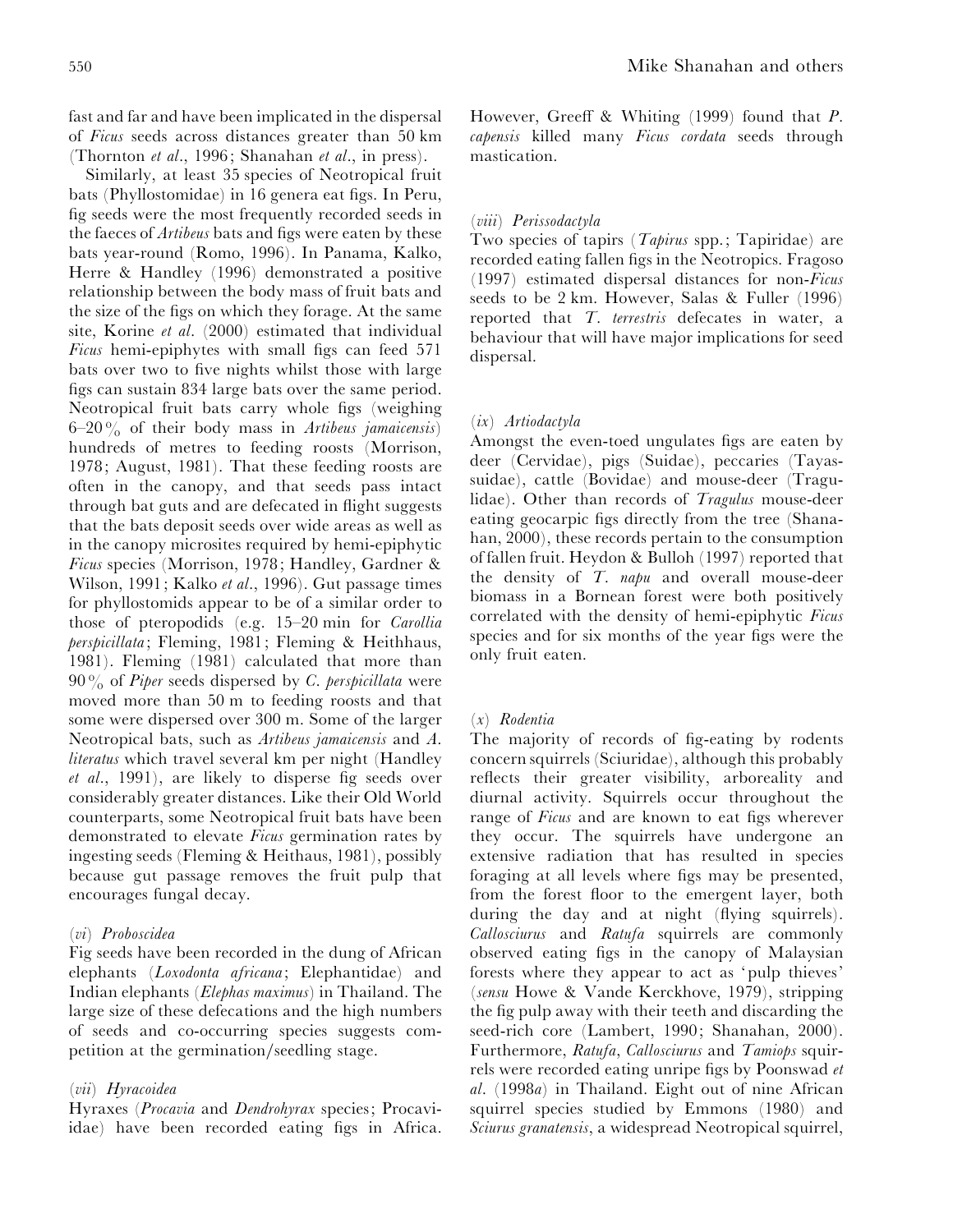cache food. In Malaysia, observations of fruitcaching or carriage by squirrels are relatively rare (Payne, 1979) although provisioning of juveniles is likely since they are not observed to forage (Becker, Leighton & Paine, 1985).

Records of fig-eating from rodent families other than the Sciuridae are less abundant. A handful of rat species (Muridae), porcupines (Hystricidae), two genera of spiny rat (Echimyidae) and Agouti (Dasyproctidae) eat figs. Adler (2000) found a strong correlation between densities of the spiny rat *Proechimys semispinosus* and large-fruited fig trees in Panama. Rodents are generally considered to be seed-predators (Price & Jenkins, 1986). Seeds of *Ficus burtt*-*davyi* survived passage through African murids but experienced reduced germination rates (Compton *et al*., 1996).

## (*c*) *Reptiles and fishes*

Compared to their avian and mammalian counterparts, the reptiles and fish recorded eating figs probably contribute very little to *Ficus* seed dispersal. Nonetheless, they may still play a role, especially in extreme situations where other frugivores are depauperate such as on the island of Aldabra where the giant tortoise (*Geochelone gigantea*) disperses *Ficus rubra* and has been implicated in the transport of seeds 400 km from Madagascar (Hnatiuk, 1978). Tortoises and fish have long gut passage times (days rather than hours; Agami & Waisel, 1988; Moll & Jansen, 1995; Hailey, 1997; Horn, 1997) and have been demonstrated to pass fig seeds intact (Moll & Jansen, 1995; Horn, 1997). For riverine *Ficus* species that disperse using water, fish may facilitate upstream dispersal (Horn, 1997). Greeff & Whiting (1999) showed that the lizard *Platysaurus broadleyi* passes seeds of *F*. *cordata* intact and defaecated them at an average of 120 m from the nearest source tree. The large numbers of lizards foraging together on *F*. *cordata* figs (mean 30.4, range 8–134; Whiting & Greeff, 1997) and the distance seeds are moved suggest that these lizards may be important seed dispersers.

## *(4) Ficus fruit syndromes and dispersal guilds*

Most species that remove figs directly from the source tree (as opposed to feeding on fallen fruit) can be placed into one of three major frugivore guilds: volant birds, fruit bats or arboreal mammals. Many



Fig. 5. Overlap between major frugivore guilds (geocarpic *Ficus* species are excluded, as are ground-foraging birds and mammals for which records of fig-eating mostly pertain to the consumption of fallen fruit or geocarpic figs). Numbers  $=$  number of *Ficus* species consumed by each frugivore guild. 42±6% of the *Ficus* species are known from diet of only one guild,  $35.9\%$  are eaten by two guilds of frugivores and 21.5% are eaten by members of all three guilds. Overlap is greater between birds and arboreal mammals  $(45.8\%$  of *Ficus* species shared) than birds and bats  $(28.3\%)$  or bats and arboreal mammals  $(26.3\%)$ .

*Ficus* species' figs are eaten by members of two or more of these guilds, with overlap being greater between birds and arboreal mammals than between either of these guilds and fruit bats (Fig. 5). Despite the patterns of overlap observed, for two-fifths of the *Ficus* species considered, frugivores of only one guild have been recorded. However, this analysis is crude, failing to take into account differences in proportional visitation or fruit removal.

Only detailed studies that simultaneously examine multiple fig species and diverse frugivore taxa can allow the examination of whether individual fig species tend to attract broad subsets (e.g. birds, bats or primates) of frugivore communities as potential seed dispersers, or whether they are equally attractive to all frugivores present. Such studies are lacking (Table 3) but exist for four tropical sites. In a detailed study of 34 *Ficus* species and 69 frugivore species in Borneo, Shanahan (2000) has demonstrated a *Ficus* dispersal guild structure. Three guilds of *Ficus* species attracted (almost exclusively) fruit bats, terrestrial mammals or arboreal mammals, respectively. The remaining fig species attracted diverse assemblages of birds and arboreal mammals but could be divided into two further guilds, one in the canopy and one in the understorey. Guild membership was determined by largely phylogenetically determined differences in fig colour, size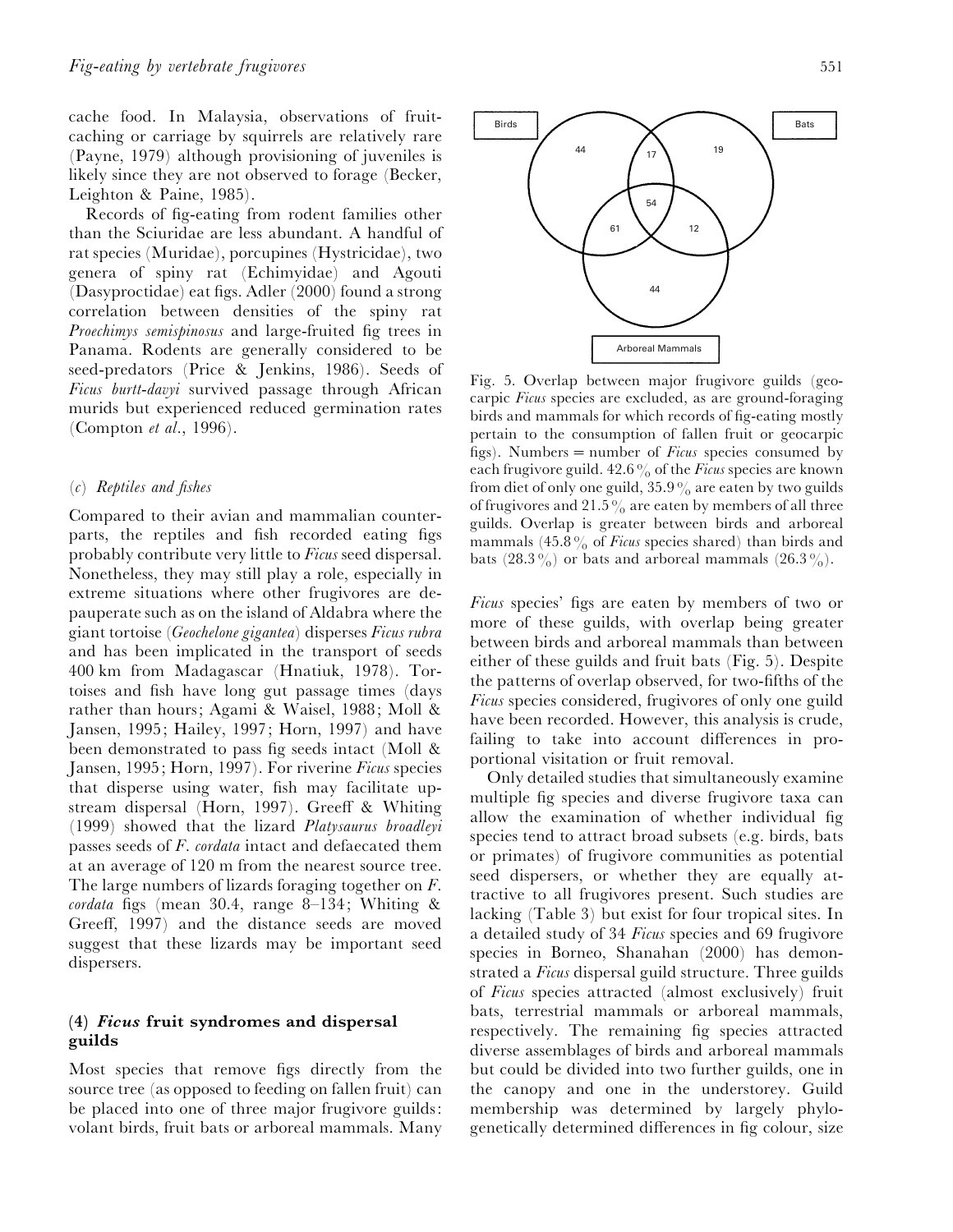and height above ground (Shanahan, 2000; Shanahan & Compton, in press).

Similarly, Shanahan *et al*. (in press) recognised two major guilds of *Ficus* colonists to Long Island, Papua New Guinea, a volcano that erupted catastrophically in the  $17<sup>th</sup>$  century. One guild, with large, dull figs that are presented in the lower storeys of the forest attracted primarily bats whereas both birds and bats were attracted to the second guild, whose figs were red, tended to be smaller and were distributed throughout the vertical strata of the forest.

Two *Ficus* guilds have also been recognised on Barro Colorado Island, Panama (Kalko *et al*., 1996; Korine *et al*., 2000). The first guild comprises species with scented green figs that are attractive to bats and the second group of species produces odorless red figs attractive to birds. Additionally, whilst crops of 'batfigs' ripened synchronously those of *Ficus* species attracting birds exhibited within-crop asynchrony of ripening.

Finally, in the Philippines, Hamann & Curio (1999) found that four *Ficus* species were eaten only by fruit bats whilst, in addition to the bats, *Ficus heteropleura* attracted 13 species of birds.

In each of these examples, different patterns of frugivore attraction were associated with differences in fruit characters. Specifically, green or brown figs tend not to attract avian frugivores and such figs are rarely as small as the smallest bird-dispersed figs. In the Old World, *Ficus* species attracting primarily fruit bats, terrestrial mammals or arboreal mammals were generally dioecious whilst those attracting both birds and mammals included dioecious and monecious species (Shanahan, 2000; Shanahan & Compton, in press; Shanahan *et al*., in press).

#### *IV. DISCUSSION*

#### *(1) The quality of the dataset*

We have accumulated records of frugivory for 260 *Ficus* species, a respectable proportion (approximately 30%) of the world's total *Ficus* flora. With  $59\%$  of species included, the African figs are best represented in the dataset. The lower coverage of Neotropical species  $(28.9\%)$  is due in part to the conservative approach we adopted when faced with the complicated taxonomy of New World figs. With  $32.9\%$  of its *Ficus* species included, the Indo-Australian flora is also under-represented relative to that of Africa. This probably reflects gaps in the literature for the figs of Sri Lanka, New Guinea and Pacific island groups as well as the region's greater number of dioecious species, which are underrepresented in the review. The greater coverage of monoecious species reflects that fact that they tend to be larger and have larger crop sizes than dioecious species. As well as being more conspicuous, monoecious species, especially the hemi-epiphytes (including the over-represented section *Conosycea*) tend to attract larger and more diverse feeding assemblages than their dioecious counterparts and are thus more likely to be the subjects of observation.

#### *(2) Who eats figs?*

The animals known to eat figs include over  $10\%$  of the world's bird species  $(18\%$  of genera) and over  $6\%$  of the world's mammals  $(14\%$  of genera). Despite the depth of coverage of this review, these figures are minima and we expect considerably more members of less well-studied frugivore taxa also to eat figs. In particular, additional ground birds (e.g. Tinamidae), small rodents, and species endemic to regions under-represented in the literature or occupying inaccessible (e.g. highland) habitats are likely to eat figs. The data accumulated here support Janzen's (1979) contention that figs are an important resource for more animal species than the fruit of any other genus. Indeed, in Zona & Henderson's (1989) review of frugivores of palms, considerably fewer frugivores were identified (86 bird species in 63 genera and 23 families, 70 mammal species in 52 genera and 24 families), in spite of their coverage of 140 taxa in this speciose family (Palmae) rather than a single genus.

Most of the animal species recorded eating figs belong to a handful of the 92 families that include fig-eating species. Predictably, there is a strong relationship between the number of fig-eating species}genera in a family and the number of *Ficus* species' figs that family consumes. Thus we can identify the families that are most likely to have strong ecological and evolutionary interactions with the genus *Ficus*. Globally, these are the parrots (Psittacidae), pigeons (Columbidae), starlings (Sturnidae) and crows and allies (Corvidae). In the Neotropics, these families are joined by New World monkeys (Cebidae) and fruit bats (Phyllostomidae). The other major families of fig-eaters in the African and Indo-Australian regions are bulbuls (Pycnonotidae), starlings (Sturnidae), hornbills (Bucerotidae), Old World fruit bats (Pteropodidae), Old World monkeys (Cercopithecidae), African barbets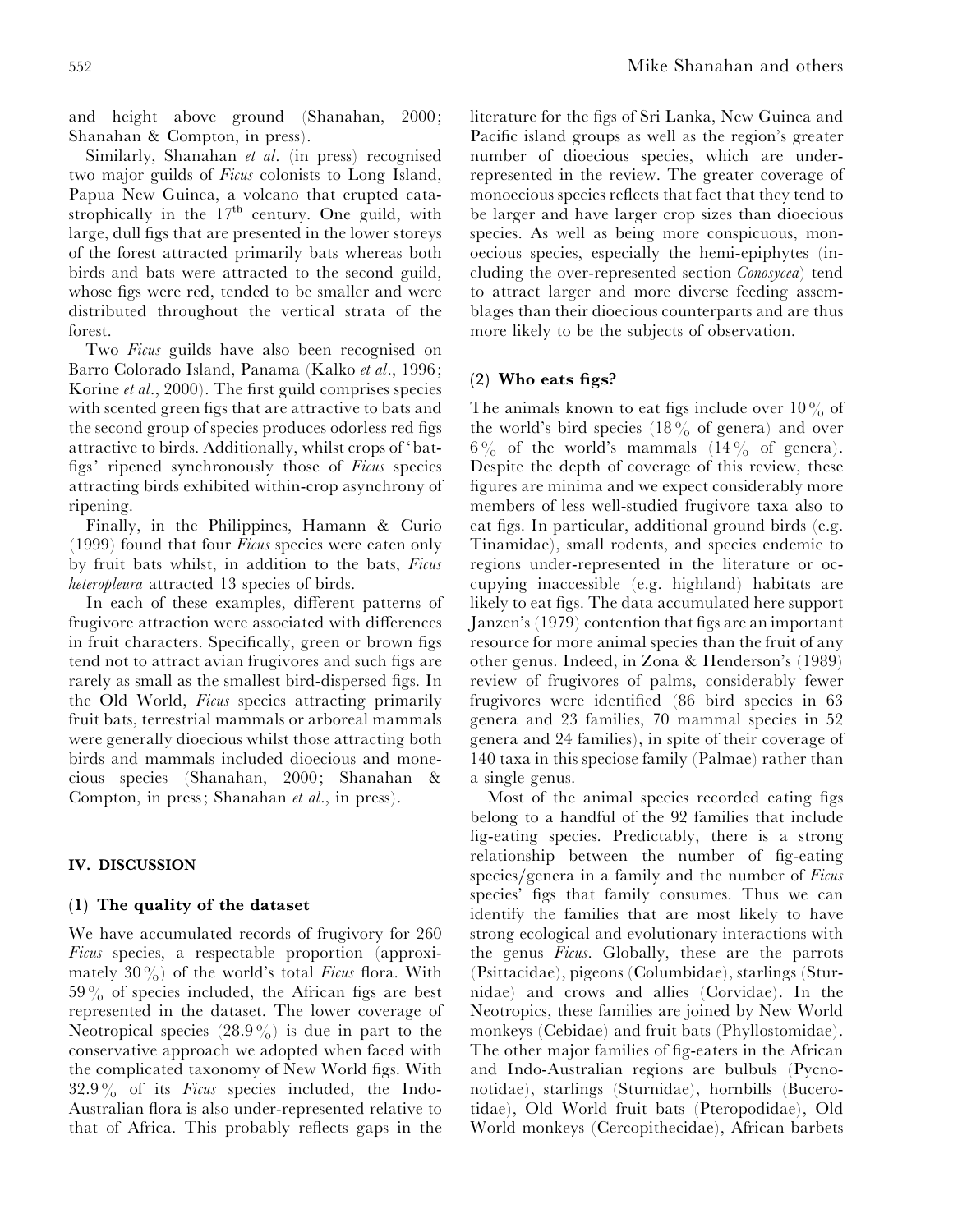(Lybiidae), Asian barbets (Megalaimidae), and squirrels (Sciuridae).

Fig-eating animals can be considered in three broad groups: specialists, generalists and casual consumers of figs. For part of the year, or yearround, fig specialists eat little else and are highly reliant on figs as a dietary resource. In the Indo-Malayan region, some degree of fig specialism has been suggested for hornbills, *Chloropsis* leafbirds, the Fairy Bluebird *Irene puella*, *Treron*, *Ducula* and *Ptilinopus* pigeons, barbets (Megalaimidae), parrots (*Loriculus*, *Psittacula* spp.), gibbons, the Binturong *Arctictis binturong*, and *Pteropus* and *Cynopterus* fruit bats. Australo-Papuan species exhibiting heavy reliance upon, or consumption of, figs include birdsof-paradise (*Manucodia*, *Paradisea*), *Ducula*, *Ptilinopus* and *Lopholaimus* pigeons, Asian Koel, Channel-billed Cuckoo, fig-parrots (*Cyclopsitta*, *Psittaculirostris*), the Green Figbird (*Sphecotheres viridis*), Vulturine Parrot (*Psittrichas fulgidus*), and *Pteropus* bats. Additional fig specialists in Africa include various primates, some *Agapornis* lovebirds, and fruit bats. In the Neotropics, a degree of fig specialism has been suggested for the Kinkajou (*Potos flavus*), Toco Toucan (*Rhamphastos toco*), certain monkeys (Cebidae) and the fruit bat *Artibeus jamaicensis*. It would appear that specialisation on figs is a more widespread phenomenon in the Old World than in the Neotropics. Snow (1980), considering birds only, also reaches this conclusion and proposed that Neotropical figs may be less nutritious than those in the Old World. We suggest an alternative explanation: that the pattern arises because of the lower diversity of *Ficus* and greater diversity of non-fig fruits (that may be more nutritious than Old World non-fig fruits) in Neotropical forests.

The generalist fig-eaters include bulbuls, woodpeckers, mouse-birds, cuckoos, turacos, cracids, pheasants and many families of passerine birds. Mammalian generalists include tree shrews, certain primates and carnivores. Rather than being heavily reliant on figs, the generalists appear to use figs as a supplement to diets of other fruits, leaves, nectar or animal matter. Nonetheless, there may be times of year where these animals rely on figs to a greater degree.

Casual fig-eaters are generally not frugivorous and probably only eat figs opportunistically. Such species include the gull, shrike, ibis, kingfisher, roller, and motmots recorded eating figs.

This classification of fig-eaters is basic and does not take into account plasticity of frugivore diets. Seasonal diet shifts, variation in local abundance of figs, and incongruities in the distributions of fig and frugivore species all mean that an animal species that is a fig specialist at one site or time may not be elsewhere. For example, the Neotropical fruit bat *Artibeus jamaicensis* was described by Janzen (1979) as a fig specialist. However, the species also occurs at sites with few *Ficus* species or where figs occur at low densities (Handley *et al*., 1991). Further research is required to assess more accurately the degree to which frugivore species are specialised on figs as a dietary resource.

#### *(3) Why are there so many fig-eaters?*

To understand why there are so many fig-eaters, we look to the figs themselves and consider what it is about patterns of fig packaging and presentation that makes them so attractive to frugivores. Firstly, the fact that *Ficus* is a widespread genus means that many frugivore species occur within its range. Furthermore, because *Ficus* occurs in each of the major biogeographical regions of the tropics, figs are exposed to diverse groups of birds and mammals which themselves have more restricted ranges (e.g. lemurs of Madagascar, Australasian marsupials). Secondly, figs are 'easy' fruits to handle and consume. Figs are generally unprotected and therefore the range of animals that eats them is not limited to those with powerful bills, teeth or claws. Rather, the soft flesh of figs is accessible to frugivores regardless of size, masticatory apparatus or digestive capability. Exceptions are rare but include some geocarpic species (Shanahan, 2000), and certain members of section *Malvanthera* in New Guinea (Mack & Wright, 1998). However, once opened by parrots, the latter groups of figs are accessible to a range of other bird species (Mack & Wright, 1998). Additionally, figs' small seeds are easily handled, and impose little constraint on frugivores in terms of foraging time and ballast.

Nutritional quality may also contribute to the diversity of fig-eaters recorded. However, there has been some debate in the literature about the nutritional quality of figs. This is because generalisations appear inconsistent and disparate methodologies hinder comparisons (Conklin & Wrangham, 1994). Janzen (1979) stated that figs had a 'high nutrient value' but based this premise, in part, on the fact that many animals eat figs. Milton *et al*. (1982) reported that figs were of lower nutritional value than non-figs in Barro Colorado Island (Panama), whilst in India, Borges (1993) reported a similar pattern, especially with regard to soluble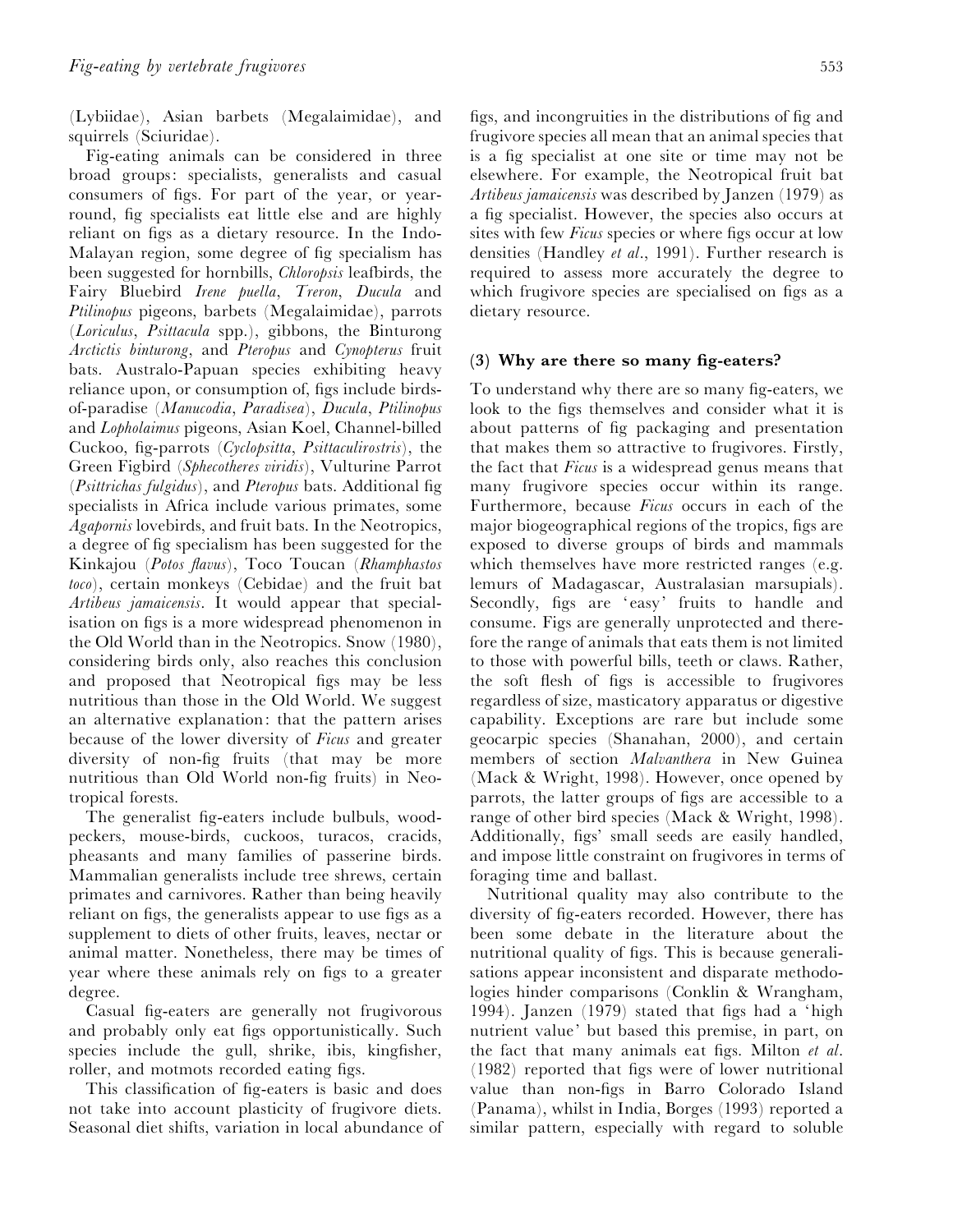carbohydrate. Generally, it appears that although protein, carbohydrate and lipid content of figs are variable, they are low (compared to other fruits) and fig fibre and pulp water content tend to be high (Vellayon, 1981; Jordano, 1983; Herbst, 1986; Bronstein & Hoffmann, 1987; Lambert, 1989*b*; Rogers *et al*., 1990; Borges, 1993; Conklin & Wrangham, 1994; Shanahan, 2000). Conversely, Ko, Corlett & Xu (1998) reported relatively high carbohydrate values for three *Ficus* species in Hong Kong, and Kalina (1988) states that *Ficus exasperata* figs are an excellent protein source. Wendeln, Runkle & Kalko (2000) provided further evidence that figs are not 'cheap' fruit but have high levels of protein, carbohydrate, fibre and minerals. However, *Ficus* species differed in their nutritional value suggesting that a mixed fig diet, rather than any single species, may be required to provide adequate nutrients for Panamanian fruit bats (Wendeln *et al*., 2000). Much of the confusion over figs' nutritional value may be overcome if future studies are more consistent in methodology and consider only the pulp of ripe figs. Conklin & Wrangham (1994) draw attention to the fact that animals capable of fore- or hind-gut fermentation may be capable of obtaining up to  $50\%$  more metabolisable energy from figs and that such digestion of insoluble fibre may explain the widespread occurence of figs in frugivore diets. O'Brien *et al*. (1998*a*) provide perhaps the most compelling evidence that there is a nutritional basis to the desirability of figs. In a comparison of fig and non-fig species in Belize, Uganda and Indonesia, they demonstrated that figs have over three times as much calcium as non-fig fruits. Such a calcium source may promote eggshell deposition and bone growth (O'Brien *et al*., 1998*a*). Finally, figs have been suggested to be a potential source of animal protein in the form of larvae of fig pollinator wasps, their parasites and other insects (e.g. Vellayon, 1981). However, as Conklin & Wrangham (1994) note, in ripe figs most fig-wasps will have already departed the fig and the remaining corpses of males and aborted offspring are unlikely to contribute greatly to overall protein levels.

The unorthodox phenology of fig production also contributes to the fact that so many animal species eat figs. Most *Ficus* species occur in tropical forests where the majority of fleshy-fruited plant species share one or two peaks of ripening each year (e.g. Medway, 1972; Frankie, Baker & Opler, 1974). Conversely, *Ficus* species exhibit inter-tree asynchrony in fig production (Milton *et al*., 1982; Corlett, 1984, 1987; Lambert, 1987; Compton *et al*., 1996; Spencer *et al*., 1996; Patel, 1997; Poonswad *et al*., 1998*a*). The year-round production of figs is linked to their pollination biology – the short-lived pollinator wasps need to locate receptive figs within one or two days of leaving their natal fig. Thus, figs are available year-round and constitute a reliable food source for frugivorous animals, especially during times of general fruit scarcity. Furthermore, crop sizes of some *Ficus* species and individuals are so high (numbering in their hundreds of thousands) that many frugivore species can forage simultaneously, with, presumably, a relaxation of competition.

One further factor influencing the number of figeating species recorded is the diversity of fig design and presentation. Although the fig, due to constraints imposed by acting firstly as an inflorescence, is remarkably uniform in structure, differences do occur in terms of the way that figs are presented. Crops range from tens to millions of red, yellow, orange, green, brown or black figs which can be geocarpic (on ground level runners), cauliflorous (growing directly from the stem or trunk) or produced in leaf axils (Corner, 1988). This diversity exposes different fig species to the foraging activities of highly disparate frugivore taxa and structures sympatric *Ficus* species into dispersal guilds that share (and potentially compete for) subsets of local frugivore communities (see below). Thus, diurnal feeders with colour vision (e.g. birds, primates) are able to locate red figs amongst green foliage whilst at night nocturnal foragers (e.g. fruit bats) are able to locate figs by olfaction and/or echolocation. Diversity in the vertical placement of figs means that they are available to volant, arboreal and exclusively terrestrial foragers (Shanahan & Compton, in press).

## *(4) Are fig-eaters effective seed dispersers?*

Determining which frugivores are the most effective dispersers of *Ficus* seeds is a difficult task that is complicated by the range of germination requirements exhibited by the genus. An animal that provides an effective seed dispersal service to groundgerminating trees and climbers may be totally ineffectual in dispersing the seeds of hemi-epiphytes that require deposition in microsites on suitable host trees (Laman, 1995). Furthermore, differences in faunal composition between sites mean that frugivore species' importance can vary. Whilst quality of dispersal (*sensu* Schupp, 1993) must be concluded case-by-case bearing in mind the requirements of individual *Ficus* species, quantity is more easily compared. In simple terms, species that eat the most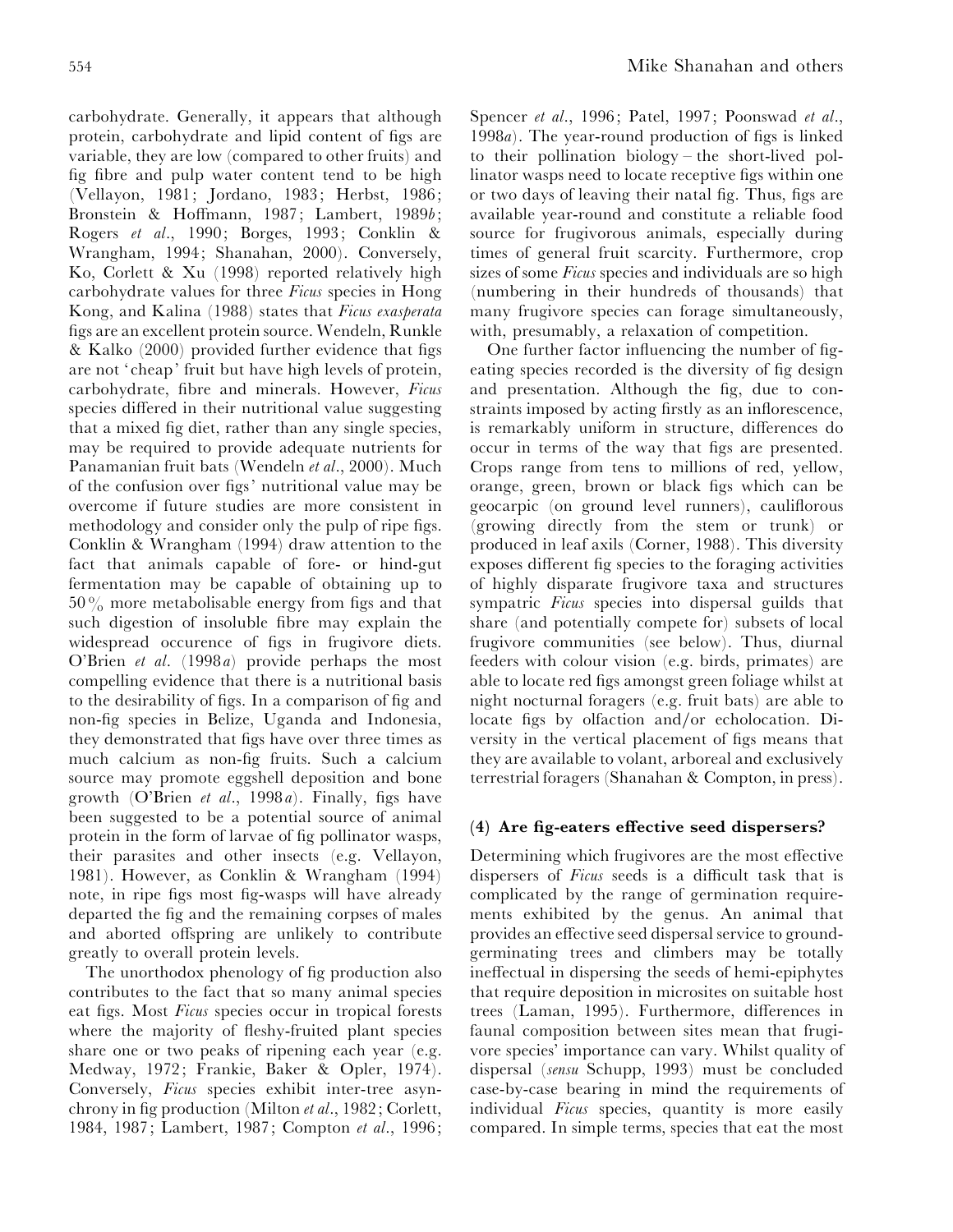figs have a higher probability of dispersing them. Thus, the putative fig-specialists are of special interest. On the whole, these species are likely to be effective seed dispersers. Not only are their rates of consumption high but, in the case of most primates, fruit bats, hornbills, and *Ducula* and *Ptilinopus* pigeons, they pass fig seeds intact, move them from the parent tree and (in some cases) elevate germination. Conversely, parrots and *Treron* pigeons that specialise on figs may be exploiting the system, destroying the majority of seeds they encounter. For all frugivores, specialists and generalists alike, a number of generalisations can be made that assist in interpreting roles in dispersal. On the whole, large frugivores eat more figs, travel further and retain seeds longer in their guts. Thus, larger fig-eaters are likely to disperse more fig seeds and disperse them greater distances than small fig-eaters. Furthermore, larger frugivores are more likely to ingest seeds as they can eat figs whole, although some small birds do have disproportionately large gapes and the design of figs suggests that even small 'peckers' will ingest some seeds. However, large animals produce large droppings exposing dispersed seeds to risks of clumping (competition in germination/seedling stage and risk of discovery by seed predators). The abundance of frugivores is another important factor. For example, on Barro Colorado Island fruit-eating bats, many regularly eating figs, are estimated to move several million fruits per year (Kalko, 1997). These bats are estimated to consume 28 kg (dry mass) of figs per hectare each year, compared to 20 kg per hectare per year eaten by Mantled Howler Monkeys (*Alouatta palliata*), the other major fig consumer on the island (Milton, 1980; Handley *et al*., 1991).

## *(5) Ficus fruit syndromes and dispersal guilds*

The specialist-generalist paradigm in seed dispersal (McKey, 1975; Howe, 1993) predicts that *Ficus* species (with their soft fruit with many, tiny seeds) will attract diverse assemblages of generalist frugivores which will provide a generally poor dispersal service in return for the 'low-quality' fig reward. However, the demonstration of *Ficus* dispersal guilds throughout the tropics challenges this concept.

Whilst some *Ficus* species do indeed attract large and diverse frugivore assemblages comprising disparate taxa such as fruit bats, birds and primates, some of these are not only obligate frugivores but fig specialists. Furthermore, other *Ficus* species appear to attract smaller subsets of the frugivore community of a given area. Thus, guilds of bat-, primate- and terrestrial-mammal-dispersed *Ficus* species have been described. Moreover, since bats and arboreal mammals also feed on those figs attracting primarily birds, it would appear that the more specialised *Ficus* guilds are excluding avian visitation. In the Indo-Australian region, the figs that fail to attract birds are generally dioecious, dull (green/brown) and tend to be much larger than those eaten by birds, which can be dioecious or monoecious and tend to be red when ripe. By failing to attract birds (many of which are seed-predatory pigeons and parrots), the former may experience a better seed-dispersal service. In monoecious figs, approximately half of the potential seeds are lost to the larvae of pollinating wasps. Such figs may be expected to invest less in the pulp reward for dispersers than do dioecious species for which such seed predation does not occur in female figs. Thus, monoecious species tend to produce large crops of small figs that attract diverse frugivore assemblages whilst dioecious species attract smaller subsets of frugivore communities with relatively small crops of often large figs.

Membership of *Ficus* dispersal guilds is determined by the interaction between fig packaging and presentation characters and the sensory ability and foraging behaviour of vertebrate frugivores. Thus, birds and primates, with their good colour vision (Hartwig, 1993; Jacobs, 1996) tend to eat red figs, conspicuously displayed among green foliage. Colour is less important to nocturnal foragers and although Neotropical bats favour green figs, those in the Old World feed upon both red and green figs. This difference may relate to the disparate biology of the Phyllostomidae and Pteropodidae. The former use olfaction and echolocation to detect food whilst the latter have well-developed visual and olfactory systems but do not echolocate (Kalko *et al*., 1996). Interspecific differences in fig design and presentation show strong phylogenetic associations suggesting that, in general, similarities result from common ancestry rather than parallel and convergent evolution in response to selective pressures exerted by different frugivore classes.

Implications of the *Ficus* dispersal guild structure are that competition for seed-dispersing frugivores between sympatric *Ficus* species is reduced, that *Ficus* species experience differential seed-dispersal services (Shanahan, 2000) and thus differ in their ability to colonise degraded landscapes (Shanahan *et al*., in press). Individual *Ficus* species are also of differing importance to frugivore species and so the keystone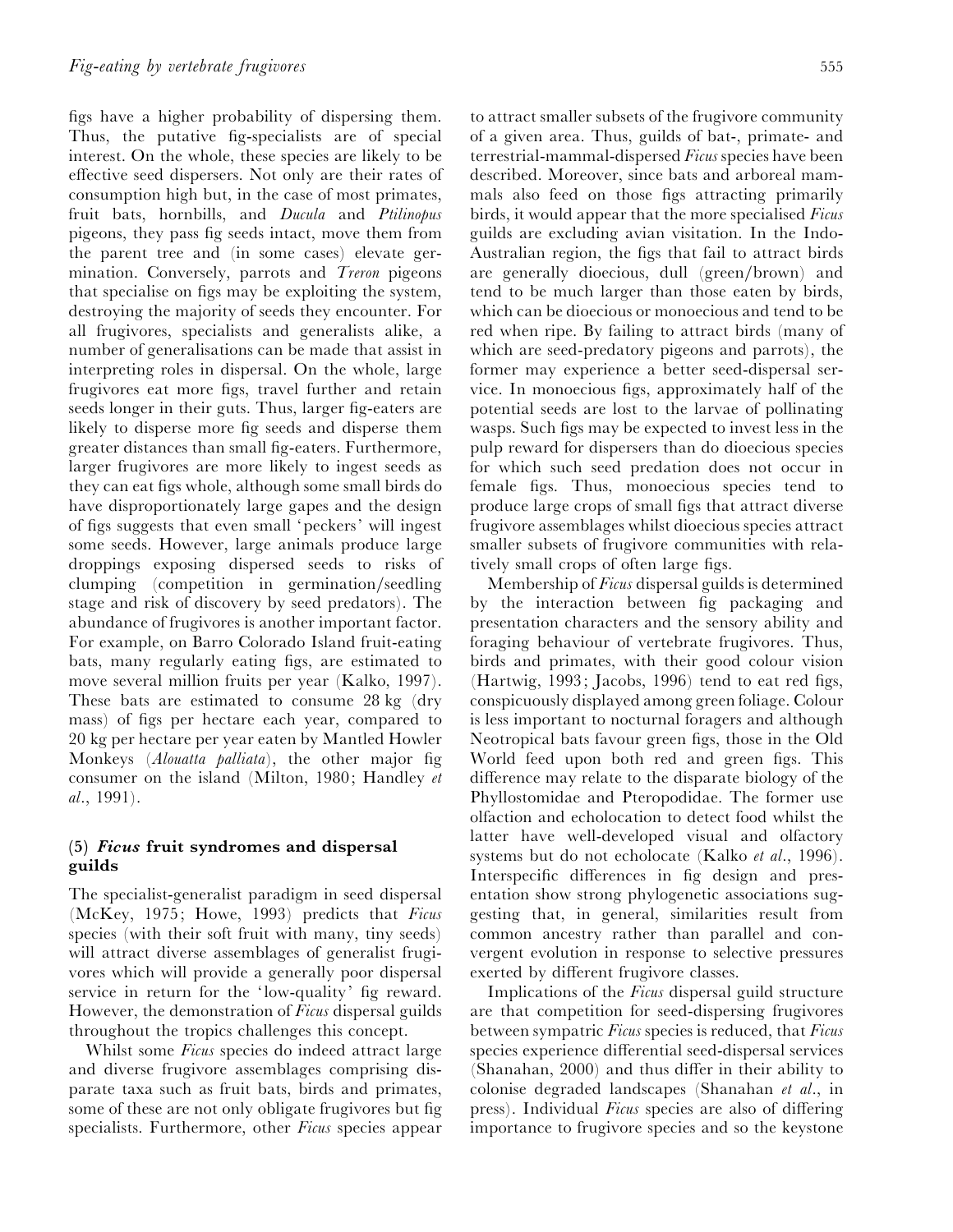| Location                             | Frugivore<br>taxon | Total<br>species | Fig-eating<br>species <sup>a</sup> | $\%$ of<br>total | Additional<br>species with<br>fig-eating<br>congeners <sup>a</sup> | Cumulative<br>$\%$ of total |
|--------------------------------------|--------------------|------------------|------------------------------------|------------------|--------------------------------------------------------------------|-----------------------------|
| La Selva, Costa Rica                 | <b>Birds</b>       | 411 <sup>1</sup> | 67                                 | 16.3             | 48                                                                 | 29.2                        |
|                                      | Mammals            | 117 <sup>1</sup> | 33                                 | 28.2             | 7                                                                  | 33.3                        |
| Maraca, Brazil                       | <b>Birds</b>       | $442^2$          | 38                                 | 8.6              | 63                                                                 | 22.9                        |
|                                      | Mammals            | 91 <sup>2</sup>  | 15                                 | 16.5             | 11                                                                 | 28.6                        |
| Kibale Forest, Uganda                | Birds              | 321 <sup>3</sup> | 40                                 | 12.5             | 72                                                                 | 34.9                        |
| Ranomafana National Park, Madagascar | <b>Birds</b>       | 83 <sup>4</sup>  |                                    | 8.4              | 19                                                                 | 31.3                        |
| Lambir Hills National Park, Malaysia | <b>Birds</b>       | 2385             | 73                                 | 30.7             | 28                                                                 | 42.4                        |
|                                      | Mammals            | $60^{5}$         | 27                                 | 45               | 17                                                                 | 73.3                        |
| Borneo                               | Mammals            | 2156             | 41                                 | 19.1             | 34                                                                 | 34.9                        |
| Long Island, Papua New Guinea        | Land birds         | $49^{7}$         | 15                                 | 30.6             | 10                                                                 | 51.1                        |

Table 9. *Proportions of tropical bird or terrestrial mammal faunas that eat figs or have congeners that do so*. *Sources of species totals*: "*McDade et al*. (1994), #*Milliken & Ratter* (1998), \$*Struhsaker* (1997), %*Langrand* (1990), <sup>5</sup>Shanahan & Debski (*in press*), <sup>6</sup>Payne et al. (1985), <sup>7</sup>Schipper et al. (*in press*)

<sup>a</sup> see Appendix 2 (http://go.to/figs).

resource concept must not be applied to figs as a whole but to individual species or guilds of species and only in relation to those frugivores capable of consuming their figs.

## *(6) Figs as keystone resources*

Power *et al.* (1996) defined a keystone species as one '' … whose impact on its community or ecosystem is large and disproportionately large relative to its abundance''. We have already demonstrated that figs are available to, and eaten by, a diverse range of vertebrate species. Based on the data accumulated in this review and published species lists, Table 9 shows, for well-studied tropical localities, the percentage of total bird and mammal species which are known to eat figs or have congeners that do so. These values range from 23% of birds in La Maraca, Brazil to  $73\%$  of mammals at Lambir Hills, Sarawak. Naturally, the enumeration of faunas in tropical sites is difficult, especially with regard to small mammals and bats. Thus, these comparisons remain crude. Nonetheless, it is evident that throughout the tropics considerable proportions of avian and mammalian faunas will be composed of species able to take advantage of figs as a dietary resource. However, a number of criteria must be met before the valid application of the keystone epithet.

Firstly, the existence of *Ficus* dispersal guilds means that the figs of a given *Ficus* species are not equally suitable, as food, for all frugivores in a given area. Often, the keystone concept is applied to *Ficus* communities as a whole, rather than to individual species or eco-taxonomic units such as dispersal guilds (e.g. Kinnaird *et al*., 1999). This approach is flawed. With the concept of dispersal guilds in mind, the presence of not only certain discrete types of *Ficus* but also of the frugivores that exploit these guilds must be confirmed. Secondly, as highlighted by Gautier-Hion & Michaloud (1989) and Borges (1993), the density of *Ficus* individuals affects which frugivores are able to exploit the resource. In both India and Gabon, species with small ranges were unable to exploit the widely distributed *Ficus* crops. Thirdly, non-fig food must be in limited supply for some or all the year for figs to be a valuable resource and the density of figs must be such that they can meet the demands such general food shortages create. Such a scenario has been demonstrated in Kalimantan (Leighton & Leighton, 1983) and on Barro Colorado Island, Panama (Foster, 1982*a*, *b*; Windsor *et al*., 1989), although in the latter case, figs were also rare for part of the food shortage before reaching peak abundance. Conversely, Patel (1997) showed that peak *Ficus* fruiting coincided with that of non-*Ficus* species at two sites in India. For most other tropical sites, this level of information is not yet available. Considerably more data are required before conclusions can be drawn about the role of *Ficus* in maintaining frugivore populations in tropical forests.

In light of the above considerations, before application of the keystone resource epithet, future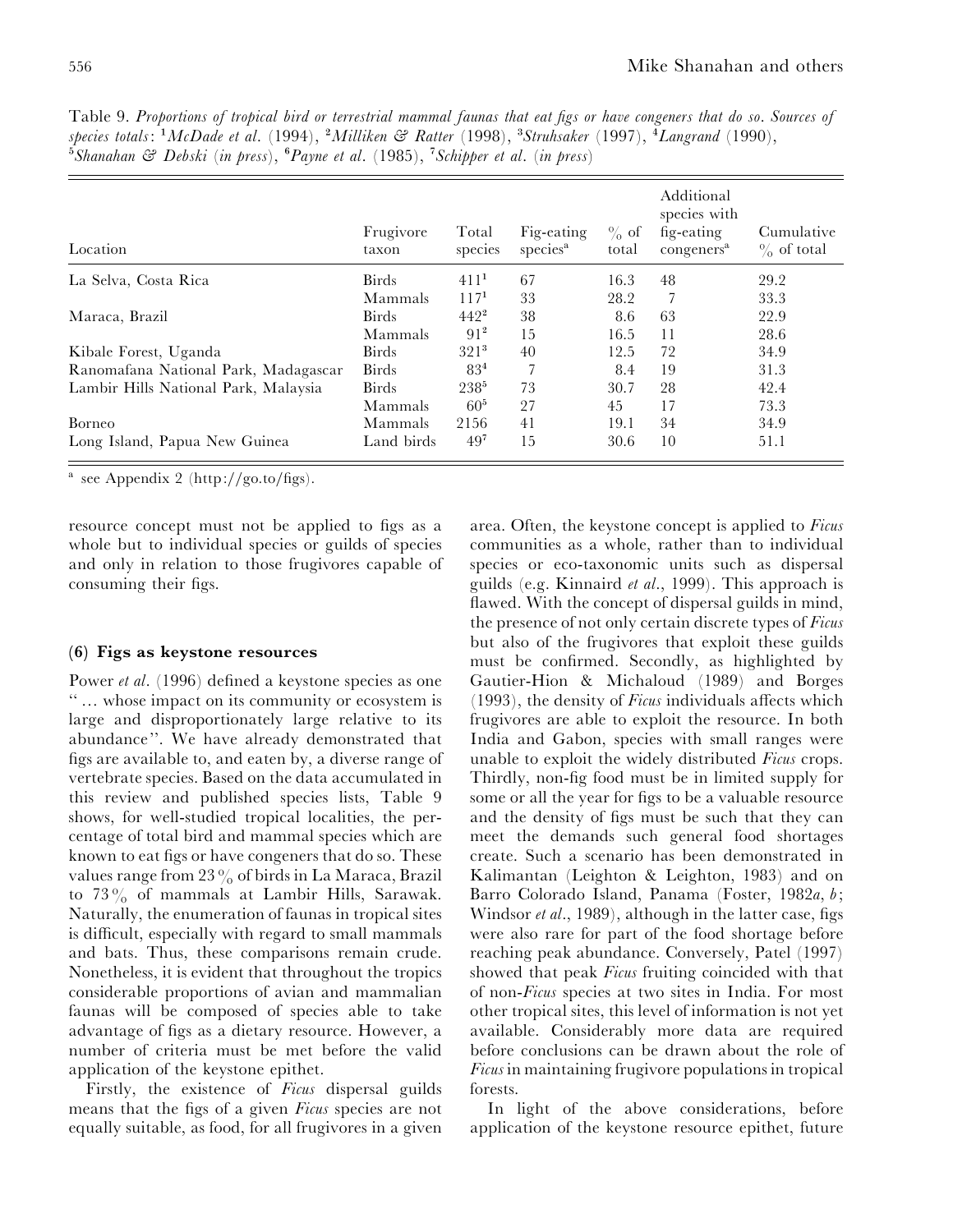research must take into account the availability of non-*Ficus* resources, *Ficus* density, fig phenology, and frugivore mobility, and confirm that figs are suitable for, available to, and required by the frugivores in question.

The potential role that *Ficus* species play in the conservation of tropical forest biodiversity is complicated by their unique pollination system, given the extent of anthropogenic habitat fragmentation. The species-specific relationship between figs and their pollinator wasps, and the short life spans of the latter, require that figs are available year round for pollinators to breed in. For this reason, populations of *Ficus* individuals numbering in their hundreds are necessary in order to maintain wasp populations (Anstett, Michaloud & Kjellberg, 1995). The low densities of many *Ficus* species indicate that such minimum viable populations (MVPs) occur over large areas, yet many protected areas in South-East Asia are not sufficiently large to meet the demands of Anstett *et al*.'s (1995) model (Mawdsley, Compton & Whittaker, 1998). However, recent research from Panama shows that fig wasps routinely carry pollen over distances of 10 km, indicating that *Ficus* breeding units exist over considerably larger areas than previously thought; in fact of an order of magnitude greater than those of any other plant species (Nason, Herre & Hamrick, 1996, 1998). The implication is that even low density *Ficus* populations may remain reproductively successful, so long as pollen arrives from distant source trees and that, following Mawdsley *et al*.'s (1998) conclusions, it may be necessary to conserve *Ficus* individuals outside of protected areas or even plant new *Ficus* plants there.

The MVP model of Anstett *et al*. (1995) and paternity analysis of Nason *et al*. (1996, 1998) concerned themselves with monoecious *Ficus* species and, as such, there is little reason to assume they will hold true for dioecious species, such are the differences in fig phenology and pollination biology between the two breeding systems. Given the higher population densities of the latter *Ficus* species but the apparent limited ability of their wasps to make regular long-distance pollination flights (Shanahan, 2000), an interesting area of research exists.

In light of the mass of information gathered here, perhaps a better understanding of their conservation importance can be summarised as follows. Functional groups (dispersal guilds) of *Ficus* species have the potential to act as keystone resources to subsets of frugivore communities (comprising generalist and/ or specialist species) only if their figs are available when other resources are scarce, and are accessible to these frugivores in terms of density of *Ficus* individuals and numerical abundance of figs. By attracting and sustaining animals which also feed on, and disperse seeds of, a diverse range of other fruits, *Ficus* guilds may have further roles in maintaining diversity of other plant species and in facilitating regeneration of disturbed habitats. However, these roles are likely to differ considerably between *Ficus* dispersal guilds and habitats. For example, in Borneo whereas large monoecious hemi-epiphytes are likely to be particularly important food resources in mature forests (see Lambert & Marshall, 1991), the smaller, dioecious, species characteristic of secondary growth are probably relatively more important in facilitating the regenerative process than in sustaining frugivore populations.

## *(7) The value and limitations of this database*

The database assembled has several potential applications. Much of the data collected here come from zoologists' descriptions of animal diets (without reference to the effects these animals have on *Ficus* dispersal) or plant ecologists' incidental observations of frugivores (without allusion to the importance of figs for the animals). While the interests of the two groups of researchers have traditionally overlapped minimally (Howe, 1993), the information in this review can be used by either group. Furthermore, specialist primatologists, ornithologists and bat biologists can use the appendices  $(http://go.to/figs)$  to identify dietary overlap of their study animals with other groups of frugivores. Knowledge of the frugivore species that eat figs of a given *Ficus* species allows subsequent observations of the range of visitors to fig crops to be used as a rapid faunal inventory tool such that differences between observed and expected assemblages (based on local or regional faunal lists) may reveal deficiencies of certain frugivore taxa (M. Shanahan & S. G. Compton, in preparation).

Although the database is exceptional in breadth, it is lacking in depth and highlights the potential for future studies of figs and the animals that eat them. This research can be targetted towards the gaps in the literature discussed above. In particular, it is of interest to know not only which animals eat figs of a given species but also how reliable these animals are as potential seed dispersers and how important the figs are in their diets. Studies of any widespread *Ficus* species throughout its range are lacking, so we have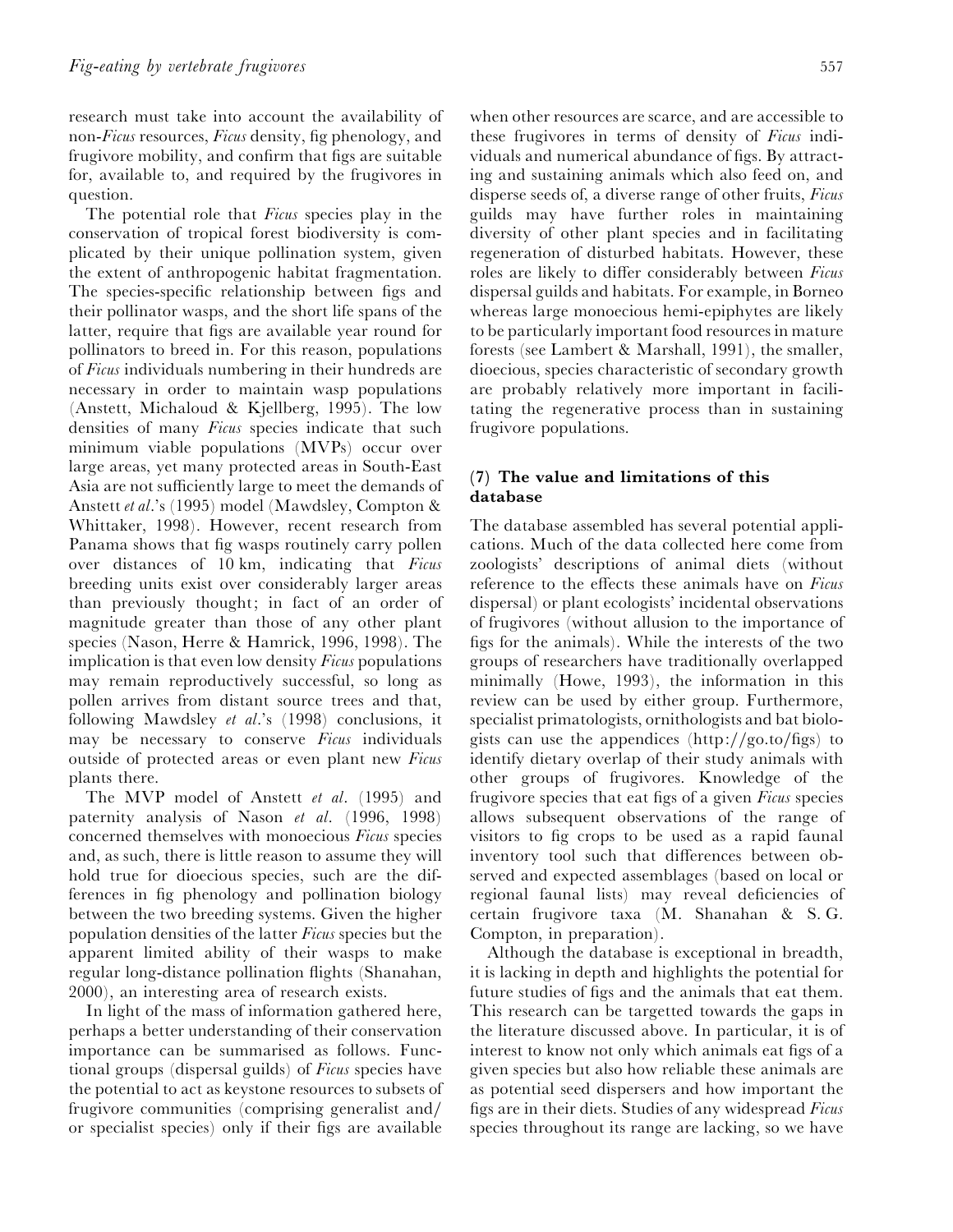no idea of the extent to which species attract markedly different frugivore assemblages in different parts of their range. Nor do we know the form of the relationship between the size of regional frugivore assemblages, the size of assemblages present at individual crops and its consequences for fig dispersal rates. Such knowledge is pertinent to questions about coevolution between plants and dispersers and the implications of frugivore absence. For example, despite the local extinction of all the native avian frugivores that eat its figs elsewhere, *Ficus prolixa* persists on Mangaia (Cook Islands), presumably aided by dispersal generated by a fruit bat (Compton & McCormack, 1999).

Over two decades ago Janzen (1979) predicted that figs would 'quickly provide that animal-plant interaction in the tropics about which we know the most'. Whilst subsequent study, much of which is synthesised here, has gone some way towards elucidating fig-frugivore interactions, figs remain a fascinating subject in tropical ecology and the potential for considerable further research exists.

#### *V. CONCLUSIONS*

(1) Figs are eaten by an impressive range of vertebrate frugivores, many of which are likely to act as seed dispersers to a greater or lesser degree.

(2) The diversity of fig-eaters arises because of the widespread distribution of *Ficus*, the year-round production of figs, considerable diversity in the manner in which figs are packaged and presented and because figs are easily consumed and have high levels of calcium.

(3) Figs are not equal resources for all frugivores but a system of partitioning exists such that discrete guilds of *Ficus* species share (and potentially compete for) subsets of a given frugivore community. Membership of dispersal guilds is determined by differences in fig packaging and presentation that are, in turn, governed largely by phylogeny.

(4) The ' keystone resource' concept must not be applied to figs without detailed consideration of fig density, frugivore ranging and confirmation that the figs in question are suitable for the frugivores in question.

(5) Gaps in the literature exist for certain frugivore taxa (e.g. ground birds, small rodents), regions (e.g. New Guinea, Sri Lanka), habitats (e.g. highland forests) and *Ficus* taxa (dioecious species in particular and members of sections *Adenosperma*, *Oreosycea* and *Ficus*, in particular).

(6) There exists considerable potential for future research on the interactions between figs and frugivores.

#### *VI. ACKNOWLEDGEMENTS*

The following individuals assisted the completion of this review by contributing unpublished data, providing reprints or suggesting alternative avenues of enquiry: Rauf Ali, Des Allen, Paul Aston, Ramana Athreya, Vidya Athreya, Yves Basset, Mark Bayley, Cornelis Berg, David Bishop, John Burrows, Lien-Siang Chou, Steve Compton, Nancylou Conklin-Brittain, James Cook, Richard Corlett, Jared Diamond, Ellen Dierenfeld, Francoise Dowsett-Lemaire, Dan Eisikowitch, R. Farrah, Mauro Galleti, Harish Gaonkar, Jennifer Garrison, Marc Gibernau, David Gorchov, Jaco Greeff, Tristan Guillosson, Britta Denise Hardesty, Allen Herre, Dan Hoare, Matt Heydon, Andrew Mack, Carmi Korine, Nick Helme, Ridwan Jafar, Rajah Jayapal, Elisabeth Kalko, Dhanjaya Katju, Ragupathy Kannan, Margaret Kinnaird, Cheryl Knott, Tim Laman, Mark Leighton, Carlos Machado, Tim Male, Kim McConkey, John MacPherson, Vojtech Novotny, James Paterson, Carlos Peres, Andrew Plumptre, Pilai Poonswad, Jackie Pritchard, S. M. A. Rashid, Vernon Reynolds, Monica Romo, Jana Schulz, Scott Silver, Ana Sosa-Asanza, Hugh Spencer, S. Subramanya, Jingchuan Sun, Vivek Tawari, John Terborgh, Ian Thornton, George Weiblen, Robert Whittaker and David Wilson. Two anonymous reviewers provided constructive criticism of the manuscript. The States of Jersey Education Committee and Bat Conservation International funded M.S.

#### *VII. REFERENCES*

The following list includes not only papers cited directly in this article but also all sources cited in the online appendices  $(\text{http://go.to/figs}).$ 

- ADLER, G. H. (2000). Tropical tree diversity, forest structure and the demography of a frugivorous rodent, the spiny rat (*Proechimys semispinosus*). *Journal of Zoology 250*, 57–74.
- AGAMI, M. & WAISEL, Y. (1988). The role of fish in the distribution and germination of seeds of the submerged macrophytes *Najas marina* L. and *Ruppia maritima* L. *Oecologia 76*, 83–88.
- A, S. (1996). *The Book of Indian Birds*. *Salim Ali Centenary Edition*. Oxford University Press, Oxford, UK.
- ALVAREZ, T. & GONZALEZ, Q. L. (1970). Analisis polinico del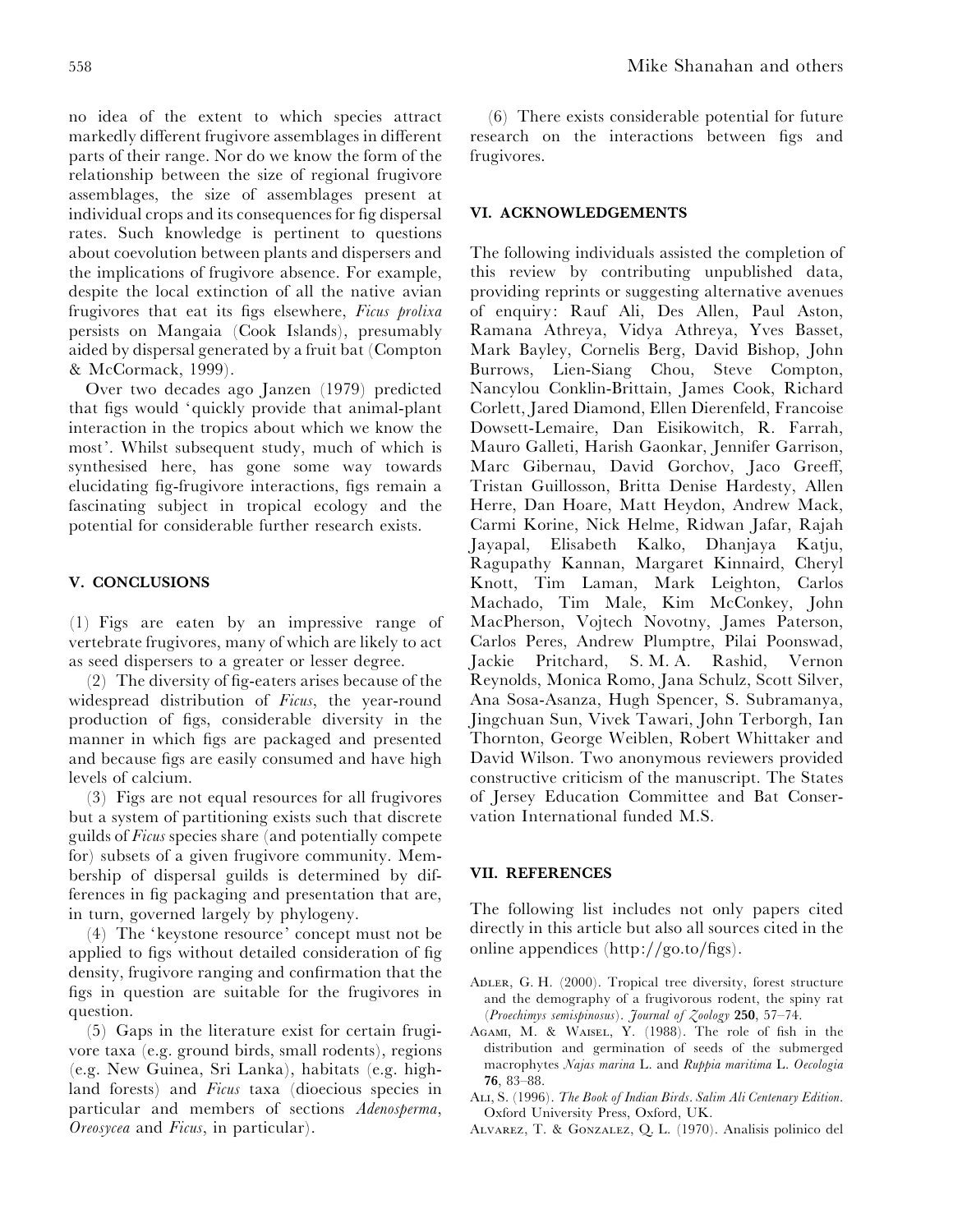contenido gastrico de murcielagos Glossophaginae de Mexico. *Anales de la Escuela Nacional de Ciencias Biologicas*, *Mexico 18*, 137–165.

- ANSTETT, M-C., HOSSAERT-MCKEY, M. & KJELLBERG, F. (1997). Figs and fig pollinators: evolutionary conflicts in a coevolved mutualism. *Trends in Ecology and Evolution 12*, 94–99.
- ANSTETT, M-C., MICHALOUD, G. & KJELLBERG, F. (1995). Modelling the persistence of small populations of strongly interdependent species: the case of figs and fig wasps. *Conservation Biology 11*, 204–213.
- ATHREYA, V. R. (1993). Fruiting strangler figs (genus *Ficus*, subgenus *Urostigma*) and temporal variation in visitation of their avian frugivores in a tropical evergreen forest in the Western Ghats, India. M.Sc. thesis., Pondicherry University, Pondicherry, India.
- ATHREYA, V. R. (1996). Are ants secondary dispersers of fig seeds in Indian forests? *Journal of the Bombay Natural History Society 93*, 595–596.
- ATHREYA, V. R. (1997). Trees with a difference: the strangler figs. *Resonance 2*, 67–74.
- Arsatts, S. (1999). Diet of the brown mouse lemur (*Microcebus rufus*) in Ranomafana National Park, Madagascar. *International Journal of Primatology 20*, 193–229.
- AUFFENBERG, W. (1979). A monitor lizard in the Philippines. *Oryx 15*, 38–46.
- AUFFENBERG, W. (1988). *Gray's Monitor Lizard*. University of Florida Press, Florida, USA.
- August, P. V. (1981). Fig fruit consumption and seed dispersal by *Artibeus jamaicensis* in the llanos of Venezuela. *Biotropica 13*, 70–76.
- AYENSU, E. S. (1974). Plant and bat interactions in West Africa. *Annals of the Missouri Botanical Garden 61*, 702–727.
- BAKER, H. G. & HARRIS, B. J. (1957). The pollination of *Parkia* by bats and its attendant evolutionary problems. *Evolution 11*, 449–460.
- BAKER, J. R. & BAKER, Z. (1936). The seasons in a tropical rain forests. Part 3. The fruit bats. *Journal of the Linnean Society of London*, (*Zoology*) *40*, 123–141.
- BALASUBRAMANIAN, P. (1996). Interactions between fruit-eating birds and bird-dispersed plants in the tropical dry evergreen forest of Point Calimere, South India. *Journal of the Bombay Natural History Society 93*, 428–441.
- BALASUBRAMANIAN, P. & BOLE, P. V. (1993). Seed dispersal by mammals at Point Calimere Wildlife Sanctuary, Tamil Nadu. *Journal of the Bombay Natural History Society 90*, 33–44.
- BALASUBRAMANIAN, R., NARENDRA PRASAD, S. & KANDAVEL, K. (1998). *Role of Birds and Bird*-*dispersal in the Natural Regeneration of Forest Plants in Tamil Nadu*. Salim Ali Centre for Ornithology and Natural History, Coimbatore, India.
- BANACK, S.A. (1996). Flying foxes, genus *Pteropus*, in the Samoan Islands: interaction with the forest communities. Ph.D. thesis., University of California, USA.
- BANCROFT, G. T. & BOWMAN, R. (1994). Temporal patterns in diet of nestling white-crowned pigeons: implications for conservation of frugivorous columbids. *Auk 111*, 844–852.
- BARKER, R. D. & VESTJENS, W. J. M. (1989). *The Food of Australian Birds 1. Non-passerines*. CSIRO, Melbourne, Australia.
- BARKER, R. D. & VESTJENS, W. J. M. (1990). *The Food of Australian Birds II. Passerines*. CSIRO, Melbourne, Australia.
- BARLOW, C. & WACHER, T. (1997). *A Field Guide to Birds of the Gambia and Senegal*. Yale University Press, New Haven, USA.
- BARNEA, A., YOM-TOV, Y. & FRIEDMAN, J. (1991). Does ingestion by birds affect seed germination? *Functional Ecology 5*, 394–402.
- B, M. (1929). Kiara-gasten. *De Tropische Natuur 18*, 37–42.
- BECKER, P., LEIGHTON, M. & PAYNE, J. B. (1985). Why tropical squirrels carry seeds out of source crowns. *Journal of Tropical Ecology 1*, 183–186.
- BECK-KING, H., VON HELVERSEN, O. & BECK-KING, R. (1999). Home range, population density, and food resources of *Agouti paca* (Rodentia: Agoutidae) in Costa Rica: A study using alternative methods. *Biotropica 31*, 675–685.
- BEDGOOD, G. W. (1970). Bird notes from East Gippsland. *Australian Bird Watcher 3*, 252–265.
- BEEHLER, B. (1983). Frugivory and polygamy in birds of paradise. *Auk 100*, 1–12.
- BEEHLER, B. M. (1987). Ecology and behavior of the Buff-tailed Sicklebill (Paradisaedae, *Epimachus albertisi*). *Auk 105*, 48–55.
- BEEHLER, B. M. (1989). The birds of paradise. *Scientific American 261*, 67–73.
- BEEHLER, B. M & DUMBACHER, J. P. (1996). More examples of fruiting trees visited predominantly by birds of paradise. *Emu 96*, 81–88.
- BEEHLER, B. M., PRATT, T. K. & ZIMMERMAN, D. A. (1986). *Birds of New Guinea*. Princeton University Press, New Jersey, USA.
- BERG, C. C. (1989). Classification and distribution of *Ficus*. *Experientia 45*, 605–611.
- BERG, C. C. & WIEBES, J. T. (1992). *African fig trees and fig wasps*. North-Holland, Amsterdam.
- BERNEY, F. (1906). Field notes on the birds of the Richmond District, North Queensland. *Emu 6*, 41–47.
- BHAT, H. R. (1994). Observations on the food and feeding behaviour of *Cynopterus sphinx* Vahl (Chiroptera, Pteropodidae) at Pune, India. *Mammalia 58*, 363–370.
- BINGHAM, C. T. (1897). The Great Indian Hornbill in the wild state. *Journal of the Bombay Natural History Society 11*, 308–310.
- BINSTEAD, G. (1977). Food of the Western Bowerbird in the Chichester Range, W. A. *Western Australian Naturalist 14*, 77.
- BIRKINSHAW, C. R.  $(1999)$ . The importance of the black lemur (*Eulemur macaco*) for seed dispersal in Lokobe Forest, Nosy Be. In *New Directions in Lemur Studies* (eds. B. Rakotosamimanana, H. Rasamimanana, J. Ganzhorn and S. M. Goodman), pp. 189–199. Kluwer Academic, New York, USA.
- BLANFOD, W. T. (1870). *Observations on the Geology and Zoology of Abyssinia*. MacMillan & Co., London, UK.
- BLEHER, B., POTGEITER, C. J., JOHNSON, D. N. & BOHNING-GAESE, K. (in review). Fruit availability and keystone plant resources for frugivores in a dry forest in KwaZulu – Natal, South Africa. *Journal of Tropical Ecology*
- BORGES, R. M. (1993). Figs, Malabar giant squirrels and fruit shortages within two tropical Indian forests. *Biotropica 25*, 183–190.
- BRADBURY, J. W. (1981). The evolution of leks. In *Natural Selection and Social Behaviour* (eds. R. D. Alexander and O. W. Tinkle), pp. 138–169. Chiron Press, New York, USA.
- BRAVO, S. P., KOWALEWSKI, M. M. & ZUNINO, G. E. (1995). Dispersión y germinación de semillas de *Ficus monckii* por *Aloutta carya*. *Boletin Primatologico Latinoamericano 5*, 27–30.
- BRAVO, S. P. & ZUNINO, G. E. (1998). Effects of black howler monkey (*Alouatta caraya*) seed ingestion on insect larvae. *American Journal of Primatology 45*, 411–415.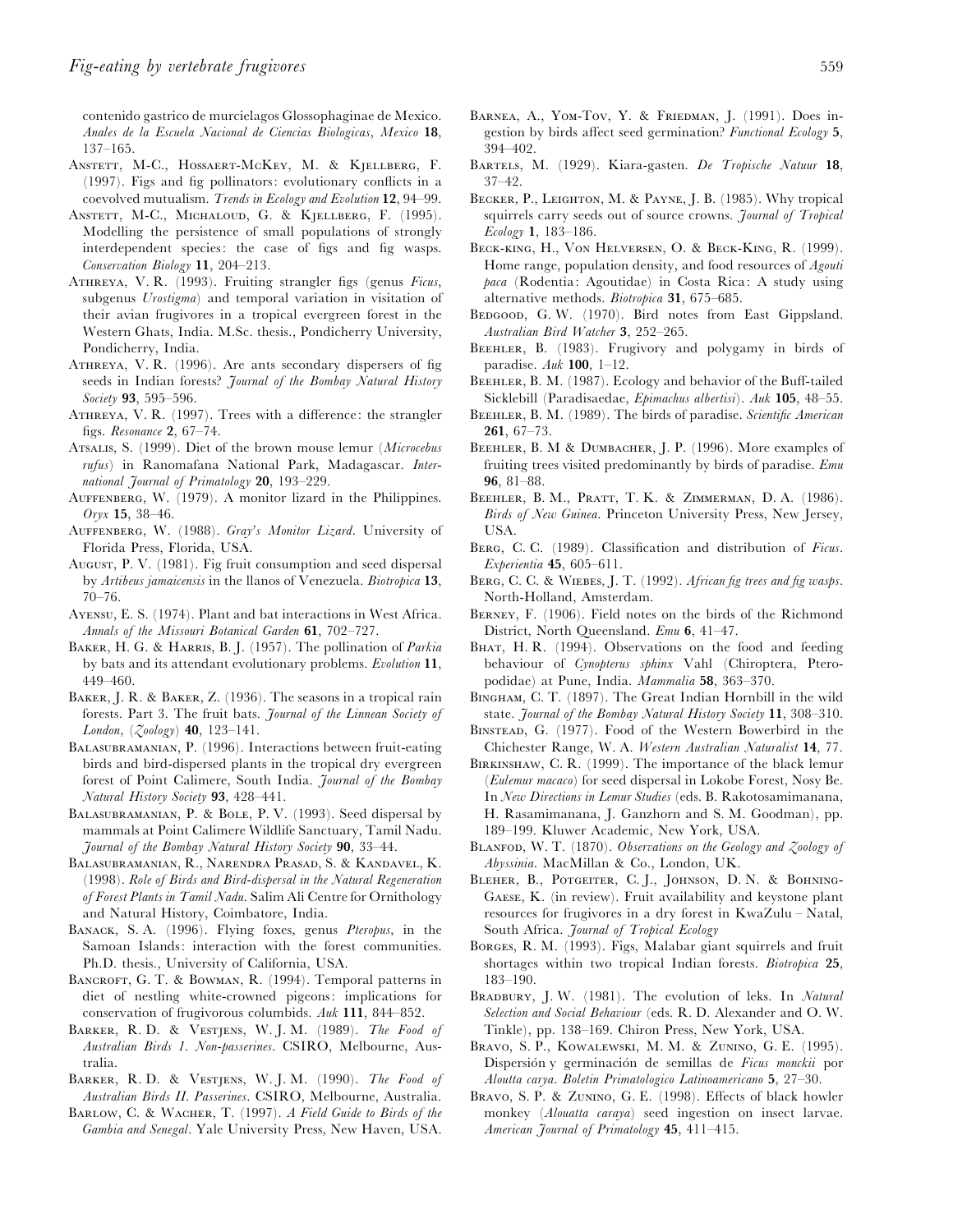- BREGULLA, H. L. (1992). *Birds of Vanuatu*. Anthony Nelson, Oswestry, UK.
- BREITWISCH,  $R. (1983)$ . Frugivores at a fruiting Ficus vine in a southern Cameroon tropical wet forest. *Biotropica 15*, 125–128.
- BROOKS, D. M., BODMER, R. E. & MATOLA, S. (1997). *Tapirs Status survey and conservation action plan*. IUCN, Gland, Switzerland.
- BROCKELMAN, W. Y. (1982). Observations of animals feeding in a strangler fig, *Ficus drupacea*, in southeast Thailand. *Natural History Bulletin of the Siam Society 30*, 33–44.
- BRONSTEIN, J. L. & HOFFMAN, K. (1987). Spatial and temporal variation in frugivory at a neotropical fig, *Ficus pertusa*. *Oikos 49*, 261–268.
- BROSSET, A. & ERARD, C. (1986). Les oiseaux des regions forestieres du Nord-Est Gabon. Vol. I. Ecologie et comportement des especes. *Revue d*'*Ecologie* (*la Terre et la Vie*) *supplement 3*.
- BUCHANAN, R. A. (1989). Pied currawongs (*Strepera graculina*): their diet and role in weed dispersal in suburban Sydney, New South Wales. *Proceedings of the Linnean Society of New South Wales 111*, 241–255.
- BURBIDGE, A. (1985). *The Regent Parrot: a report on the breeding distribution and habitat requirements along the Murray River in South-Eastern Australia. Australian National Parks and Wildlife Service Report Series No 4*. National Parks and Wildlife Service, Canberra, Australia.
- BURROWS, J. E. & BURROWS, S. M. (in press). The Figs of Southern and South-Central Africa. Umdaus Press, Johannesburg, South Africa.
- BUTLER, W. H. (1971). Yellow Figbird in Western Australia. *Western Australian Naturalist 12*, 21.
- CABRE-VERT, N. & FEISTNER, A. T. C. (1995). Comparative gut passage times in captive lemurs. *The Dodo 31*, 76–81.
- CAIN, A. J. & GALBRAITH, I. C. J. (1956). Field notes on the birds of the eastern Solomon Islands. *Ibis 98*, 100–134.
- C, C. E. (1984). The diet of Lorikeets *Trichoglossus* spp. in the Queensland-New South Wales border region. *Emu 84*, 16–22.
- CARR, G. W. (1993). Exotic flora of Victoria and its impact on indigenous biota. In *Flora of Victoria* (eds. D. B. Foreman and N. G. Walsh), pp. 256–294. Inkata Press, Melbourne, Australia.
- CARVALHO, C. T. (1960). Sobre os hàbitos alimemtares de phillostomeideos (Mammalia, Chiroptera). *Revista de Biologia Tropical 9*, 53–60.
- CATERALL, C. P. (1985). Winter energy deficits and the importance of fruit versus insects in a tropical island bird population. *Australian Journal of Ecology 10*, 265–279.
- CHANDLER, L. G. (1915). Figs eaten by Butcherbird. *Emu* 15, 51.
- CHAO, J., KOH, C., FANG, K., CHEN, Y. & YEH, W. (1993). Feeding on plants by the Red-bellied Tree Squirrel *Callosciurus erythraeus* in Taipei Botanical Garden. *Bulletin of the Taiwan Forestry Research Institute*, *New Series 8*, 39–50.
- CHAPIN, J. C. (1954). The birds of the Belgian Congo. Part IV. *Bulletin of the American Museum of Natural History 75B*, 1–846.
- CHAPMAN, C. A. (1989). Primate seed dispersal: the fate of dispersed seeds. *Biotropica 21*, 148–154.
- CHARLES-DOMINQUE, P., ATRAMENTOWICZ, M., CHARLES-DOMI-NIQUE, M., GERARD, H., HLADIK, A., HLADIK, C. M. & PREVOST, M. F. (1981). Les mammiferes frugivores arboricoles nocturnes d'une foret guyanaise: inter-relations plantesanimaux. *Revue d*'*Ecologie* (*La Terre et la Vie*) *35*, 341–435.
- CHATURVEDI, N (1993). Dietary of the cattle egret *Bubulcus coromandus* (Boddaert). *Journal of the Bombay Natural History Society 90*, 90.
- C, C. (1996). *Nature Reserves of Guandong Province*. Guandong Tourism Publishing House, Guandong, China.
- CHIMCHOME, V., VIDHIDHARM, A., SIMCHAREON, S., BUMRUNGSRI, S. & POONSWAD, P. (1998). Comparative study of the breeding biology and ecology of two endangered hornbills species in Huai Kha Khaeng wildlife sanctuary, Thailand. In *The Asian Hornbills : Ecology and Conservation* (ed. P. Poonswad), pp. 111–136. Biodiversity Research and Training Program, National Center for Genetic Engineering and Biotechnology, Bangkok, Thailand.
- CHIVERS, D. J. (1977). The feeding behaviour of Siamang (*Symphalangus syndactylus*). In *Primate Ecology : Studies of Feeding and Ranging Behaviour in Lemurs, Monkeys and Apes* (ed. T. H. Clutton-Brock), pp. 335–382. Academic Press, London, UK.
- CHUANG, S.-A & LEE, L.-L.  $(1997)$ . Food habits of three carnivore species (*Viverricula indica*, *Herpestes urva* and *Melogale moschata*) in Fushan Forest, northern Taiwan. *Journal of Zoology 243*, 71–79.
- CHURCH, R.J. (1997). Avian frugivory in a subtropical rainforest: Eleven years of observations in Lamington National Park. *The Sunbird 27*, 85–97.
- CLELAND, J. B., MAIDEN, J. H., FROGGART, W. W., FERGUSON, E. W. & M, C. T. (1918). *The Food of Australian Birds. New South Wales Department of Agricultural Science Bulletin No. 15*. N.S.W. Department of Agricultural Science, Sydney, Australia.
- CLEMENT, P., HARRIS, A. & DAVIS, J. (1993). *Finches and Sparrows*, *an identification guide*. Christopher Helm, London, UK.
- COATES, B. J. (1985). *The Birds of Papua New Guinea including the Bismarck Archipelago and Bouganville. Vol. 1. Non-Passerines*. Dove Publications, Alderley, Queensland, Australia.
- COATES, B. J. (1990). *The Birds of Papua New Guinea including the Bismarck Archipelago and Bouganville. Vol. 2. Passerines*. Dove Publications, Alderley, Queensland, Australia.
- COATES, B. J. & BISHOP, K. D. (1997). *A Guide to the Birds of Wallacea*. Dove Publications, Alderley, Queensland, Australia.
- COATES-ESTRADA, R. & ESTRADA, A. (1986). Fruiting and frugivores at a strangler fig in the tropical rain forest of Los Tuxtlas, Mexico. *Journal of Tropical Ecology 2*, 349–357.
- COCKRUM, E. L. & BRADSHAW, G. R. (1963). Notes on mammals from Sonora, Mexico. *Amer*. *Mus*. *Novit 2138*, 1–9.
- COMPTON, S. G., CRAIG, A. J. F. K. & WATERS, I. W. R. (1996). Seed dispersal in an African fig tree: birds as high quantity, low quality dispersers? *Journal of Biogeography 23*, 553–563.
- COMPTON, S. G. & McCORMACK, G. (1999). The pacific banyan in the Cook islands: Have its pollination and seed dispersal mutualisms been disrupted, and does it matter? *Biodiversity and Conservation 8*, 1707–1705.
- CONCEICAO DE SOUZA-STEVAUX, M., NEGRELLE, R. R. B. & CITADINI-ZANETTE, V. (1994). Seed dipsersal by the fish *Pterodoras granulosus* in the Parama river basin, Brazil. *Journal of Tropical Ecology 10*, 621–626.
- CONKLIN, N. L. & WRANGHAM, R. W. (1994). The value of figs to a hind-gut fermenting frugivore: a nutritional analysis. *Biochemical Systematics and Ecology 22*, 137–151.
- C, H. M. (1958). Currawongs on Kangaroo Island. *South Australian Ornithologist 22*, 5–6.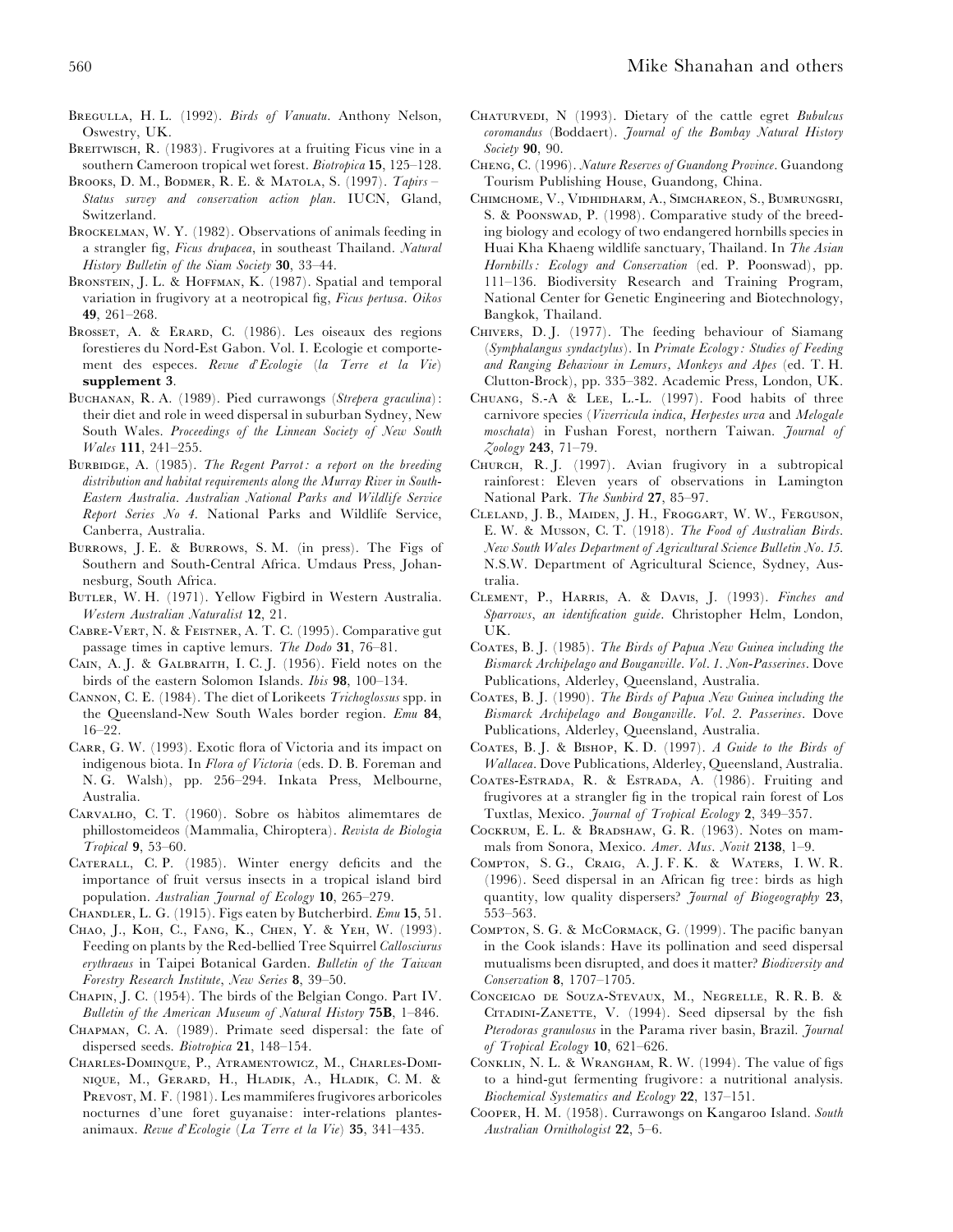- COOPER, W. & COOPER, W. T. (1995). *Fruit of the Rain Forest. A Guide to the Fruit in Australian Tropical Rain Forests*. Blackie, London, UK.
- CORBET, G. B. & HILL, J. E. (1991). *A World List of Mammalian Species*. Oxford University Press, Oxford, UK.
- CORLETT, R. T. (1984). The phenology of *Ficus benjamina* and *Ficus microcarpa* in Singapore. *Journal of the Singapore Academy of Science 13*, 30–31.
- CORLETT, R. T. (1987). The phenology of *Ficus fistulosa* in Singapore. *Biotropica 19*, 122–124.
- CORLETT, R. T. (1993). Sexual dimorphism in the reproductive phenology of *Ficus grossularioides* Burm.*f*. in Singapore. *Malayan Nature Journal 46*, 149–155.
- CORLETT, R. T. (1996). Characteristics of vertebrate dispersed fruits in Hong Kong. *Journal of Tropical Ecology 12*, 819–833.
- CORLETT, R. T.  $(1998a)$ . Frugivory and seed dispersal by birds in Hong Kong scrubland. *Forktail 13*, 23–27.
- CORLETT, R. T.  $(1998b)$ . Frugivory and seed dispersal by vertebrates in the Oriental (Indomalayan) Region. *Biological Reviews 73*, 413–448.
- CORLETT, R. T. (2000) Birds eating figs in Brazil. *Porcupine!* (Newsletter of the Department of Ecology and Biodiversity, The University of Hong Kong) *21*, 18.
- CORLETT, R. T. & LUCAS, P. W. (1990). Alternative seedhandling strategies in primates – seed-spitting by long-tailed macaques (*Macaca fascicularis*). *Oecologia 82*, 166–171.
- CORNER, E. J. H. (1965). Check list of *Ficus* in Asia and Australasia, with keys to identification. *Garden*'*s Bulletin*, *Singapore 21*, 1–186.
- CORNER, E. J. H. (1988). *Wayside Trees of Malaya, Vol. 2. 3rd edition*. United Selangor Press, Kuala Lumpur, Malaysia.
- Cowles, G. S. & Goodwin, D. (1959). Seed digestions by the fruit eating pigeon *Treron*. *Ibis 101*, 253–254.
- CRAIG, R. J. (1996). Seasonal population surveys and natural history of a Micronesian bird community. *Wilson Bulletin 108*, 246–267.
- CRAMP, S. (1977). *Handbook of the Birds of Europe*, *the Middle East and North Africa*. (*The Birds of the Western Palearctic*). *Vol*. *I*. *Ostrich to Ducks*. Oxford University Press, Oxford, UK.
- C, S. (1983). *Handbook of the Birds of Europe*, *the Middle East and North Africa*. (*The Birds of the Western Palearctic*.) *Vol*. *III*. *Waders to Gulls*. Oxford University Press, Oxford, UK.
- CRAMP, S. (1985). *Handbook of the Birds of Europe, the Middle East and North Africa.* (*The Birds of the Western Palearctic.*) *Vol. IV : Terns to Woodpeckers*. Oxford University Press, Oxford, UK.
- CRAMP, S. (1988). *Handbook of the Birds of Europe*, *the Middle East and North Africa*. (*The Birds of the Western Palearctic*.) *Vol*. *V*. *Tyrant Flycatchers to Thrushes*. Oxford University Press, Oxford, UK.
- C, S. (1992). *Handbook of the Birds of Europe*, *the Middle East and North Africa*. (*The Birds of the Western Palearctic*.) *Vol*. *VI*. *Warblers*. Oxford University Press, Oxford, UK.
- CRAMP, S. & PERRINS, C. M. (1993). *Handbook of the Birds of Europe*, *the Middle East and North Africa*. (*The Birds of the Western Palearctic*.) *Vol*. *VII*. *Flycatchers to Shrikes*. Oxford University Press, Oxford, UK.
- CRAMP, S. & PERRINS, C. M. (1994). *Handbook of the Birds of Europe*, *the Middle East and North Africa*. (*The Birds of the Western Palearctic*.) *Vol*. *VIII*. *Crows to Finches*. Oxford University Press, Oxford, UK.
- CRANBROOK, EARL, O. F. & EDWARDS, D. S. (1994). *A Tropical Rainforest*. *The Nature of Biodiversity at Belalong*, *Brunei*. Royal

Geographic Society & Sun Tree Publishing, UK and Singapore.

- CROME, F. H. J. (1975). The ecology of fruit pigeons in tropical north Queensland. *Australian Wildlife Research 2*, 155–185.
- CROME, F. H. J. (1978). Foraging ecology of an assemblage of birds in lowland rainforest in north Queensland. *Australian Journal of Ecology 3*, 195–212.
- CROUTHER, M. M. (1985). Some breeding records of the common koel *Eudynamis scolopacea*. *Australian Bird Watcher 11*, 49–56.
- CRUZ, A. (1980). Avian feeding assemblages in Puerto Rico. *Caribbean Journal of Science 15*, 21–27.
- CUMMING, G. S. & BERNARD, R. T. F. (1997). Rainfall, food abundance and timing of parturition in African bats. *Oecologia 111*, 309–317.
- DATE, E. M., FORD, H. A. & RECHER, H. F. (1991). Frugivorous pigeons, stepping stones and weeds in northern New South Wales. In *Nature Conservation 2. The Role of Corridors* (eds. D. A. Saunders and R. J. Hobbs), pp. 241–245. Surrey Beatty & Sons, Chipping Norton, New South Wales, Australia.
- DAVIS, A. J. & SUTTON, S. L. (1997). A dung beetle that feeds on figs: implications for the measurement of species rarity. *Journal of Tropical Ecology 13*, 759–766.
- DAWS, G. & FUJITA, M. (1999). *Archipelago. The Islands of Indonesia*. University of California Press, Berkeley, USA.
- DECKER, B. S. (1989). Effects of habitat distribution on the behavioural ecology and demographics of the Tana River red colobus (*Colobus badia rufomitratus*). Ph.D. thesis, Emory University, Atlanta, USA.
- DE FIGUEIREDO, R. A. (1993). Ingestion of *Ficus enormis* seeds by howler monkeys *Alouatta fusca* in Brazil: effects on seed germination. *Journal of Tropical Ecology 9*, 541–543.
- DE FIGUEIREDO, R. A. (1996*a*). Complex interactions in nature: parrotlet feeding on fig fruits lessens seed dispersal and gene flow. *Ciencia e Cultura : Journal of Brazilian Association for Advancement of Science 48*, 282–283.
- DE FIGUEIREDO, R. A.  $(1996b)$ . Vertebrates at neotropical fig species in a forest fragment. *Tropical Ecology 37*, 139–141.
- DE FIGUEIREDO, R. A., MOTTA JR, J. C. & VASCONCELLOS, L. A. D. S. (1995). Pollination, seed dispersal, seed germination and establishment of seedlings of *Ficus microcarpa*, Moraceae, in southeastern Brazil. *Revista Brasileira de Biologia 55*, 233–239.
- DEFLER, T. R. & DEFLER, S. B. (1996). Diet of a group of *Lagothrix lagothricha lagothricha* in southeastern Colombia. *International Journal of Primatology 17*, 161–190.
- DEL HOYO, J., ELLIOT, A. & SARGATAL, J. (1994). *Handbook of the Birds of the World. Vol. 2. New World Vultures to Guineafowl*. Lynx Edicions, Barcelona, Spain.
- DEL HOYO, J., ELLIOT, A. & SARGATAL, J. (1997). *Handbook of the Birds of the World. Vol. 4. Sandgrouse to Cuckoos*. Lynx Edicions, Barcelona, Spain.
- DEL HOYO, J., ELLIOT, A. & SARGATAL, J. (2000). *Handbook of the Birds of the World. Vol. 5. Barn Owls to Hummingbirds*. Lynx Edicions, Barcelona, Spain.
- DEL HOYO, J., ELLIOT, A. & SARGATAL, J. (2001). *Handbook of the Birds of the World. Vol. 6. Mousebirds to Hornbills*. Lynx Edicions, Barcelona, Spain.
- DEW, J. L. & WRIGHT, P. (1998). Frugivory and seed dispersal by four species of primates in Madagascar's eastern rain forest. *Biotropica 30*, 425–437.
- DINERSTEIN, E. (1979). An ecological survey of the Royal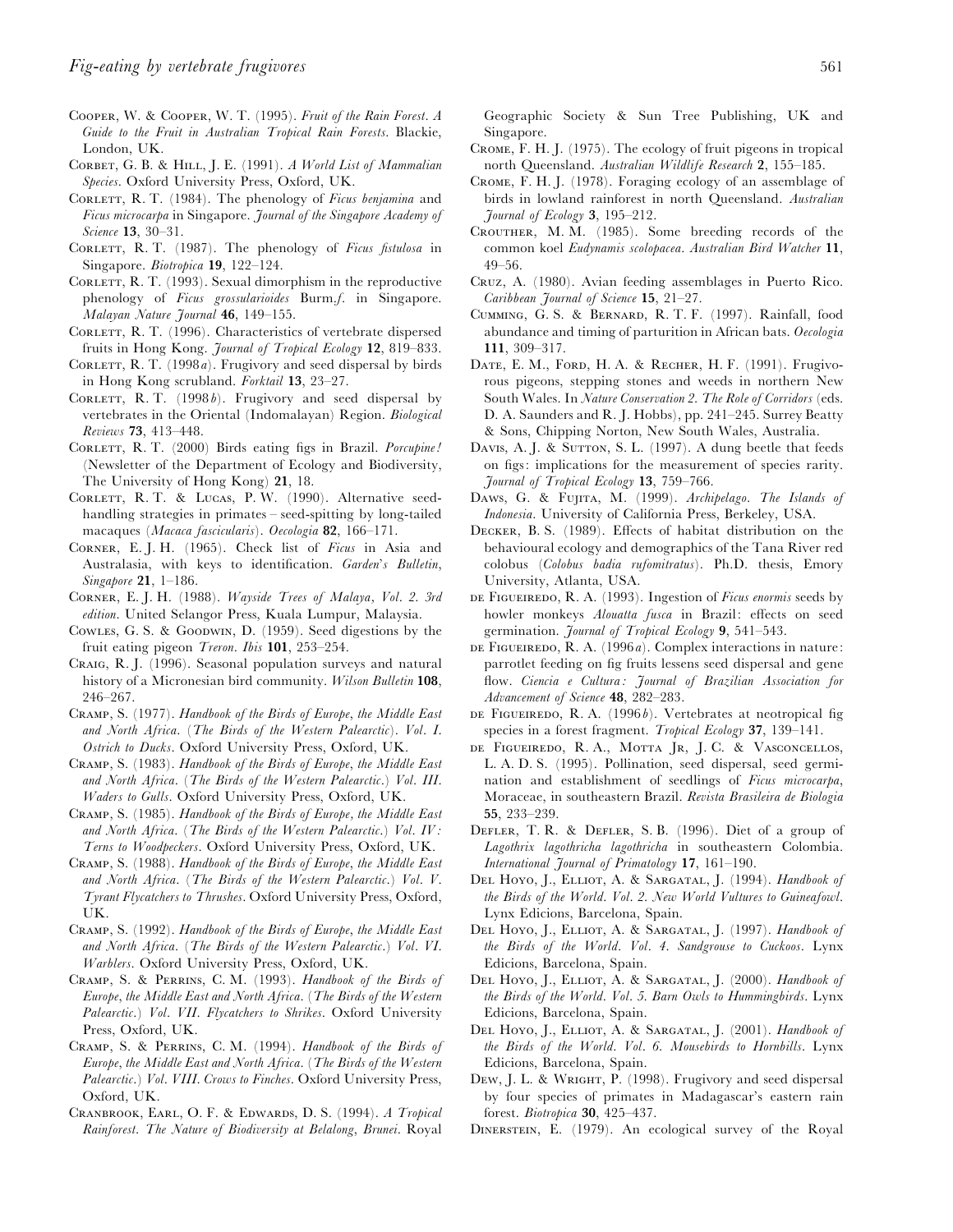Karnali-Bardia Wildlife Reserve, Nepal. Part II. Habitat} animal interactions. *Biological Conservation 16*, 265–300.

- DINERSTEIN, E. (1986). Reproductive ecology of fruit bats and the seasonality of fruit production in a Costa Rican cloud forest. *Biotropica 18*, 307–318.
- DINERSTEIN, E. (1987). Deer, plant phenology, and succession in the lowland forests of Nepal. In *Biology and Management of the Cervidae* (ed. C. M. Wemmer), pp. 272–288. Smithsonian Institution Press, Washington, D. C., USA.
- DOCTERS VAN LEEUWEN, W. M. (1935). The dispersal of plants by fruit-eating bats. *Gardens Bulletin*, *Straits Settlement 9*, 58–63.
- DOWSETT-LEMAIRE, F. (1988). Fruit choice and seed dissemination by birds and mammals in the evergreen forests of upland Malawi. *Revue d*'*Ecologie* (*La Terre et la Vie*) *43*, 251–285.
- DOWSETT-LEMAIRE, F. (1990). Eco-ethology, distribution and status of Nyungwe Forest birds (Rwanda). *Tauraco Research Report 3*, 31–85.
- DOWSETT-LEMAIRE, F. (1996). Avian frugivore assemblages at three small-fruited tree species in the forests of northern Congo. *Ostrich 67*, 88–89.
- DUDLEY, J. P. (2000). Seed dispersal by elephants in semiarid woodland habitats of Hwange National Park, Zimbabwe. *Biotropica 32*, 556–561.
- DUPONT, J. E. & RABOR, D. S. (1973). Birds of Dinagat and Siargao, Philippines. *Nemouria 10*, 1–111.
- EBY, P. (1998). An analysis of diet specialization in frugivorous *Pteropus poliocephalus* (Megachiroptera) in an Australian subtropical rainforest. *Australian Journal of Ecology 5*, 443–456.
- ELANGOVAN, V., MARIMUTHU, G. & KUNZ, T. H. (1999). Temporal patterns of individual and group foraging behaviour in the short-nosed fruit bat, *Cynopterus sphinx*, in South India. *Journal of Tropical Ecology 15*, 681–687.
- EMMONS, L. H. (1980). Ecology and resource partitioning among nine species of African rain forest squirrels. *Ecological Monographs 50*, 31–54.
- EMMONS, L. H. (1991). Frugivory in treeshrews (*Tupaia*). *American Naturalist 138*, 642–649.
- ENTWISTLE, A. C. & CORP, N. (1997). The diet of *Pteropus voeltzkowi*, an endangered fruit bat endemic to Pemba Island, Tanzania. *African Journal of Ecology 35*, 351–360.
- ESTRADA, A. & COATES-ESTRADA, R. (1986). Frugivory by howling monkeys (*Alouatta palliata*) at Los Tuxtlas, Mexico: dispersal and fate of seeds. In *Frugivores and Seed Dispersal* (eds. A. Estrada and T. H. Fleming), pp. 93–104. Junk, Dordrecht, Netherlands.
- EVANS, P. G. H. (1979). Status and conservation of the Seychelles black parrot. *Biological Conservation 16*, 233–240.
- F, Z. (1990). *Zhong Guo Niao Lei Zhong Bie Gai Yao*. Liao Ning Science Press, Beijing, China.
- FEARE, C. & CRAIG, A. (1998). *Starlings and Mynas*. Christopher Helm, London.
- FITZPATRICK, J.W. (1983). *Tyrannus melancholicus* (Tirano Tropical, Pecho Amarillo, Tropical Kingbird). In *Costa Rican Natural History* (ed. D. H. Janzen), pp. 611–613. University of Chicago Press, Chicago, USA.
- FLANNERY, T. (1995). *Mammals of New Guinea. Revised and Updated Edition*. Cornell University Press, New York, USA.
- FLANNERY, T. F. (1994). *Possums of the World. A Monograph of Phalangeroidea*. GEO in association with the Australian Museum, Sydney, Australia.
- FLEMING, T. H. (1981). Fecundity, fruiting pattern, and seed

dispersal in *Piper amalago* (Piperaceae), a bat-dispersed tropical shrub. *Oecologia 51*, 42–46.

- FLEMING, T. H. (1983). *Carollia perspicillata* (Murcielago Candelaro, Lesser Short-tailed Fruit Bat). In *Costa Rican Natural History*(ed. D. H. Janzen), pp. 457–458. University of Chicago Press, Chicago, USA.
- FLEMING, T. H. & HEITHAUS, E. R. (1981). Frugivorous bats, seed shadows and the structure of tropical forests. *Biotropica 13* (suppl.), 45–53.
- FLEMING, T. H., HEITHAUS, E. R. & SAWYER, W. B. (1977). An experimental analysis of the food location behaviour of frugivorous bats. *Ecology 58*, 619–627.
- FLEMING, T. H., HOPPER, E. T. & WILSON, D. E. (1972). Three Central American bat communities: structure, reproductive cycles, and movement patterns. *Ecology 53*, 555–569.
- FORSHAW, J. E. & COOPER, W. T. (1981). *Australian Parrots. 2nd* (*revised*) *edition*. Lansdowne, Melbourne, Australia.
- FORSHAW, J. M. & MULLER, K. A. (1978). Annotated list of birds observed at Iron Range, Cape York peninsula, Queensland, during October 1974. *Australian Birdwatcher 7*, 171–194.
- FOSTER, R. B. (1982*a*). Famine on Barro Colorado Island. In *The Ecology of a Tropical Forest*. *Seasonal Rhythms and Long*-*term Changes* (eds. E. G. Leigh Jr, A. S. Rand and D. M. Windsor), pp. 210–212. Smithsonian Instituion Press, Washington D.C., USA.
- FOSTER, R. B. (1982b). The seasonal rhythm of fruitfall on Barro Colorado Island. In *The Ecology of a Tropical Forest*. *Seasonal Rhythms and Long*-*term Changes* (eds. E. G. Leigh Jr, A. S. Rand and D. M. Windsor), pp. 151–172. Smithsonian Instituion Press, Washington D.C., USA.
- FRAGOSO, J. M. V. (1997). Tapir-generated seed shadows: scaledependent patchiness in the Amazon rain forest. *Journal of Ecology 85*, 519–529.
- FRAGOSO, J. M. V. & HUFFMAN, J. M. (2000). Seed-dispersal and seedling recruitment patterns by the last Neotropical megafaunal element in Amazonia, the tapir. *Journal of Tropical Ecology 16*, 369–385.
- FRANKIE, G. W., BAKER, H. G. & OPLER, P. A. (1974). Comparitive phenological studies of trees in tropical wet and dry forests in the lowlands of Costa Rica. *Journal of Ecology 62*, 881–919.
- FRITH, C. B. & BEEHLER, B. M. (1998). *The Birds of Paradise*. Oxford University Press, Oxford, UK.
- FRITH, H. J. (1952). Notes on the pigeons of the Richmond River, N.S.W. *Emu 52*, 89–99.
- FRITH, H. J. (1957). Food habits of the topknot pigeon. *Emu* 57, 341–345.
- FRITH, H. J. (1982). *Pigeons and Doves of Australia*. Rigby, Melbourne, Australia.
- FRITH, H. J., MCKEAN, J. L. & BRAITHWAITE, L. W. (1976a). Sexual cycles and food of the doves *Streptopelia chinensis* and *Streptopelia senegalensis* in Australia. *Emu 76*, 15–24.
- FRITH, H. J., WOLFE, T. O. & BARKER, R. D. (1976b). Food of eight species of Columbidae, in the genera *Geopelia*, *Phaps*, *Geophaps* and *Petrophassa*. *Australian Wildlife Research 3*, 159– 171.
- FROST, P. G. H. (1988). Fruit-frugivore interactions in a South African coastal dune forest. *Acta XVII Congressus Internationalis Ornithologi 3*, 1179–1184.
- FRY, C. H., KEITH, S. & URBAN, E. K. (1988). *The Birds of Africa*. *Vol*. *III*. Academic Press, London, UK.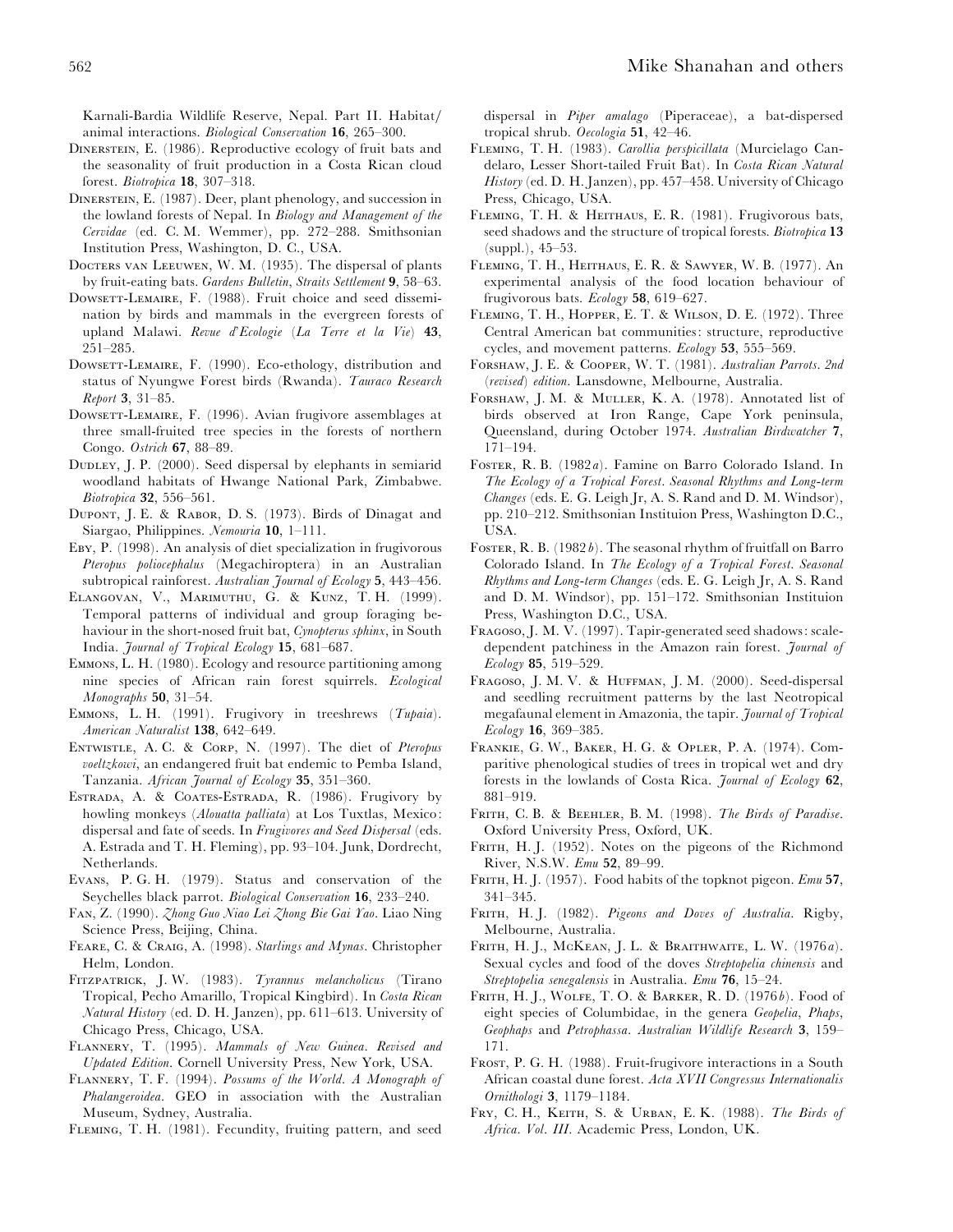- FUENTES, A. (1996). Feeding and ranging in the Mentawai Island langur (*Presbytis potenziani*). *International Journal of Primatology 17*, 525–548.
- FUJITA, M. S. & TUTTLE, M. D. (1991). Flying foxes (Chiroptera: Pteropodidae): threatened animals of key ecological and economical importance. *Conservation Biology 5*, 455–463.
- FULLER, O. (1942). English starling eating olives. *South Australian Ornithologist 16*, 44.
- FUNAKOSHI, F., WATANABE, H. & KUNISAKI, T. (1993). Feeding ecology of the northern Ryukyu fruit bat, *Pteropus dasymallus*, in a warm-temperate region. *Journal of Zoology 230*, 221–230.
- Fws. (1992) *Endangered and Threatened Species of the Southeastern United States* (*The Red Book*). *FWS Region 4.* Fish and Wildlife Service, Washington D.C., USA
- GALDIKAS, B. M. F. (1988). Orangutan diet, range, and activity at Tanjung Puting, Central Borneo. *International Journal of Primatology 9*, 1–35.
- GALETTI, M., MARTUSCELLI, P., OLMOS, F. & ALEIXO, A. (1997). Ecology and conservation of the jacutinga *Pipile jacutinga* in the Atlantic Forest of Brazil. *Biological Conservation 82*, 31–39.
- GALETTI, M. & MORELLATO, L. P. C. (1994). Diet of the large fruit-eating bat *Artibeus lituratus* in a forest fragment in Brazil. *Mammalia 58*, 661–665.
- GALETTI, M. & PEDRONI, F. (1994). Seasonal diet of capuchin monkeys (*Cebus apella*) in a semideciduous forest in south-east Brazil. *Journal of Tropical Ecology 10*, 27–39.
- GALETTI, M., PEDRONI, F. & MORELLATO, L. P. C. (1994). Diet of the brown howler monkey *Alouatta fusca* in a forest fragment in southeastern Brazil. *Mammalia 58*, 111–118.
- GANZHORN, J. U. (1988). Food partitioning among Malagasy primates. *Oecologia 75*, 436–450.
- GARBITT, N. (1999). *Mammals of Madagascar*. Pica Press, Surrey, UK.
- G, A. L. (1977). Feeding Habits. In *Biology of the Bats of the New World Family ; Phyllostamotidae. Part 2* (eds. R. J. Baker, J. K. Jones and D. C. Carter), pp. 293–335. Special Publications of The Museum, Texas Tech University. Number 13. Texas Tech Press, Lubbick, Texas, USA.
- GARTLAN, J. S. & STRUHSAKER, T. T. (1972). Polyspecific associations and niche separation of rain-forest anthropoids in Cameroon, West Africa. *Journal of Zoology 168*, 221–266.
- GATTER, W. (1997). *Birds of Liberia*. Pica Press, East Sussex, UK.
- GAUTIER-HION, A. (1980). Seasonal variation of diet related to species and sex in a community of *Cercopithecus* monkeys. *Journal of Animal Ecology 49*, 237–269.
- GAUTIER-HION, A., EMMONS, L. H. & DUBOST, G. (1980). A comparison of the diets of three major groups of primary consumers of Gabon (primates, squirrels and ruminants). *Oecologia 45*, 182–189.
- GAUTIER-HION, A., HECKETSWEILER, P., SOURD, C., TIOLLAY, J. M., ROUSILHON, C., QURIS, R., DECOUX, J. P., DUBOST, G., DUPLANTIER, J. M., ERARD, C., EMMONS, L., FEER, F. & Moungazi, A. (1985). Fruit characters as a basis of fruit choice and seed dispersal in a tropical forest vertebrate community. *Oecologia 65*, 324–337.
- GAUTIER-HION, A. & MICHALOUD, P. (1989). Are figs always keystone resources for tropical frugivorous vertebrates? A test in Gabon. *Ecology 70*, 1826–1833.
- GINIGE, P. (1998). Notes on some observations of the habitats and biology of hornbills in Sri Lanka. In *The Asian Hornbills : Ecology and Conservation* (ed. P. Poonswad), pp. 33–48.

Biodiversity Research and Training Program, National Center for Genetic Engineering and Biotechnology, Bangkok, Thailand.

- GITTINS, L. E. & RAEMAEKERS, J. J. (1980). Siamang, lar and agile gibbons. In *Malayan Forest Primates*. *Ten Years Study in Tropical Rain Forest* (ed. D. J. Chivers), pp. 63–105. Plenum Press, New York, USA.
- GLANZ, W. E., THORINGTON JR, R. W., GIACALONE-MADDEN, J. & HEANEY, L. R. (1982). Seasonal food use and demographic trends in *Sciurus granatensis*. In *The Ecology of a Tropical Forest*. *Seasonal Rhythms and Long*-*term Changes* (eds. E. G. Leigh Jr, A. S. Rand and D. M. Windsor), pp. 239–252. Smithsonian Institution Press, Washington D.C., USA.
- GOODMAN, S. M., GANZHORN, J. U. & WILMÉ, L. (1997). Observations at a Ficus tree in Malagasy Humid Forest. *Biotropica 29*, 480–488.
- GOODWIN, G. G. & GREENHALL, A. M. (1961). A review of the bats of Trinidad and Tobago. Description, rabies infection and ecology. *Buletin of the American Museum of Natural History 122*, 187–302.
- GOODWIN, D. (1983). *Pigeons and Doves of the World, 3rd edition*. Cornell University Press, Ithaca, N.Y., USA.
- GORCHOV, D. L., CORNEJO, F., ASCORRA, C. F. & JARAMILLO, M. (1995). Dietary overlap between frugivorous birds and bats in the Peruvian Amazon. *Oikos 74*, 235–250.
- GOULD, J. (1865). *Handbook to the birds of Australia*. J. Gould, London, UK.
- GRAHAM, C. H., MOERMOND, T. C., KRISTENSEN, K. A. & MVUKIYUMWAMI, J. (1995). Seed dispersal effectiveness by two bulbuls in *Masea lanceolata*, an African montane forest tree. *Biotropica 27*, 476–486.
- GRAHAM, D. L. (1996). Interactions of understorey plants and frugivorous birds in a lowland Costa Rican forest. Ph.D. thesis, University of Miami, Miami, USA.
- GREEFF, J. M. & WHITING, M. J. (1999). Dispersal of Namaqua Fig (*Ficus cordata*) seeds by the Augrabies Flat Lizard (*Platysaurus broadleyi*). *Journal of Herpetology 33*, 328–330.
- GREEN, R. J. (1993). Avian seed dispersal in and near subtropical rainforests. *Wildlife Research 20*, 535–557.
- GREENHALL, A. M. (1956). The food of some Trinidad fruit bats (*Artibeus* and *Carollia*). *Journal of the Agricultural Society of Trinidad and Tobago 869*, 1–23.
- GREWAL, B., MONGA, S. & WRIGHT, G. (1993). *Birds of India*, *Bangladesh, Nepal, Pakistan and Sri Lanka : A Photographic Guide*. Guidebook Company Limited, Hong Kong.
- GRIMMETT, R., INSKIPP, C. & INSKIPP, T. (1998). *Birds of the Indian Subcontinent*. Christopher Helm, London, UK.
- GRUEZO, W. S. & SOLIGAM, A. C. (1990). Identity and germination of seeds from feces of the Philippine Palm Civet (*Paradoxurus philippensis* Jourdan). *Natural History Bulletin of the Siam Society 38*, 69–82.
- HAILEY, A. (1997). Digestive efficiency and gut morphology of omnivorous and herbivorous African tortoises. *Canadian Journal of Zoology 75*, 787–794.
- HALL, G (1987). Seed dispersal by birds of prey. *Zimbabwe Science News 21*, 2.
- HALL, K. R. L. (1965). Behaviour and ecology of the wild Patas monkey, *Erythrocebus patas*, in Uganda. *Journal of Zoology 148*, 15–87.
- HAMANN, A. & CURIO, E. (1999). Interactions among frugivores and fleshy fruit trees in a Philippine submontane rainforest. *Conservation Biology 13*, 766–773.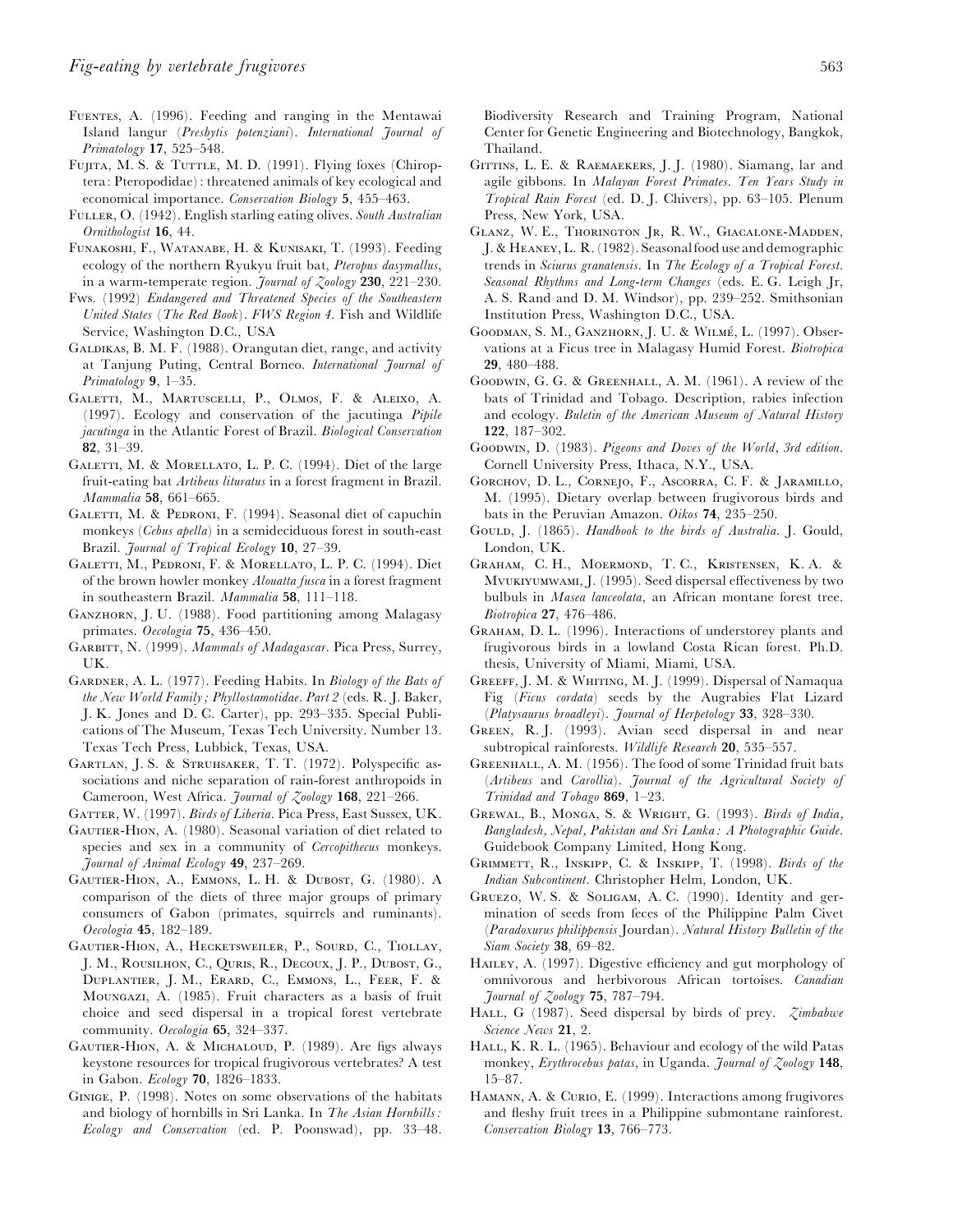- HAMILTON, W. J. I. (1986). Namib Desert baboon (*Papio ursinus*) use of food and water resources during a food shortage. *Madoqua 14*, 397–407.
- HANDLEY, C. O. JR., GARDNER, A. L. & WILSON, D. E. (1991). Demography and natural history of the Common Fruit Bat, *Artibeus jamaicensis*, on Barro Colorado Island, Panama. Smithsonian Contributions to Zoology Number 511. Smithsonian Institution Press, Washington D.C., USA.
- HARRISON, R. D. (1996). The ecology of the fig-fig wasp mutualism in a lowland tropical forest in Sarawak, Malaysia. M.Sc. thesis, Center for Ecological Research, Kyoto University, Kyoto, Japan.
- HARTWIG, H-G. (1993). The central nervous system of birds: A study of functional morphology. In *Avian Biology*. *Vol IX* (eds. D. S. Farner, J. R. King and K. C. Parkes), pp. 1–119. Academic Press, London, UK.
- HEALEY, C. (1992). Abundance, diet and roosting defecations of the Torresian Imperial-Pigeon *Ducula spilorrhoa* in Darwin. *Corella 16*, 107–110.
- HEITHAUS, E. R., FLEMING, T. H. & OPLER, P. A. (1975). Patterns of foraging and resource utilisation in seven species of bats in a seasonal tropical forest. *Ecology 56*, 841–854.
- HERBST, L. H. (1986). The role of nitrogen fruit pulp in the nutrition of the frugivorous bat *Carollia perspicillata*. *Biotropica 18*, 39–44.
- HEYDON, M. J. & BULLOH, P. (1997). Mousedeer densities in a tropical rainforest: the impact of selective logging. *Journal of Applied Ecology 34*, 484–496.
- HIDE, R. L., PERNETTA, J. C. & SENABE, T. (1984). *Exploitation of wild animals. The Research Report of the Simbu Land Use Project, Vol. 4.* South Simbu: Studies in Demography, Nutrition, and Subsistence. I. A. S. E. R., Port Moresby, Papua New Guinea.
- HIGGINS, P. J. (1999). *Handbook of Australian, New Zealand and Antarctic Birds. Vol. 4. Parrots to Dollarbird*. Oxford University Press, Melbourne, Australia.
- HIGGINS, P. J. & DAVIES, S. J. J. F. (1996). *Handbook of Australian, New Zealand and Antarctic Birds. Vol. 3. Snipe to Pigeons*. Oxford University Press, Melbourne, Australia.
- HIRAIWA-HASEGAWA, M. (1990). Role of food sharing between mother and infant in the ontogeny of feeding behaviour. In *The Chimpanzees of the Mahale Mountains : Sexual and Life-history Strategies* (ed. T. Nishada), pp. 267–275. University of Tokyo Press, Tokyo, Japan.
- HLADIK, C.-M. (1977). A comparative study of the feeding strategies of two sympatric species of leaf monkeys: *Presbytis senex* and *Presbytis entellus*. In *Primate Ecology : Studies of Feeding and Ranging Behaviour in Lemurs, Monkeys and Apes* (ed. T. H. Clutton-Brock), pp. 324–353. Academic Press, London, UK.
- HLADIK, C-M. (1981). Diet and the evolution of feeding strategies among forest primates. In *Omnivorous Primates* (eds. R. S. O Harding and G. Telai), pp. 215–254. Columbia University Press, New York, USA.
- HNATIUK, S. H. (1978). Plant dispersal by the Aldabran giant tortoise *Geochelone gigantea* (Schweigger). *Oecologia 36*, 345–350.
- HOLMES, G. (1987). *Avifauna of the Big Scrub Region*. New South Wales National Parks and Wildlife Service, Sydney, Australia.
- HOLMES, G. (1990). The biology and ecology of Coxen's fig parrot. *Royal Australian Ornithological Union Report 65*, 1–34.
- HORN, M. H. (1997). Evidence for dispersal of fig seeds by the fruit-eating characid fish *Brycon guatemalensis* Regan in a Costa Rican tropical rain forest. *Oecologia 109*, 259–264.
- H, H. F. (1983). *Rhamphastos swainsonii* (Dios Tede, Toucan de Swainson, Chestnut-mandibled Toucan). In *Costa Rican Natural History* (ed. D. H. Janzen), pp. 603–604. University of Chicago Press, Chicago, USA.
- Howe, H. F. (1990). Seed dispersal by birds and mammals: implications for seedling demography. In *Reproductive Ecology of Tropical Forest Plants* (eds. K. S. Bawa and M. Hadley), pp. 191–218. UNESCO & Parthenon Publishing Group, Paris, France.
- Howe, H. F. (1993). Specialised and generalised dispersal systems: where does ' the paradigm' stand? *Vegetatio 107/108*, 3–13.
- HOWE, H. F., SCHUPP, E. W & WESTLEY, L. C. (1985). Early consequences of seed dispersal for a neotropical tree (*Virola surinamensis*). *Ecology 66*, 781–791.
- HOWE, H. F. & VANDE KERCKHOVE, G. A. (1979). Fecundity and seed-dispersal of a tropical tree. *Ecology 60*, 180–189.
- HUME, I. D. (1998). *Marsupial Nutrition*. Cambridge University Press, New York, USA.
- HUME, I. D., JAZWINSKI, E. & FLANNERY, T. F. (1993). Morphology and function of the digestive tract in New Guinea possums. *Australian Journal of Zoology 41*, 85–100.
- HUTCHINS, B. R. & LOVELL, R. H. (1985). *Australian Parrots*. Avicultural Society of Australia, Melbourne, Australia.
- IDANI, G. (1986). Seed dispersal by Pygmy Chimpanzees (*Pan paniscus*): A preliminary report. *Primates 27*, 441–447.
- IDANI, G., KURODA, S., KANO, T. & ASATO, R. (1994). Flora and vegetation of Wamba Forest, Central Zaire with reference to bonobo (*Pan paniscus*) foods. *Tropics 3*, 309–332.
- INNIS, G. J. (1989). Feeding ecology of fruit pigeons in subtropical rainforests of South-east Queensland. *Australian Wildlife Research 16*, 365–394.
- INNIS, G. J. & McEvoy, J. (1992). Feeding ecology of Green Catbirds (*Ailuroedus crassirostris*) in subtropical rainforests of south-eastern Queensland. *Wildlife Research 19*, 317–329.
- ISLAM, M. A. & FEEROZ, M. M. (1992). Ecology of the Hoolock Gibbon. *Primates 33*, 451–464.
- ISLER, M. L. & ISLER, P. R. (1999). *The Tanagers*. *Natural history*, *distribution*, *and identification*. Smithsonian Institution Press, Washington, D. C., USA.
- JACKSON, S. W. (1910). Additional notes on the Tooth-billed Bower-Bird (*Scenopactes dentirostria*) of North Queensland. *Emu 10*, 81–88.
- JACOBS, G. H. (1996). Primate photopigments and primate color vision. *Proceedings of the National Academy of Sciences of the United States of America 93*, 577–581.
- JACOBSON, N. H. G. & DUPLEISS, E. (1976). Observations on the ecology and the biology of the Cape fruit bat *Rousettus aegyptiacus leachi* in the Eastern Transvaal. *South African Journal of Science 72*, 270–273.
- JANZEN, D. H. (1979). How to be a fig. *Annual Review of Ecology and Systematics 10*, 13–51.
- JANZEN, D. H. (1981). *Ficus ovalis* seed predation by an orangechinned parakeet (*Brotogeris jugularis*) in Costa Rica. *Auk 98*, 841–844.
- J, D. H. (1983*a*). *Canis latrans* (Coyote). In *Costa Rican Natural History* (ed. D. H. Janzen), pp. 456–457. University of Chicago Press, Chicago, USA.
- JANZEN, D. H. (1983b). *Eira barbara* (Tolumuco, Tayra). In *Costa Rican Natural History* (ed. D. H. Janzen), pp. 469–470. University of Chicago Press, Chicago, USA.
- JANZEN, D. H. (1983c). *Odocoileus virginianus* (Venado, Venado Cola Blanca, White-tailed Deer). In *Costa Rican Natural History*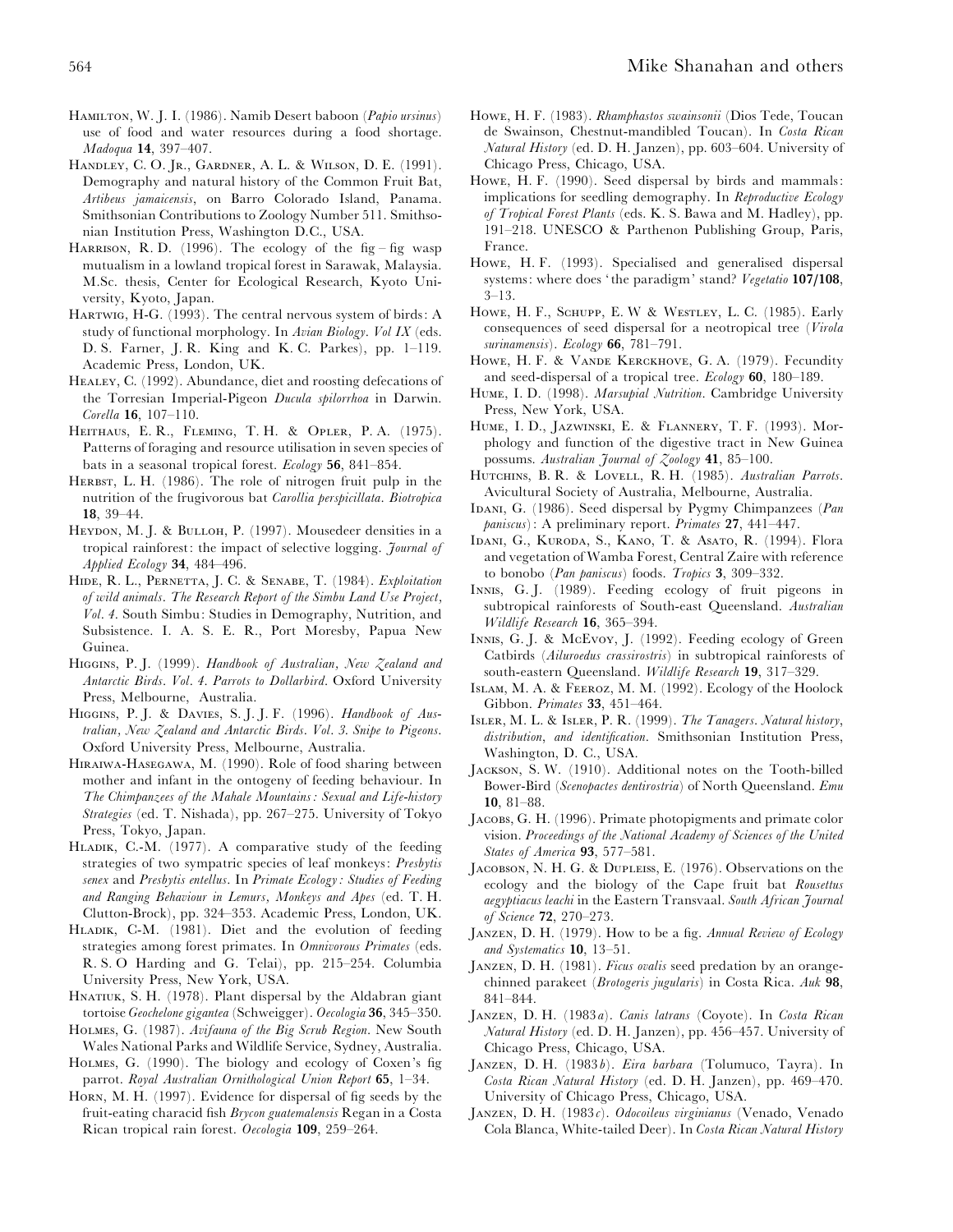(ed. D. H. Janzen), pp. 481–483. University of Chicago Press, Chicago, USA.

- JARMAN, H. (1953). The R.A.O.U. campout in central Australia. *Emu 53*, 169–185.
- JOHNS, A. D. (1981). Observations on nesting behaviour in the rhinoceros hornbill, *Buceros rhinoceros*. *Malayan Nature Journal 35*, 173–177.
- Jоння, A. D. (1987). The use of primary and selectively logged forest by Malaysian hornbills (Bucerotidae) and implications for their conservation. *Biological Conservation 40*, 179–190.
- JOHNSGARD, P. A. (1999). *The Pheasants of the World*. Smithsonian Institution Press, Washington, D.C., USA..
- JONES, D. N., DEKKER, R. W. R. J., ROSELAAR, C. S. & PERLO, B. V. (1995). *The Megapodes*. Oxford University Press, Oxford, UK.
- JONES JR, J. K., CHOATE, J. R. & CADENA, A. (1972). Mammals from the Mexican state of Sinaloa. II. *Chiroptera*. *Occasional Papers of the Museum of Natural History*, *University of Kansas 6*, 1–29.
- JORDANO, P. (1983). Fig-seed predation and dispersal by birds. *Biotropica 15*, 38–54.
- JOSHI, A. R., GARSHELIS, D. L. & SMITH, J. L. D. (1997). Seasonal and habitat-related diets of sloth bears in Nepal. *Journal of Mammalogy 78*, 584–597.
- JOSHI, A. R., SMITH, J. L. D. & CUTHBERT, F. J. (1995). Influence of food distribution and predation pressure on spacing behaviour in palm civets. *Journal of Mammalogy 76*, 1205–1212.
- JULIEN-LAFERRIERE, D. (1993). Radiotracking observations on ranging and foraging patterns by kinkajous (*Potos flavus*) in French Guiana. *Journal of Tropical Ecology 9*, 19–32.
- JUNIPER, T. & PARR, M. (1998). *Parrots. A Guide to the Parrots of the World*. Pica Press, Sussex, UK.
- KALINA, J. (1988). Ecology and behaviour of the Black-andwhite Casqued Hornbill (*Bycanistes subcylindricus*) in Kibale Forest, Uganda. Ph.D. thesis., Michigan State University, USA.
- KALKO, E. K. V. (1997). Diversity in tropical bats. In *Tropical Biodiversity and Systematics* (ed. H. Ulrich), pp. 13–43. Zool Forschungsinstitut und Museum Alexander Koenig, Bonn, Germany.
- KALKO, E. K. V., HERRE, E. A. & HANDLEY, C. O. J. (1996). Relation of fig fruit characteristics to fruit-eating bats in the New and Old World tropics. *Journal of Biogeography 23*, 565–576.
- KANG, N. (1992). Radiotelemetry in an urban environment: a study of mynas (*Acridotheres* spp.) in Singapore. In *Wildlife Telemetry*. *Remote monitoring and tracking of animals* (eds. I. G. Priede and S. M. Swift), pp. 179–232. Ellis Horwood, Chichester, UK.
- KANNAN, R. (1994). Ecology and conservation of the Great Pied Hornbill in the Western Ghats of Southern India. Ph.D. thesis, University of Arkansas, USA.
- KANTAK, G. E. (1979). Observation on some fruit-eating birds in Mexico. *Auk 96*, 183–186.
- KAPLIN, B. A., MUNYYALIGOGA, V. & MOERMOND, T. C. (1998). The influence of temporal changes in fruit availability on diet composition and seed handling in blue monkeys (*Cercopithecus mitis doggetti*). *Biotropica 30*, 56–71.
- KAPPELER, M. (1984). Diet and feeding behaviour of the Moloch Gibbon. In *The Lesser Apes*. *Evolutionary and Behavioural Biology* (eds. H. Preuschoft, D. J. Chivers, W. Y. Brockelman and N. Creel), pp. 242–257. Edinburgh University Press, Edinburgh, UK.
- K, J. H. (1983). *Nasua narica* (Pizote, Coati). In *Costa Rican Natural History* (ed. D. H. Janzen), pp. 478–480. University of Chicago Press, Chicago, USA.
- KAUFMANN, S., MCKEY, D B., HOSSAERT-MCKEY, M. & HORVITZ, C. C. (1991). Adaptations for a two-phase seed dispersal system involving vertebrates and ants in a hemiepiphytic fig (*Ficus microcarpa*, Moraceae). *American Journal of Botany 78*, 971–977.
- KAUTH, M., ENGEL, S., LASTIMOZA, L.L. & CURIO, E. (1998). Observations on the breeding biology of the Writhed-billed Hornbill (*Aceros waldeni*) in the Philippines. *Journal of Ornithology 139*, 475–483.
- KAWAMICHI, T. & KAWAMICHI, M. (1979). Spatial organisation and territoriality of tree shrews (Tupaia glis). *Animal Behaviour 27*, 381–393.
- K, R. W. (1999). Food preferences of kinkajous (*Potos flavus*): a frugivorous carnivore. *Journal of Mammalogy 80*, 589–599.
- KEITH, S., URBAN, E. K. & FRY, C. H. (1992). *The Birds of Africa*. *Vol*. *IV*. Academic Press, London, UK.
- KEMP, A. (1995). *The Hornbills*. Oxford University Press, Oxford, UK.
- KILNER, T. (2000). The behaviour and ecology of the Buton Macaque *Macaca brunnescens*. M.Sc. thesis. Manchester Metropolitan University, Manchester, UK.
- KINGDON, J. (1971). *East African Mammals. An Atlas of Evolution in Africa. Vol. 1*. Academic Press, London, UK.
- K, J. (1974). *East African Mammals*. *An Atlas of Evolution in Africa*. *Vol*. *II*. *Part A* (*Insectivores and Bats*). Academic Press, London, UK.
- K, J. (1977). *East African Mammals*. *An Atlas of Evolution in Africa*. *Vol*. *III*. *Part A* (*Carnivores*). Academic Press, London, UK.
- K, J. (1979). *East African Mammals*. *An Atlas of Evolution in Africa*. *Vol*. *III*. *Part B* (*Large Mammals*). Academic Press, London, UK.
- KINNAIRD, M. F. & O'BRIEN, T. G. (1993). Preliminary observation on the breeding ecology of the endemic Sulawesi Red-knobbed Hornbill. *Tropical Biodiversity 1*, 107–112.
- KINNAIRD, M. F. & O'BRIEN, T. G. (1999). Breeding ecology of the Sulawesi Red Knobbed Hornbill *Aceros cassidix*. *Ibis 141*, 60–69.
- KINNAIRD, M. F., O'BRIEN, T. G. & SURYADI, S. (1996). Population fluctuation in Sulawesi Red-knobbed Hornbill *Aceros cassidix*: tracking figs in space and time. *Auk 113*, 431–440.
- KINNAIRD, M. F., O'BRIEN, T. G. & SURYADI, S. (1999). The importance of figs to Sulawesi's imperiled wildlife. *Tropical Biodiversity 6*, 5–18.
- KITAMURA, S. (2000). Seed dispersal by hornbills in a tropical rain forest in Khao Yai National Park, Thailand. M.Sc. thesis, Graduate School of Science. Kyoto University, Kyoto, Japan.
- KLEIN, L. L. & KLEIN, D. B. (1977). Feeding behaviour of the Columbian Spider Monkey *Ateles belzebuth*. In *Primate Ecology : Studies of Feeding and Ranging Behaviour in Lemurs, Monkeys and Apes* (ed. T. H. Clutton-Brock), pp. 153–141. Academic Press, London, UK.
- Ko, I. W. P., CORLETT, R. T. & XU, R-J. (1998). Sugar composition of wild fruits in Hong Kong, China. *Journal of Tropical Ecology 14*, 381–387.
- K, C. B. (1983). *Felis wiedii* (Tigrillo, Caucel, Margay). In *Costa Rican Natural History* (ed. D. H. Janzen), pp. 471–472. University of Chicago Press, Chicago, USA.
- KOHLHAAS, A. K. (1993). Behaviour and Ecology of *Macaca*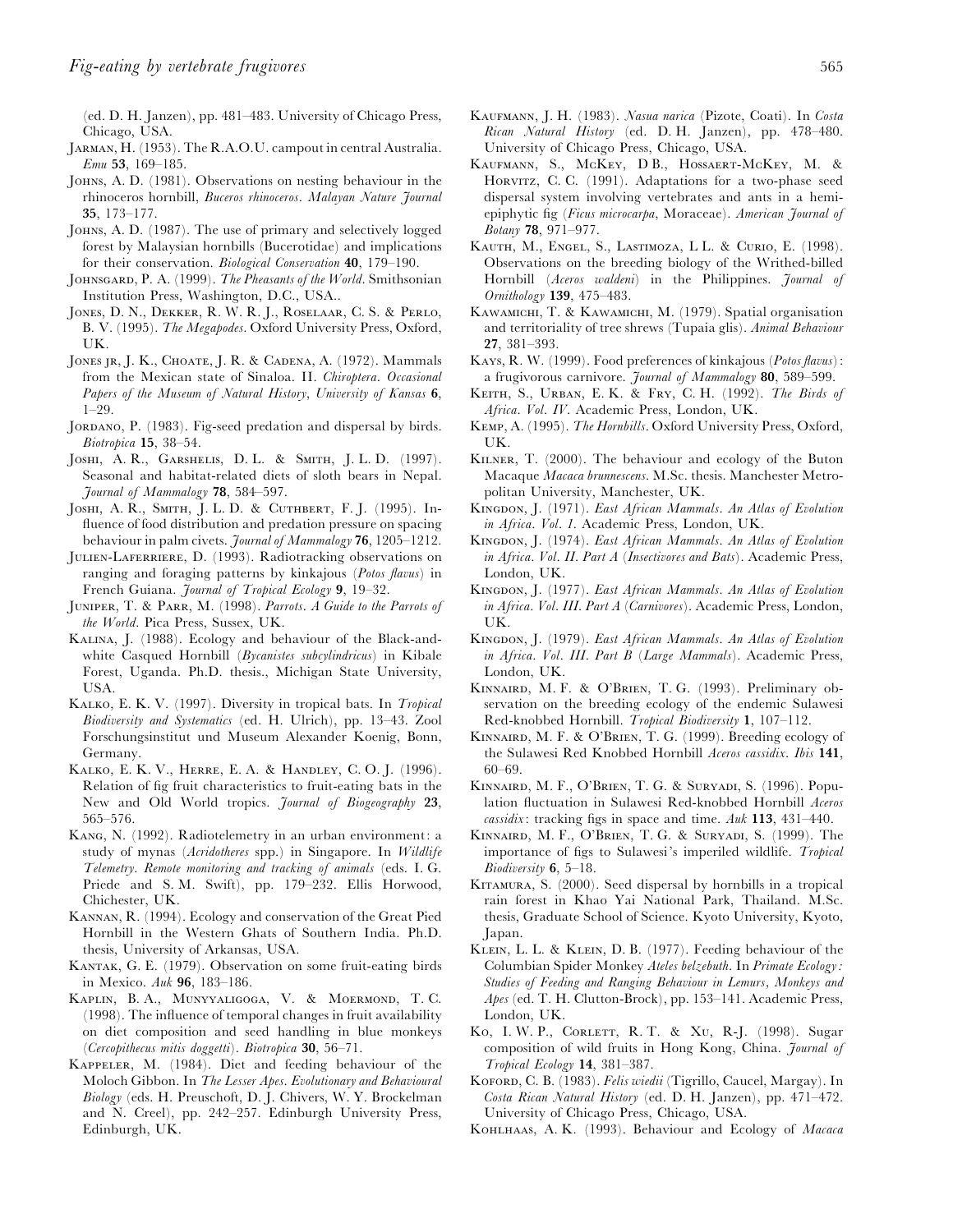*nigrescens*: Behavioural and Social Responses to the Environment and Fruit Availability. Ph.D. thesis, University of Colorado, USA.

- KORINE, C., IZHAKI, I. & ARAD, Z. (1999). Is the Egyptian fruit-bat *Rousettus aegyptiacus* a pest in Israel? An analysis of the bats' diet and implications for its conservation. *Biological Conservation 88*, 301–306.
- KORINE, C., KALKO, E. K. V. & HERRE, E. A. (2000). Fruit characteristics and factors affecting fruit removal in a Panamanian community of strangler figs. *Oecologia 123*, 560–568.
- KREFTING, L. W. & ROE, E. I. (1949). The role of some birds and mammals in seed germination. *Ecological Monographs 19*, 269–286.
- LAMAN, T. G. (1994). The ecology of strangler figs (hemiepiphytic *Ficus* spp.) in the rain forest canopy of Borneo. Ph.D. thesis, Harvard University, Ann Arbor, USA.
- LAMAN, T. G. (1995). *Ficus stupenda* germination and seedling establishment in a Bornean rain forest canopy. *Ecology 76*, 2617–2626.
- LAMAN, T. G. (1996). The impact of seed harvesting ants (*Pheidole* sp. nov) on *Ficus* establishment in the canopy. *Biotropica 28*, 777–781.
- LAMAN, T. G. (1997). Borneo's strangler fig trees. *National Geographic 191*, 38–55.
- LAMBERT, F. R. (1987). Forest fig phenology and avian frugivores in Malaysia. Ph.D. thesis., University of Aberdeen, Aberdeen, UK.
- LAMBERT, F. R.  $(1989a)$ . Daily ranging behaviour of three tropical forest frugivores. *Forktail 4*, 107–116.
- LAMBERT, F. R.  $(1989b)$ . Fig-eating by birds in a Malaysian lowland forest. *Journal of Tropical Ecology 5*, 401–412.
- LAMBERT, F. R.  $(1989c)$ . Pigeons as seed predators and dispersers of figs in a Malaysian lowland forest. *Ibis 131*, 521–527.
- LAMBERT, F. R. (1990). Some notes on fig-eating by arboreal mammals in Malaysia. *Primates 31*, 453–458.
- LAMBERT, F. R.  $(1991)$ . The conservation of fig-eating birds in Malaysia. *Biological Conservation 58*, 31–40.
- LAMBERT, F. R. & MARSHALL, A. G. (1991). Keystone characteristics of bird-dispersed *Ficus* in a Malaysian lowland rain forest. *Journal of Ecology 79*, 793–809.
- LAMBERT, F. & WOODCOCK, M. (1996). Pittas, Broadbills and *Asities*. Pica Press, East Sussex, UK.
- LAMONT, D. A. (1997). Unpublished M.Sc. Thesis. University of New England, Armidale, NSW.
- LANGRAND, O. (1990). *Guide to the birds of Madagascar*. Yale University Press, New Haven, USA.
- LEFRANC, N. & WORFDK, T. (1997). *Shrikes*. *A guide to the shrikes of the world*. Yale University Press, New Haven, USA.
- LEIGHTON, D. R. (1987). Gibbons: territoriality and monogamy. In *Primate Societies* (eds. B. S. Smuts, D. L. Cheney, R. M. Seyfarth, R. W. Wrangham and T. T. Struhsaker), pp. 135–145. The University of Chicago Press, Chicago, USA.
- LEIGHTON, M. (1982). Fruit resources and patterns of feeding, spacing and grouping among sympatric Bornean hornbills (Bucerotidae). Ph.D. thesis, University of California, Davis, USA.
- LEIGHTON, M. (1986). Hornbill social dispersion: variations on a monogamous theme. In *Ecological Aspects of Social Evolution*. *Birds and Mammals* (eds. D. I. Rubenstein and R. W. Wrangham), pp. 108–130. Princeton University Press, New Jersey, USA.
- LEIGHTON, M. (1993). Modeling dietary selectivity by Bornean

orangutans: evidence for integration of multiple criteria in fruit selection. *International Journal of Primatology 14*, 257–313.

- LEIGHTON, M. & LEIGHTON, D. R. (1983). Vertebrate responses to fruiting seasonality within a Bornean rain forest. In *Tropical Rain Forest : Ecology and Management* (eds. S. L. Sutton, T. C. Whitmore and A. C. Chadwick), pp. 181–196. Blackwell, Oxford, UK.
- LENDON, A. H. (1973). *Neville W. Cayley's Australian Parrots in Field and Aviary*. Angus and Robertson, Sydney, Australia.
- LEPSCHI, B. J. (1997). Food of some birds in southern Australia: Additions to Barker and Vestjens. 2. *Emu 97*, 84–87.
- LI, G., ZHENG, B. & LIU, G. (1982). *Fauna Sinica, Aves Vol. 13*, *Passeriformes : Paridae-Zosteropidae*. Science Press, Beijing, China.
- LIEBERMAN, D., HALL, J. B., SWAINE, M. D. & LIEBERMAN, M. (1979). Seed dispersal by baboons in the Shai Hills, Ghana. *Ecology 60*, 65–75.
- L, W. (1996). *Wildlife Resources of Tibet Series (1) : Musk and Bear*. China Forestry Publishing House, Beijing, China.
- Long, M. E. (1999). The shrinking world of hornbills. *National Geographic 196*, 52–71.
- LORD, E. A. R. (1956). Birds of the Murphy's Creek district, Queensland. *Emu 56*, 100–128.
- Lu, T. C. (1991). *The Rare and Endangered Gamebirds in China*. Fujian Science and Technology Press, Fuzhou, China.
- Lu, T. C. & CHANG, W. F. (1993). Rare and endangered Galliformes *of China*. Chung Thai Science and Technology Press, Taipei, Taiwan.
- MACK, A. L. & WRIGHT, D. D. (1996). Notes on the occurence and feeding of birds at Crater Mountain Biological Research Station, Papua New Guinea. *Emu 96*, 89–101.
- MACK, A. L. & WRIGHT, D. D. (1998). The vulturine parrot, *Psittrichas fulgidus*, a threatened New Guinea endemic: notes on its biology and conservation. *Bird Conservation International 8*, 185–194.
- MADGE, S. & BURN, H. (1994). *Crows and Jays. A Guide to the Crows*, *Jays and Magpies of the World*. Christopher Helm, London, UK.
- MAJNEP, I. S. & BULMER, R. (1990). *Kalam hunting traditions*. *Working Papers in Anthropology, Archaeology, Linguistics and Maori Studies No 86–91*. University of Auckland, Auckland, New Zealand.
- MARCONDES-MACHADO, L. O., PARANHOS, S. J. & DE MELOS BARROS, Y. (1994). Estrategias almentares de aves na utilizacao de frutos fe *Ficus microcarpa* (Moraceas) em uma area Antropica. *Iheringia 77*, 57–62.
- MARINHO-FILHO, J. S. (1991). The coexistence of two frugivorous bat species and the phenology of their food plants in Brazil. *Journal of Tropical Ecology 7*, 59–67.
- MARSHALL, A. G. (1985). Old World phytophagous bats (Megachiroptera) and their food plants: a survey. *Zoological Journal of the Linnean Society 83*, 351–369.
- MARTINS, M. M. & SETZ, E. Z. F. (2000). Diet of buffy tuftedeared marmosets (*Callithrix aurita*) in a forest fragment in southeastern Brazil. *International Journal of Primatology 21*, 467–476.
- MASON, C. W. & MAXWELL-LEFROY, H. (1912). The food of birds in India. *Memoir of the Department of Agriculture*, *India 3*, 1–137.
- MAWDSLEY, N.A., COMPTON, S.G. & WHITTAKER, R.J. (1998). Population persistence, pollination mutualisms, and figs in fragmented tropical landscapes. *Conservation Biology 12*, 1416–1420.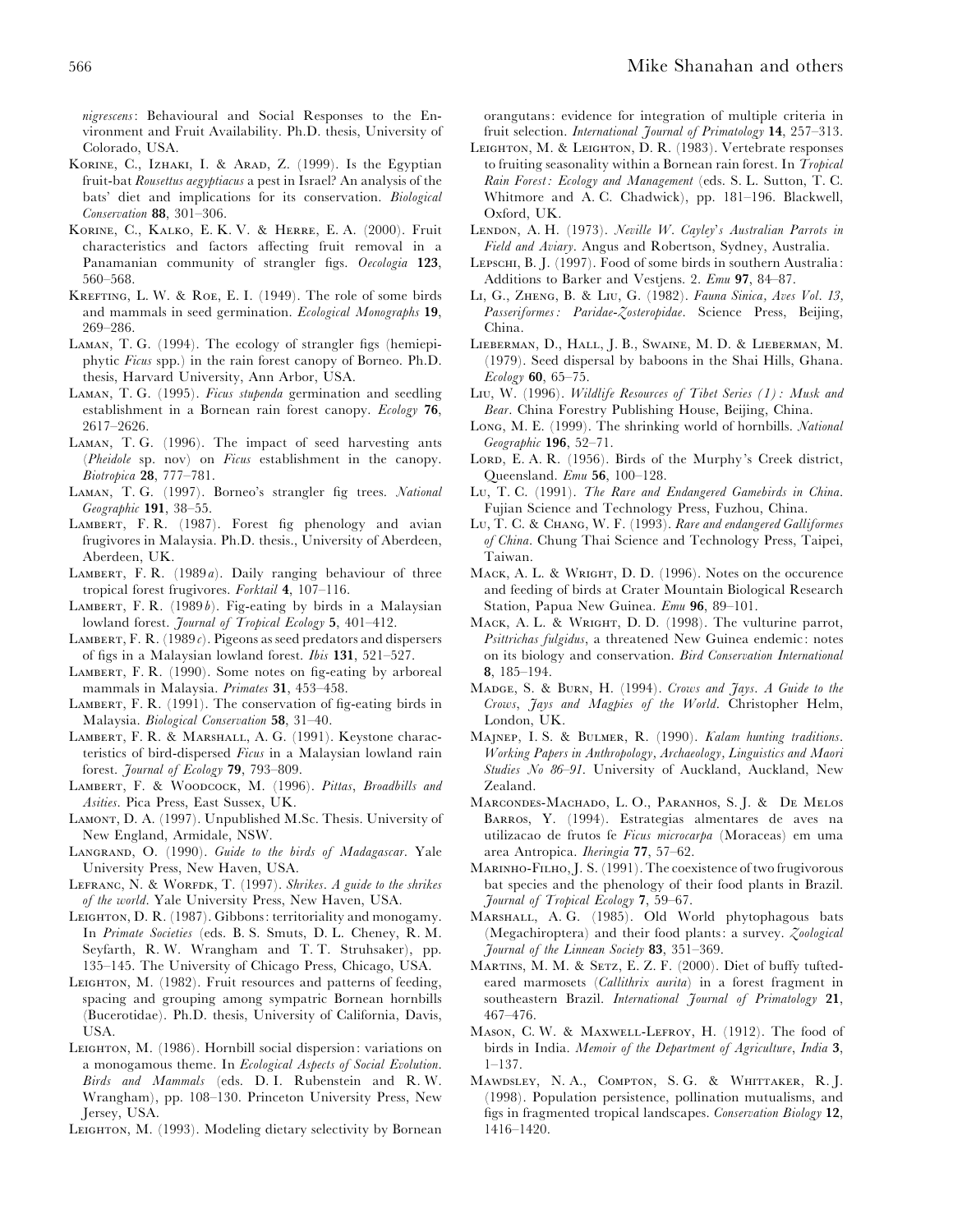- McCann, C. (1934). Notes on the flying fox (*Pteropus giganteus* Brunn). *Journal of the Bombay Natural History Society 37*, 143–149.
- McCLURE, H. E. (1966). Flowering, fruiting and animals in the canopy of a tropical rain forest. *Malaysian Forester 29*, 192–203.
- McConkey, K. R. (1999). Gibbons as seed dispersers in the rainforests of central Borneo. Ph.D. thesis, University of Cambridge, Cambridge, UK.
- McCONKEY, K. & GALETTI, M. (1999). Seed dispersal by the sun bear *Helarctos malayanus* in Central Borneo. *Journal of Tropical Ecology 15*, 237–241.
- McDADE, L. A., BAWA, K S., HESPENHEIDE, H. A. & HARTS-, G. S. (1994). *La Selva : Ecology and Natural History of a Neotropical Rain Forest*. University of Chicago Press, Chicago, USA.
- McFARLAND-SYMINGTON, M. (1988). Food competition and foraging party size in the Black Spider Monkey (*Ateles paniscus* Chamek). *Behaviour 105*, 117–134.
- McGILP, J. N. (1944). Bird life west of Oodnadatta, South Australia. *South Australian Ornithologist 17*, 1–8.
- MG, R. C. (1909). *A manual of Philippine birds*. *Galliformes to Eurylaimiformes*. Bureau of Printing, Manila, Philippines.
- McKey, D. (1975). The ecology of coevolved seed dispersal systems. In *Coevolution of Animals and Plants* (eds. L. E. Gilbert and P. H. Raven), pp. 159–191. University of Texas Press, Austin, USA.
- McLENNON, W. (1917). Northern Australian birds. *Emu* 16, 205–231.
- M!, R. A. (1994). Seed dispersal of *Cecropia obtusifolia* by two species of opossums in the Selva Lacandona, Chiapas, Mexico. *Biotropica 26*, 400–407.
- MEDWAY LORD. (1972). Phenology of a tropical forest in Malaysia. *Biological Journal of the Linnean Society 4*, 117–146.
- M, W. (1969). Fruit trees in Sabah. *Malayan Forester 32*, 232–265.
- MEINERTZHAGEN, R. (1954). *Birds of Arabia*. Oliver & Boyd, Edinburgh, UK.
- MENON, S.A. (1993). Ecology and Conservation of the Endangered Lion-tailed Macaque (*Macaca silenus*) in the Landscapes Mosaic of the Western Ghats. Ph.D. thesis, Ohio State University, USA.
- MENZIES, J. I. & PERNETTA, J. C. (1986). A taxonomic revision of cuscuses allied to *Phalanger orientalis* (Marsupialia: Phalangeridae). *Journal of Zoology* (*London*) (*B*) *1*, 551–618.
- MERCHANT, J. C. (1983). Agile Wallaby. In *The Australian Museum Complete Book of Australian Mammals* (ed. R. Strahan), pp. 242–243. Angus, Robertson, Sydney, Australia.
- MERRITT, P. G. (1980). Group foraging by Mockingbirds in a Florida strangler fig. *Auk 97*, 869–872.
- MICHALOUD, G., CARRIERE, S. & KOOBI, M. (1996). Exceptions to the one: one relationship between African fig trees and their fig wasp pollinators: possible evolutionary scenarios. *Journal of Biogeography 23*, 513–520.
- MICKLEBURGH, S. P., HUTSON, A. M. & RACEY, P. A. (1992). *Old World Fruit Bats : An Action Plan for their Conservation*. IUCN, Gland, Switzerland.
- MIDYA, S. & BRAHMACHARY, R. L. (1991). The effect of birds upon the germination of banyan (*Ficus bengalensis*) seeds. *Journal of Tropical Ecology 7*, 537–538.
- MILLIKEN, W. & RATTER, J. A. (1998). *Maraca: the biodiversity and environment of an Amazonian rainforest*. John Wiley and Sons, Chichester, UK.
- MILTON, K. (1980). *The foraging strategy of howler monkeys*. Columbia University Press, New York, USA.
- MILTON, K. (1981). Food choice and digestive strategies of two symatric primate species. *American Naturalist 117*, 496–505.
- MILTON, K. & MAY, M. L. (1976). Body weight, diet and home range area in primates. *Nature 259*, 459–462.
- MILTON, K., WINDSOR, D. M., MORRISON, D. W. & ESTRIBI, M. (1982). Fruiting phenologies of two neotropical *Ficus* species. *Ecology 63*, 752–762.
- MITCHELL, A. H. (1994). Ecology of Hose's Langur, *Presbytis hosei*, in Mixed Logged and Unlogged Dipterocarp Forest of Northeast Borneo. Ph.D. thesis, Yale University, New Haven, USA.
- MOLL, D. & JANSEN, K. P. (1995). Evidence for a role in seed dispersal by two tropical herbivorous turtles. *Biotropica 27*, 121–127.
- MONDOLFI, E. (1989). Notes on the distribution, habitat, food habits, status and conservation of spectacled bears (*Tremarctos ornatus* Cuvier) in Venezuela. *Mammalia 53*, 525–544.
- MOORE, J. (1994). Plants of the Tongue East Forest Reserve (Ugalla) Tanzania. *Tropics 3*, 333–340.
- MORRISON, D. W. (1978). Foraging ecology and energetics of the frugivorous bat *Artibeus jamaicensis*. *Ecology 59*, 716–723.
- MOUTSAMBOTE, J-M., YUMOTO, T., MITANI, M., NISHIHARA, T., SUZUKI, S. & KURODA, S. (1994). Vegetation and list of plant species identified in the Nouabale-Ndoki Forest, Congo. *Tropics 3*, 277–293.
- Moskovirs, D. (1998). Population ecology of the tortoises *Geochelone carbonaria* and *G*. *denticulata* on the Ilha de Maraca' . In *Maraca*. The Biodiversity and Environment of an Amazonian *Rainforest* (eds. W. Milliken and J. A. Ratter), pp. 263–284. John Wiley, Sons Ltd., Chichester, UK.
- MTURI, F. A. (1993). Ecology of the Zanzibar red colobus monkey, Colubus badius kirkii, in comparison with other red colobines. In *Biogeography* & *Ecology of the Rain Forests of East Africa* (eds. J. C. Lovett and S. K. Wasser), pp. 243–266. Cambridge University Press, Cambridge, UK.
- NARANJO, E. (1995). Habitos de alimentacion del tapir (*Tapirus bairdii*) en un bosque tropical humedo de Costa Rica. *Vida Silvestre Neotropical 4*, 32–37.
- NASON, J. D., HERRE, E. A. & HAMRICK, J. L. (1996). Paternity analysis of the breeding structure of strangler fig populations: evidence for substanstial long-distance wasp dispersal. *Journal of Biogeography 23*, 501–512.
- NASON, J. D., HERRE, E. A. & HAMRICK, J. L. (1998). The breeding structure of a tropical keystone resource. *Nature 391*, 685–687.
- NATIONAL RESEARCH COUNCIL (1983). *Little-known Asian Animals with a Promising Economic Future*. National Academy of Sciences, Washington, D.C., USA
- NEWNHAM, A. (1911). Hornbills devouring young paroquets. *Journal of the Bombay Natural History Society 21*, 263–264.
- NEWTON-FISHER, N. E. (1999). The diet of chimpanzees in the Budongo Forest Reserve, Uganda. *African Journal of Ecology 37*, 344–354.
- NHAT, P. (1994). Preliminary results on the diet of the redshanked douc langur (*Pygathrix nemaeus*). *Asian Primates 4*, 1.
- NOGALES, M., HERNÁNDEZ, E. C. & VALDÉS, F. (1999). Seed dispersal by common ravens *Corvus corax* among island habitats (Canarian Archipelago). *Ecoscience 6*, 56–61.
- NORTON, J. (1897). Magpies (Black and Grey). Agricultural *Gazette of New South Wales 8*, 535–537.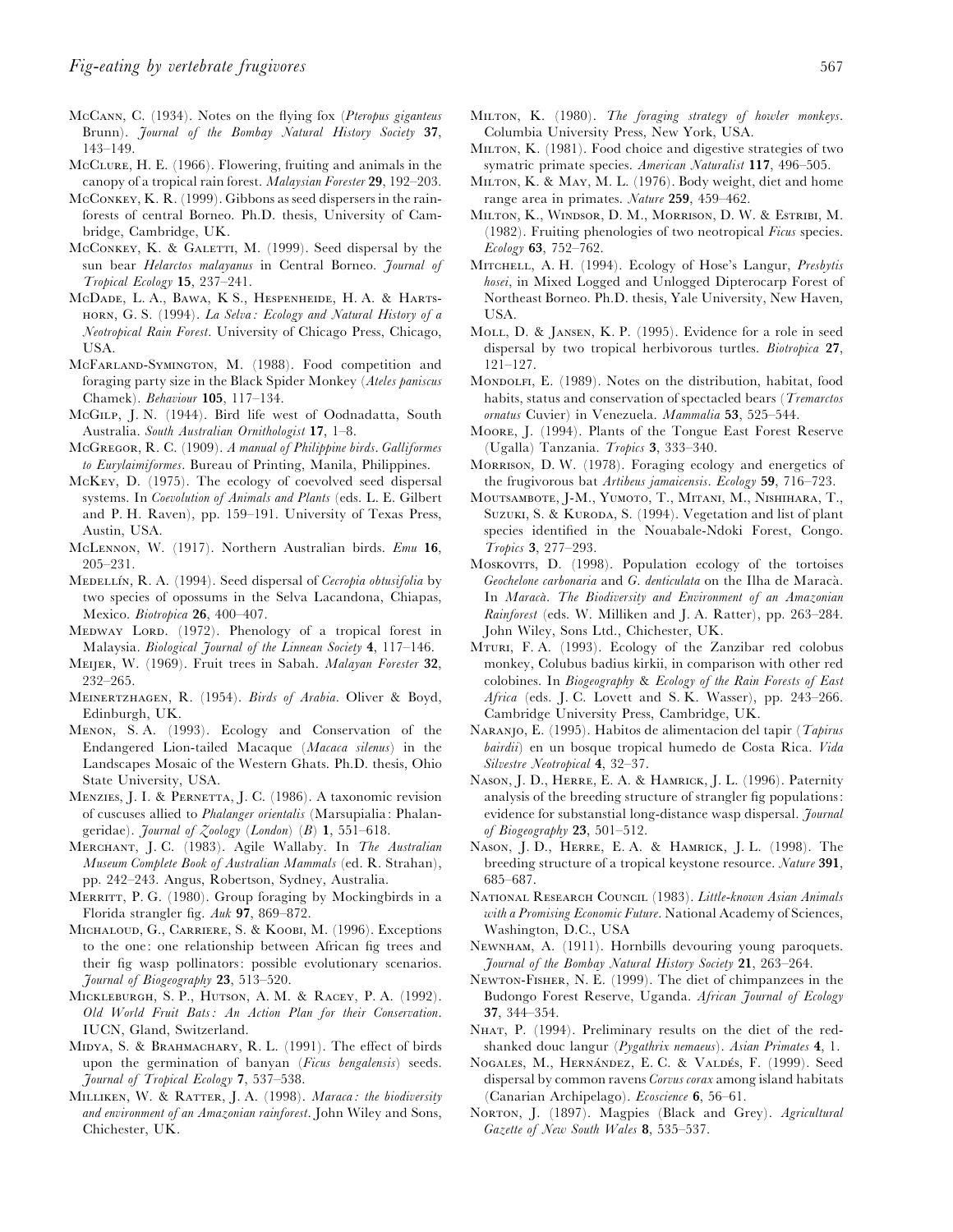- NOVAK, R. M. & PARADISO, J. L. (1983). *Walker's Mammals of the World. 4th Edition*. The Johns Hopkins University Press, Baltimore, USA.
- OATES, J. F. (1977). The Guereza and its food. In *Primate Ecology : Studies of Feeding and Ranging Behaviour in Lemurs, Monkeys and Apes* (ed. T. H. Clutton-Brock), pp. 276–321. Academic Press, London, UK.
- O'BRIEN, T. G., KINNAIRD, M. F., DIERENFELD, E. S., CONKLIN-BRITTAIN, N. L., WRANGHAM, R. W., SILVER, S. C. (1998*a*). What's so special about figs? *Nature 392*, 668.
- O'BRIEN, T., KINNAIRD, M. F., JEPSON, P. & SETIAWAN, I. (1998*b*). Effect of forest size and structure on the distribution of Sumba Wreathed Hornbills *Aceros everetti*. In *The Asian Hornbills : Ecology and Conservation* (ed. P. Poonswad), pp. 209–217. Biodiversity Research and Training Program, National Center for Genetic Engineering and Biotechnology, Bangkok, Thailand.
- OKON, E. E. (1977). Functional anatomy of the alimentary canal in the fruit bat *Eidolon helvum* and the insect bat *Tadarida nigeriae*. *Acta Zoologica 58*, 83–93.
- OLSON, S. L. & BLUM, K. E. (1968). Avian dispersal of plants in Panama. *Ecology 49*, 565–566.
- OLUPOT, W, WASER, P. M. & CHAPMAN, C. A. (1998). Fruit finding by mangabeys (*Lophocebus albigena*): Are monitoring of fig trees and use of sympatric frugivore calls possible strategies? *International Journal of Primatology 19*, 339–353.
- OPPENHEIMER, J. R. (1982). *Cebus capucinus*: Home range, population dynamics, and interspecific relationships. In *The Ecology of a Tropical Forest*. *Seasonal Rhythms and Long*-*term Changes* (eds. E. G. Leigh Jr, A. S. Rand and D. M. Windsor), pp. 253–272. Smithsonian Institution Press, Washington D.C., USA.
- ORTIZ-PULIDO, R., LABORDE, J. & GUEVARA, S. (2000). Frugivoria por aves en un paisaje fragmentado: consecuencias en la dispersion de semillas. *Biotropica 32*, 473–488.
- Osmaston, H. A. (1965). Pollen and seed dispersal in *Chlorophora excelsa* and other Moraceae, and in *Parkia filicoidea* (Mimosaceae), with special reference to the role of the fruit bat, *Eidolon helvum*. *Commonwealth Forestry Review 44*, 96–103.
- OTANI, T. & SHIBATA, E. (2000). Seed dispersal and predation by Yakushima macaques, *Macaca fuscata yakui*, in a warm temperate forest of Yakushima Island, southern Japan. *Ecological Research 15*, 133–144.
- PALMER, C., PRICE, O. & BACH, C. (2000). Foraging ecology of the black flying fox (*Pteropus alecto*) in the seasonal tropics of the Northern Territory, Australia. *Wildlife Research 27*, 169–178.
- PALMEIRIM, J. M., GORCHOV, D. L. & STOLESON, S. (1989). Trophic structure of a Neotropical frugivore community: Is there competition between birds and bats? *Oecologia 79*, 403–411.
- PALOMBIT, R. A. (1997). Inter- and intraspecific variation in the diets of sympatric siamang (*Hylobates syndactylus*) and lar gibbons (*Hylobates lar*). *Folia Primatologica 68*, 321–337.
- PANG, Y., YOUNG, T. & KANG, B. (1980). *Yunnan Niaolei Minglu*. Yunnan Scientific Press, Yunnan, China.
- PASCHOAL, M. & GALETTI, M. (1995). Seasonal food use by the neotropical ground squirrel *Sciurus ingrami* in southeastern Brazil. *Biotropica 27*, 268–273.
- PATEL, A. (1996). Variation in a mutualism: phenology and the maintenance gynodioecy in two Indian fig species. *Journal of Ecology 84*, 667–680.
- PATEL, A. (1997). Phenological patterns of *Ficus* in relation to

other forest trees in southern India. *Journal of Tropical Ecology 13*, 681–695.

- PAYNE, J. B. (1979). Synecology of Malayan tree squirrels with special reference to the genus *Ratufa*. Ph.D. thesis, Cambridge University, Cambridge, UK.
- PAYNE, J., FRANCIS, C. M. & PHILLIPPS, K. (1985). *A Field Guide to the Mammals of Borneo*. The Sabah Society & WWF Malaysia, Kota Kinabalu, Malaysia.
- PERES, C. A. (1993). Diet and feeding ecology of saddle-back (*Saguinus fuscicollis*) and moustached (*Saguinus mystax*) tamarins in an Amazonian terra firme forest. *Journal of Zoology 230*, 567–592.
- PERRINS, C. M. (1990). *The Illustrated Encyclopedia of Birds*. Headline Book Publishing plc., London, UK.
- PETERS, C. R., O'BRIEN, E. M. & DRUMMOND, R. B. (1992). *Edible Wild Plants of Sub*-*Saharan Africa*. Royal Botanical Gardens, Kew, London, UK.
- PHILLIPS, J. F. V. (1928). Turacos Corythaix corythaix (''Lourie'') in the Knysna forests. *South African Journal of Science 25*, 295–299.
- POONSWAD, P., Tsuji, A. & NGARMPONGSAI, C. (1988). A comparative ecological study of four sympatric hornbills (Family Bucerotidae) in Thailand. *Acta XIX congressus Internationalis Ornithologi 2*, 2781–2791.
- POONSWAD, P., CHUAILUA, P., PLONGMAI, K. & NAKKUNTOD, S. (1998*a*). Phenology of some *Ficus* species and utilisation of *Ficus* sources in Khao Yai National Park, Thailand. In *The Asian Hornbills : Ecology and Conservation* (ed. P. Poonswad), pp. 227–252. Biodiversity Research and Training Program, National Center for Genetic Engineering and Biotechnology, Bangkok, Thailand.
- POONSWAD, P. & Tsuµ, A. (1994). Ranges of males of the Great Hornbill *Buceros bicornis*, Brown Hornbill *Ptilolaemus tickelli* and Wreathed Hornbill *Rhyticeros undulatus* in Khao Yai National Park, Thailand. *Ibis 136*, 79–86.
- POONSWAD, P., Tsuji, A., Jirawatkavi, N. & Chimchome, V. (1998*b*). Some aspects of food and feeding ecology of sympatric hornbill species in Khao Yai National Park, Thailand. In *The Asian Hornbills : Ecology and Conservation* (ed. P. Poonswad), pp. 137–153. Biodiversity Research and Training Program, National Center for Genetic Engineering and Biotechnology, Bangkok, Thailand.
- POWER, M. E., TILMAN, D., ESTES, J. A., MENGE, B. A., BOND, W. J., Mills, L. S., Daily, G., Castilla, J. C., Lubchenco, J. & PAINE, R. T. (1996). Challenges in the quest for keystones. *Bioscience 46*, 609–620.
- PRATT, T. K. & STILES, E. W. (1985). The influence of fruit size and structure on the compostion of frugivore assemblages in New Guinea. *Biotropica 17*, 314–321.
- PRICE, M. V. & JENKINS, S. H. (1986). Rodents as seed consumers and dispersers. In *Seed Dispersal* (ed. D. R. Murray), pp. 191–235. Academic Press, Sydney, Australia.
- PROCTOR, V. W. (1968). Long-distance dispersal of seeds by retention in the digestive tract of birds. *Science 160*, 321–322.
- PUTZ, F. E. & APPANAH, S. (1987). Buried seeds, dispersed seeds, and the dynamics of a lowland forest in Malaysia. *Biotropica 19*, 326–333.
- Q, R. (1975). Ecologie et organisation sociale de *Cercopithecus galeritus* agilis dans le Nord-Est du Gabon. Thesis de 3° cycle, Universite de Rennes, Rennes, France.
- RABINOWITZ, A. R. (1991). Behaviour and movements of sympatric civet species in Huai Kha Khaeng Wildlife Sanctuary, Thailand. *Journal of Zoology 223*, 281–298.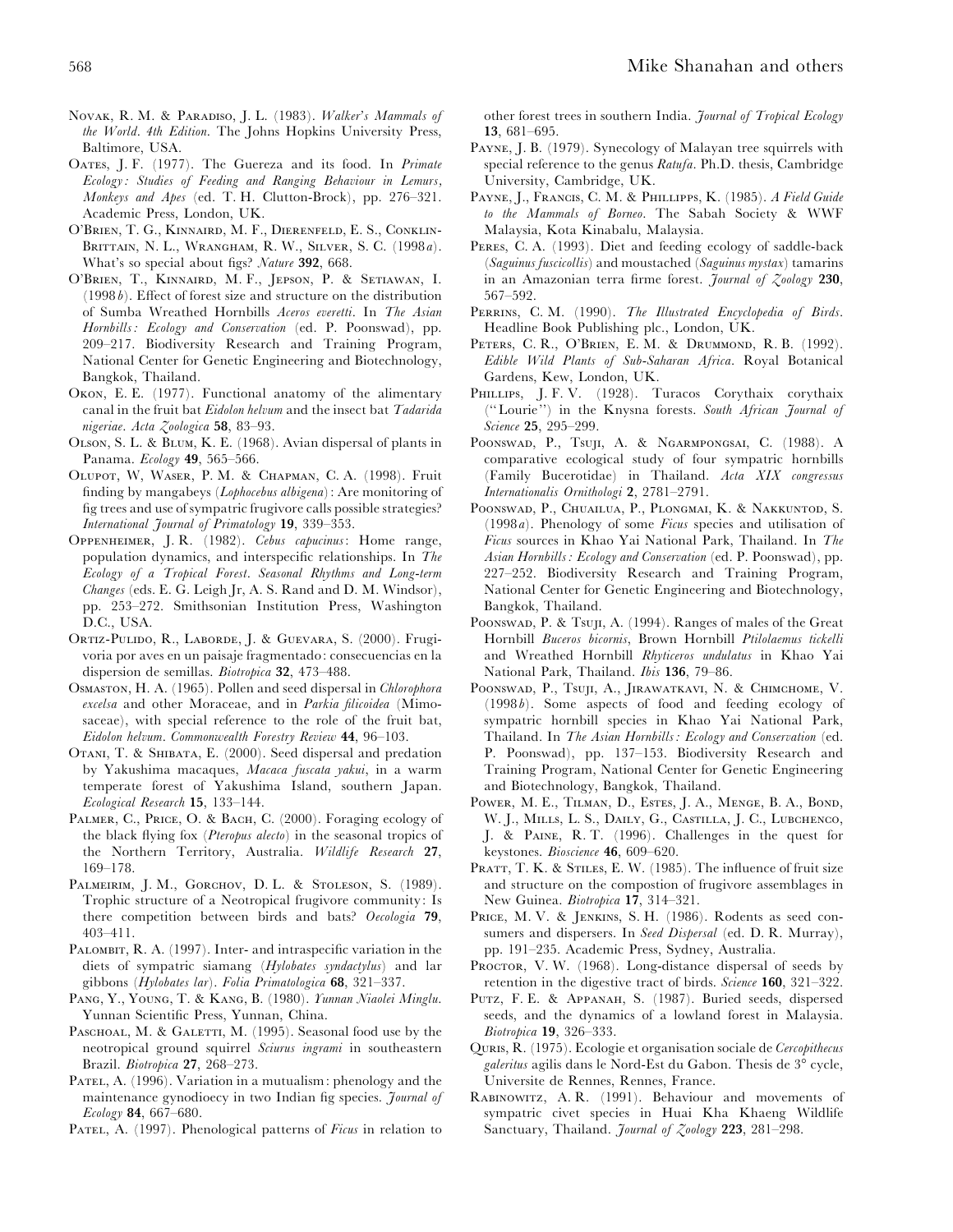- RACEY, P. A. & NICOLL, M. E. (1984). Mammals. In *Biogeography and ecology of the Seychelles Islands* (ed. D. R. Stoddart), pp. 361–364. Junk Press, Leiden, Netherlands.
- RAEMAEKERS, J. (1984). Large versus small gibbons: relative roles of bioenergetics and competition in their ecological segregation in sympatry. In *The Lesser Apes*. *Evolutionary and Behavioural Biology* (eds. H. Preuschoft, D. J. Chivers, W. Y. Brockelman and N. Creel), pp. 209–218. Edinburgh University Press, Edinburgh, UK.
- RAFFAELE, H., WILEY, J., GARRIDO, O., KEITH, A. & RAFFAELE, J. (1998). *Bird of the West Indies*. Christopher Helm, London, UK.
- RANGER, G. (1950). Life of the crowned hornbill. *Ostrich* 21, 2–13.
- RATCLIFFE, F. N. (1932). Notes on the fruit bats (*Pteropus* spp.) of Australia. *Journal of Animal Ecology 1*, 32–57.
- REMSEN, J. V., HYDE, M. A. & CHAPMAN, A. (1993). The diets of neotropical trogons, motmots, barbets and toucans. *Condor 95*, 178–192.
- REYNOLDS, V. & REYNOLDS, F. (1965). Chimpanzees of the Budongo Forest. In *Primate Behaviour*. *Field Studies of Monkeys and Apes* (ed. I. De Vore), pp. 368–424. Holt, Reinhart and Winston, New York, USA.
- R, H. N. (1930). *The Dispersal of Plants Throughout the World*. L. Reeve, Co., Kent, UK.
- ROBBINS, M. (1993). *Birds of the World*. Dorling Kindersley, New York, USA.
- ROBERTS, J. T. & HEITHAUS, E. R. (1986). Ants rearrange the vertebrate-generated seed shadow of a neotropical fig tree. *Ecology 67*, 1046–1051.
- ROBERTS, T. J. (1992*a*). *The Birds of Pakistan, Vol. 1. Regional Studies and Non-Passeriformes*. Oxford University Press, Oxford, UK.
- R, T. J. (1992*b*) *The Birds of Pakistan, Vol. 2. Passeriformes, Pittas to Buntings*. Oxford University Press
- ROBINET, O., BARRE, N. & SALAS, M. (1996). Population estimate for the Ouvea parakeet *Eunymphicus cornutus uvaeensis*: its present range and implications for conservation. *Emu 96*, 151–157.
- ROGERS, M. E., MAISELS, F., WILLIAMSON, E. A., FERNANDEZ, M. & TUTIN, C. E. G. (1990). Gorilla diet in the Lope Reserve, Gabon: A nutritional analysis. *Oecologia 84*, 326–339.
- Rомо, M. C. (1996). Seasonal variation in fruit consumption and seed dispersal by canopy bats (*Artibeus* spp.) in a lowland forest in Peru. *Vida Silvestre Neotropical 5*, 110–119.
- R, A. B. (1973). Food of some Australian birds. *Emu 73*, 177–183.
- RUSSELL, J. K. (1982). Timing of reproduction by coatis (*Nasua*) *narica*) in relation to fluctuations in food resources. In *The Ecology of Tropical Forest*. *Seasonal Rhythms and Long*-*term Changes* (eds. E. G. Leigh Jr, A. S. Rand and D. M. Windsor), pp. 413–431. Smithsonian Institution Press, Washington D.C., USA.
- SALAS, L. A. & FULLER, T. K. (1996). Diet of the lowland tapir (*Tapirus terrestris* L.) in the Tabaro Valley, southern Venezuela. *Canadian Journal of Zoology 74*, 1444–1451.
- SÁNCHEZ-CORDERO, V. & MARTINEZ-GALLARDO, R. (1998). Postdispersal fruit and seed removal by forest-dwelling rodents in a lowland rainforest in Mexico. *Journal of Tropical Ecology 14*, 139–151.
- SANTAMARIA, M. & FRANCO, A. M. (2000). Frugivory of Salvin's Currasow in a rainforest fragment of the Colombian Amazon. *Wilson Bulletin 112*, 473–481.
- SAUNDERS, C. R. (1985). Interactions between Grey and Purplecrested Louries. *Honeyguide 31*, 108.
- SCHIPPER, C., SHANAHAN, M., COOK, S. & THORNTON, I. W. B. (in press). Colonisation of an exploded island, Long I, Papua New Guinea, and an emergent island, Motmot, in its caldera lake. III. Birds. *Journal of Biogeography*.
- SCHLEGEL, H. & MULLER, S. (1845). Over drie buideldieren uit de familie der Kengeroe's. In *Verhandelingen over de Natuurlijke over de Geschiedenis de Nederlandsche Overzeesche Bezittingen door de Leden natuurkundige commissie in India andore Schrijvers* (ed. C. J. Temminck), pp. 129–148. Leiden, Netherlands.
- Sсногтz, C. H. (1972) Grey hornbill (R424) feeding on peanuts. *Lanarius 3*, 3.
- SCHOMBURGK, R. (1848). *Reisen in Britisch-Guiana in dem Jahren 1840–1844. Part 3*. J. J. Weber, Leipzig, Germany.
- SCHULZ, J. (1999). Fruit-eating birds and mammals of Pacific islands. Unpublished B.Sc. thesis, University of Leeds, Leeds, UK.
- SCHUPP, E. W. (1993). Quantity, quality and the effectiveness of seed dispersal by animals. *Vegetatio 107/108*, 15–29.
- SCOTT, E. & MARTIN, R. F. (1984). Avian consumers of *Bursera*, *Ficus* and *Ehretia* fruits in Yucatan. *Biotropica 16*, 319–323.
- SHANAHAN, M. (2000). *Ficus* seed dispersal guilds: ecology, evolution and conservation implications. Ph.D. thesis. University of Leeds, UK.
- SHANAHAN, M. & COMPTON, S. G. (2000). Fig-eating by Bornean treeshrews (*Tupaia* spp.): evidence for a role as seed dispersers. *Biotropica 32*, 759–764.
- SHANAHAN, M. & COMPTON, S. G. (in press). Vertical stratification of figs and fig-eaters in a Bornean lowland rainforest: how is the canopy different? *Plant Ecology*.
- SHANAHAN, M. & DEBSKI, I. (in press). Vertebrates of Lambir Hills National Park, Sarawak, *Malayan Nature Journal*.
- SHANAHAN, M., HARRISON, R.D., YAMUNA, R., THORNTON, I. W. B. (in press). Colonisation of an exploded island, Long I, Papua New Guinea, and an emergent island, Motmot, in its caldera lake. V. Colonisation by figs (*Ficus* species), their dispersers and pollinators. *Journal of Biogeography*.
- SHILTON, L. A. (1999). Seed dispersal by fruit bats on the Krakatau Islands, Indonesia. Ph.D. thesis, University of Leeds, Leeds, UK.
- SHILTON, L. A., ALTRINGHAM, J. D., COMPTON, S. G. & WHITTAKER, R. J. (1999). Old World fruit bats can be longdistance seed dispersers through extended retention of viable seeds in the gut. *Proceedings of the Royal Society of London Series B 266*, 219–233.
- SIBLEY, C. G. & MONROE JR, B. L. (1990). *Distribution and Taxonomy of Birds of the World*. Yale University Press, New Haven, USA.
- SIBLEY, C. G. & MONROE JR, B. L. (1993). *A Supplement to Distribution and Taxonomy of Birds of the World*. Yale University Press, New Haven, USA.
- SKINNER, J. D. & SMITHERS, R. H. N. (1990). *The Mammals of the Southern African Subregion*. University of Pretoria, Pretoria, South Africa.
- SMITH, C. C. (1977). Feeding behaviour and social organisation in howling monkeys. In *Primate Ecology*: *Studies of Feeding and Ranging Behaviour in Lemurs*, *Monkeys and Apes* (ed. T. H. Clutton-Brock), pp. 97–126. Academic Press, London, UK.
- SMITH, D. S. & HOOD, C. S. (1981). Preliminary notes on bats from the Bismarck Archipelago (Mammalia: Chiroptera). *Science in New Guinea 8*, 81–121.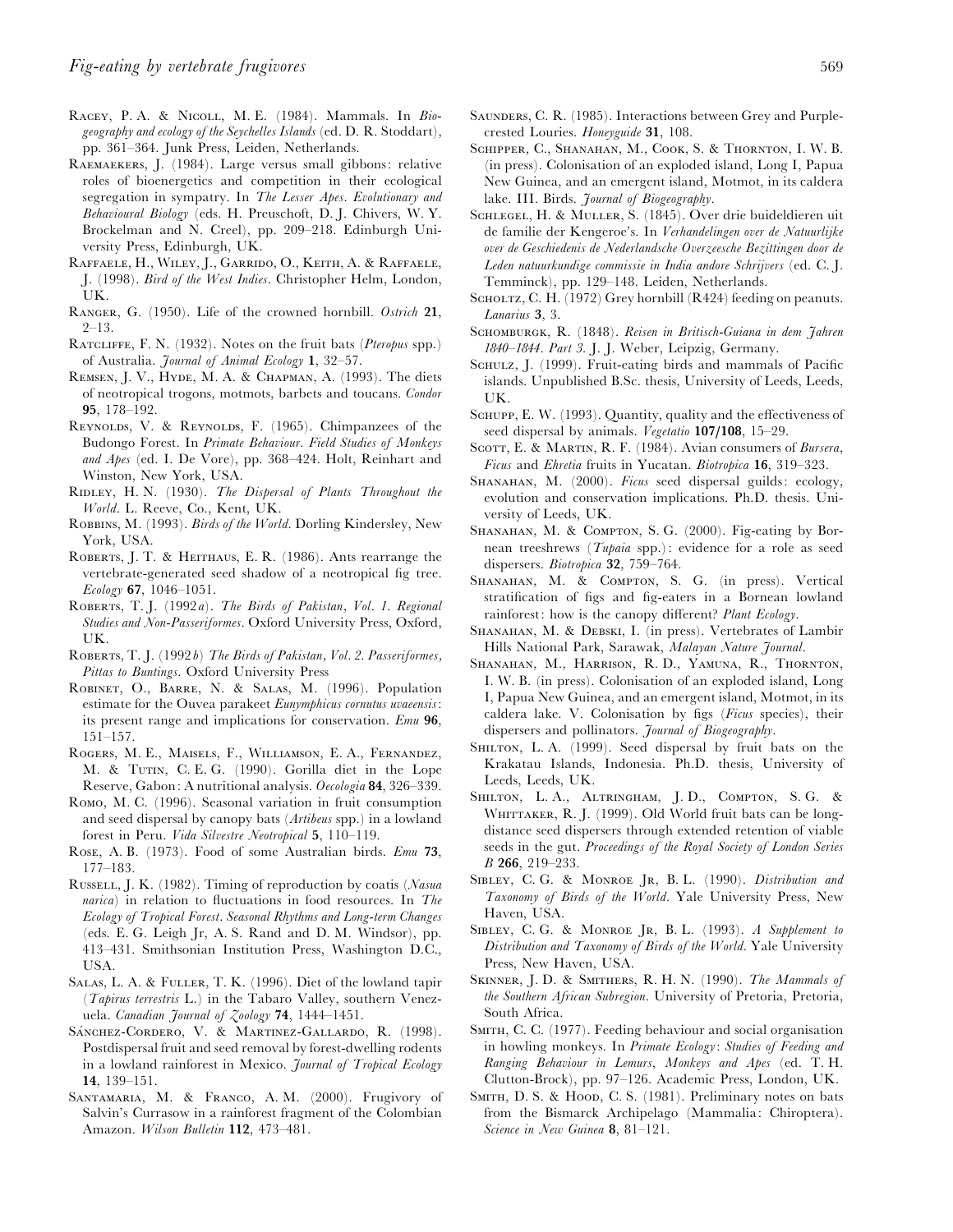- SMYTHIES, B. E. (1960). *Birds of Borneo*. Oliver & Boyd Ltd, Edinburgh, UK.
- SNOW, D. W. (1980). Regional differences between tropical floras and the evolution of frugivory. *Acta XVII Congressus Internationalis Ornithologi 1*, 1185–1191.
- Snow, D. (1982). *The Cotingas*. Oxford University Press, Oxford, UK.
- SNOW, B. K. & SNOW, D. W. (1971). The feeding ecology of tanagers and honeycreepers in Trinidad. *Auk 88*, 291–322.
- So, N. H. S. (1999). Birds and figs in Hong Kong. M. Phil. thesis. The University of Hong Kong, Hong Kong.
- SOLORZANO, S., CASTILLO, S., VALVERDE, T. & AVILA, L. (2000). Quetzal abundance in relation to fruit availability in a cloud forest in Southeastern Mexico. *Biotropica 32*, 523–532.
- SOUTHWICK, C. H., BEG, M. A. & SIDDIOI, M. R. (1965). Rhesus monkeys in North India. In *Primate Behaviour*. *Field Studies of Monkeys and Apes* (ed I. DeVore), 111–159.
- Sowts, L. K. (1983). *Tayassu tajacu* (Saino, Collared Peccary). In *Costa Rican Natural History* (ed. D. H. Janzen), pp. 497–498. University of Chicago Press, Chicago, USA.
- SPENCER, H. J. & FLEMING, T. H. (1989). Roosting and foraging behaviour of the Queensland Tube-nosed bat, *Nyctimene robinsoni* (Pteropodidae): Preliminary radio-tracking observations. *Australian Wildlife Research 16*, 413–420.
- SPENCER, H., WEIBLEN, G. & FLICK, B. (1996). Phenology of *Ficus variegata* in a seasonal wet tropical forest at Cape Tribulation, Australia. *Journal of Biogeography 23*, 467–475.
- SRIKOSAMATARA, S. (1984). Ecology of Pileated Gibbons in South-East Thailand. In *The Lesser Apes*. *Evolutionary and Behavioural Biology* (eds. H. Preuschoft, D. J. Chivers, W. Y. Brockelman and N. Creel), pp. 242–257. Edinburgh University Press, Edinburgh, UK.
- STADDON, S. (2000). Seed dispersal in the Pacific Banyan *Ficus prolixa*: the effectiveness of frugivores as dispersal agents and the importance of seed disperser mutualisms. M.Sc. thesis, Leeds, UK.
- START, A. N. & FULLER, P. J. (1983). Birds. Wildlife Research *Bulletin*, *Western Australia 12*, 94–108.
- STEVENSON, P. R., QUINONES, M. J. & AHUMADA, J. A. (1998). Annual variation in fruiting pattern using two different methods in a lowland tropical forest, Tinigua National Park, Colombia. *Biotropica 30*, 129–134.
- STEVENSON, P. R., QUINONES, M. J. & AHUMADA, J. A. (2000). Influence of fruit availability on ecological overlap among four Neotropical primates at Tinigua National Park, Colombia. *Biotropica 32*, 533–544.
- STILES, F. G. & SKUTCH, A. F. (1989). *A Guide to the Birds of Costa Rica*. Comstock Publishing Associates (Cornell University Press), New York, UK.
- STOCKER, G. C. & IRVINE, A. K. (1983). Seed dispersal by cassowaries (*Casuarius casuarius*) in north Queensland's rainforest. *Biotropica 15*, 170–176.
- STONES, W. & ROBERTS, H. R. (1935). Zoological results of the Mato Grosso expedition to Brazil in 1931. II Birds. *Proceedings of the Academy of Natural Sciences of Philadelphia 86*, 363–394.
- STOTT, K. (1947). Notes on the Philippine Brown Hornbill. *Condor 49*, 35.
- STRUHSAKER, T. (1997). *Ecology of an African Rain Forest: Logging in Kibale and the Conflict between Conservation and Exploitation*. University Press of Florida, Gainesville, USA.
- SUBRAMANYA, S. & PRASAD, J. N. (1994). Yellow-throated bulbul at Horsley Hills. *Journal of the Bombay Natural History Society 93*, 55–58.
- SUN, C. & MOERMOND, T. C. (1997). Foraging ecology of three sympatric turacos in a montane forest in Rwanda. *The Auk 114*, 396–404.
- SUSSMAN, R. W.  $(1975)$ . A preliminary study of the behaviour and ecology of *Lemur fulvus rufus* Audebret 1860. In *Lemur Biology* (eds. I. Tattersall and R. W. Sussman), pp. 237–258. Plenum Press, New York, USA.
- SUSSMAN, R. W. (1977). Feeding behaviour of *Lemur catta* and *Lemur fulvus*. In *Primate Ecology : Studies of Feeding and Ranging Behaviour in Lemurs, Monkeys and Apes* (ed. T. H. Clutton-Brock), pp. 1–36. Academic Press, London, UK.
- TAN, K. H., ZUBAID, A. & KUNZ, T. H. (1998). Food habits of *Cynopterus brachyotis* (Muller) (Chiroptera: Pteropodidae) in Peninsular Malaysia. *Journal of Tropical Ecology 14*, 299–307.
- TANG, C. (1996). *Birds of the Hengduan Mountains Region*. Science Press, Beijing, China.
- TATARA, M. & Doi, T. (1994). Comparative analyses on food habits of Japanese marten, Siberian weasel and leopard cat in the Tsushima islands, Japan. *Ecological Research 9*, 99–107.
- TAYLOR, H. C. (1978). Capensis. In *Biogeography and Ecology of Southern Africa* (ed. M. J. A. Werger), pp. 171–229. Junk, The Hague, Netherlands.
- TEDMAN, R. A. & HALL, L. S. (1985). The morphology of the gastrointestinal tract and food transit time in the fruit bats *Pteropus alecto* and *P*. *poliocephalus* (Megachiroptera). *Australian Journal of Zoology 33*, 625–640.
- TEMME, M. (1979). Notes on the Violet-backed Starling (*Sturnus philippensis*) in Manila}Philippines. *Ornithologische Mitteilungun Gottingen 31*, 86–87.
- TERBORGH, J. (1983). Five New World Primates. A Study in *Comparative Ecology*. Princeton University Press, New Jersey, USA.
- TERBORGH, J. (1986). Keystone plant resources in the tropical forest. In *Conservation Biology, the Science of Scarcity and Diversity* (ed. M. E. Soule), pp. 330–344. Sinauer, Sunderland, MA, USA.
- TERBORGH, J. & DIAMOND, J. M. (1970). Niche overlap in feeding assemblages of New Guinea birds. *The Wilson Bulletin 82*, 29–52.
- THOMAS, D. W. (1982). The ecology of an African savanna fruit bat community: Resource partitioning and role in seed dispersal. Ph.D. thesis, University of Aberdeen, Aberdeen, UK.
- THOMAS, H. F. (1957). The starling in the Sunraysia district, Victoria. *Emu 57*, 151–180.
- THOMPSON, H. & GOODFELLOW, D. (1987). *Common Birds of the Darwin Area*. Sandpiper, Winnellie, Australia.
- THOMSON, D. F. (1935). *Birds of Cape York Peninsula*. H. J. Green, Melbourne, Australia.
- THORNTON, I. W. B., COMPTON, S. G. & WILSON, C. N. (1996). The role of animals in the colonisation of the Krakatau islands by fig trees (*Ficus* species). *Journal of Biogeography 23*, 577–592.
- TINLEY, K. L. (1969). Dikdik, Madoqua kirkii, in south-west Africa: notes on distribution, ecology and behaviour. *Madoqua 1*, 7–33.
- TRAIL, P. (1994). The phenology of rainforest plants in Tutuila, American Samoa. Unpublished Manuscript. Department of Marine and Wildlife Resources, American Samoa.
- TRAVESET, A. & WILLSON, M. F. (1997). Effects of birds and bears in seed germination of fleshy fruited plants in temperate rainforests of southeast Alaska. *Oikos 80*, 89–95.
- Tsuji, A. (1996). *Hornbills. Masters of Tropical Forests*. Sarakadee Press, Bangkok, Thailand.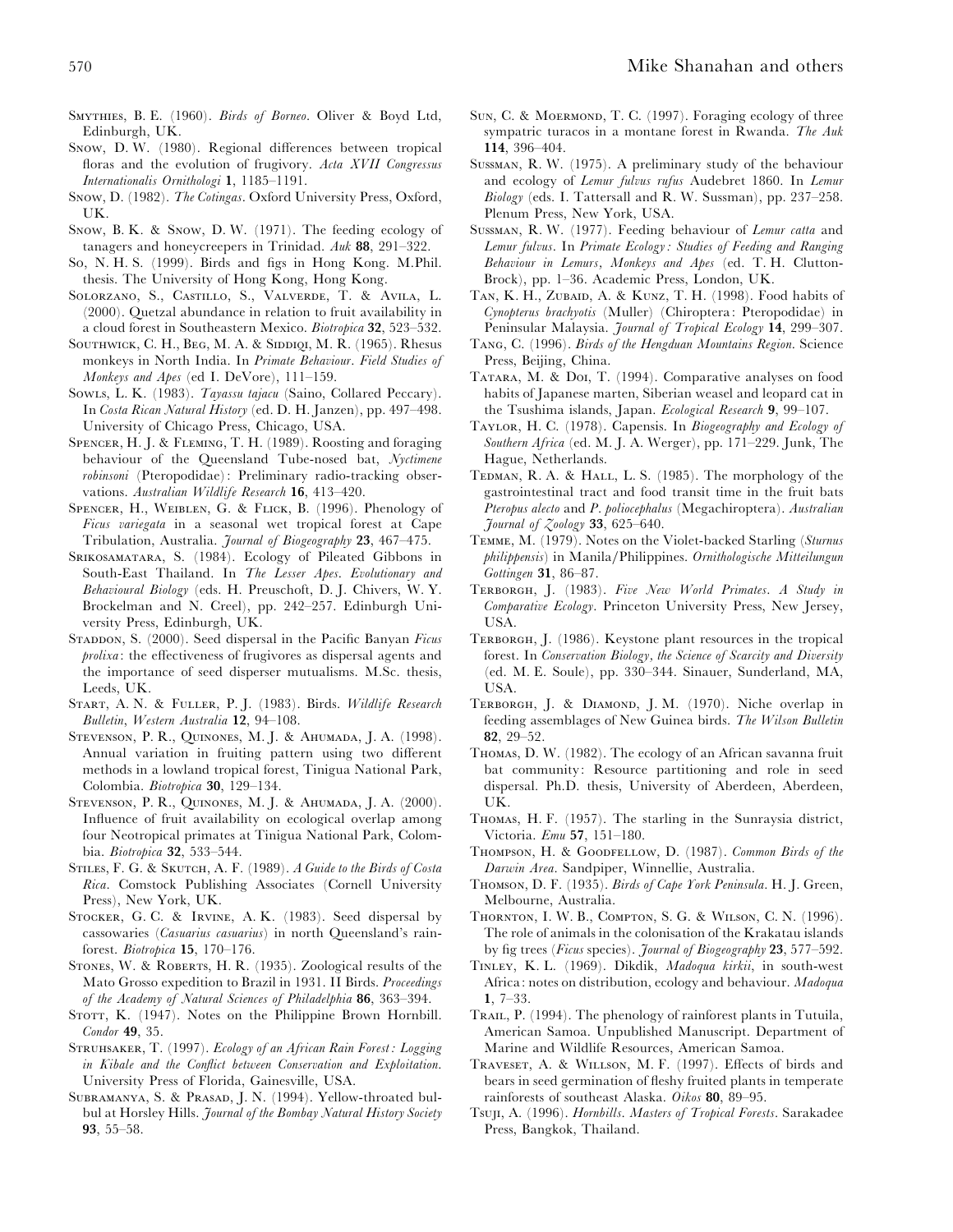- TUTIN, C. E. G., WHITE, L. J. T., WILLIAMSON, E. A., FERNANDEZ, M. & McPHERSON, G. (1994). List of plant species identified in the northern part of the Lope Reserve, Gabon. *Tropics 3*, 249–276.
- TUTTLE, M. D. (1970). Distribution and zoogeography of Peruvian bats, with comments on natural history. *University of Kansas Science Bulletin 49*, 45–86.
- UNGAR, P. S. (1995). Fruit preferences of four sympatric primate species at Ketambe, Northern Sumatra, Indonesia. *International Journal of Primatology 16*, 221–245.
- URBAN, E. K., FRY, C. H. & KEITH, S. (1986). *The Birds of Africa*. *Vol*. *II*. Academic Press, London, UK.
- URBAN, E. K., FRY, C. H. & KEITH, S. (1997). *The Birds of Africa*. *Vol*. *V*. Academic Press, London, UK.
- UTAMI, S. S., WICH, S. A., STERCK, E. H. M. & VAN HOOFF, J. A. R. A. M. (1997). Food competition between wild orangutans in large fig trees. *International Journal of Primatology 18*, 909–927.
- UTZURRUM, R. B. & HEIDEMAN, P. D. (1991). Differential ingestion of viable vs. non-viable *Ficus* seeds by fruit bats. *Biotropica 23*, 311–312.
- UTZURRUM, R. C. B. (1995). Feeding ecology of Philippine fruit bats: patterns of resource use and seed dispersal. *Symposium of the Zoological Society of London 67*, 63–77.
- VAN DER PIJL, L. (1957). The dispersal of plants by bats (Chiropterophily). *Acta Botanica Neerlandia 6*, 291–315.
- VAN DER ZEE, D. & SKINNER, J. D. (1977). Preliminary observations on samango and vervet monkeys near Lake Sibayi. *South African Journal of Science 73*, 381–382.
- D, R. W. (1983). *Basilicus basilicus* (Chisbala, Garrobo, Basilisk, Jesus Christ Lizard). In *Costa Rican Natural History*(ed. D. H. Janzen), pp. 379–380. University of Chicago Press, Chicago, USA.
- VAN SCHAIK, C. P. (1996). Strangling figs: their role in the forest. In *Leuser : A Sumatran Sanctuary* (eds. C. P. van Schaik and J. Supriatna), pp. 112–120. YABSHI, Depok, Indonesia.
- VAN SCHAIK, C. P. & VAN NOORDWIJK, M. A. (1988). Scramble and contest in feeding competition among female long-tailed macaques (*Macaca fascicularis*). *Behaviour 105*, 77–98.
- VÁSQUEZ-YANES, C., OROZCO, A., FRANCOIS, G. & TREJO, L. (1975). Observations of seed dispersal by bats in a tropical humid region in Veracruz, Mexico. *Biotropica 7*, 73–76.
- VELLAYON, S. (1981). The nutritive value of *Ficus* in the diet of the lar gibbon (*Hylobates lar*). *Malaysian Applied Biology 10*, 177–181.
- VERKERKE, W. (1987). Syconial anatomy of *Ficus asperifolia* (Moraceae), a gynodioecious tropical fig. *Proceeding of the Koninklijke Nederlandse Akademie van Wetenschappen C 90*, 461–492.
- VERNON, C. J. (1993). Gluttonous starlings raid Natal mahogany. *Bee*-*eater 44*, 9.
- VILLA-R, B. (1967). Los murcielagos de Mexico. Instituto de Biologia, Universidad Nacional Autonoma de Mexico, Mexico City, Mexico.
- WAIDE, R. B. (1996). Birds. In *The Food Web of a Tropical Rain Forest* (eds. D. P. Reagan and R. B. Waide), pp. 363–398. University of Chicago Press, Chicago, USA.
- WALTON, D. W. & RICHARDSON, B. J. (1989). Fauna of Australia. *Mammalia. Vol. 1B*. Australian Government Publishing Service, Canberra, Australia.
- WASER, P. (1977). Feeding, ranging and group size in the Mangabey *Cercocebus albigena*. In *Primate Ecology*: *Studies of Feeding and Ranging Behaviour in Lemurs*, *Monkeys and Apes* (ed.

T. H. Clutton-Brock), pp. 183–222. Academica Press, London, UK.

- WATERHOUSE, R. D. (1997). Some obsevations on the ecology of the rainbow lorikeet *Trichoglossus haematodus* in Oatley, South Sydney. *Corella 21*, 17–24.
- W, D. (1995) Action for Buffon's Macaw in Ecuador: a report from the field. *Proceedings of the International Aviculturists Society* JANUARY 11-15, 1995.
- W, D. R. (1975). Bird Report: 1972 and 1973. *Malayan Nature Journal 28*, 186–213.
- W, D. R. (1982). Bird Report: 1974 and 1975. *Malayan Nature Journal 36*, 61–85.
- W, D. R. (1999). *Bird of the Thai-Malay Peninsula, Vol 1*: *Non-passerines*. Academic Press, London, UK.
- WENDELN, M. C., RUNKLE, J. R. & KALKO, E. K. V. (2000). Nutritional values of 14 fig species and bat feeding preferences in Panama. *Biotropica 32*, 489–501.
- WHEELWRIGHT, N. T., HABER, W. A., MURRAY, K. G. & GUIDON, C. (1984). Tropical fruit eating birds and their food plants: a survey of a Costa Rican lower montane forest. *Biotropica 16*, 173–192.
- WHITE, F. J. (1998). Seasonality and socioecology: the importance of variation in fruit abundance to Bonobo sociality. *International Journal of Primatology 19*, 1013–1027.
- WHITE, L. J. T., TUTIN, C. E. G. & FERNANDEZ, M. (1993). Group composition and diet of forest elephants, *Loxodonta africana cyclotis* Matschie 1900, in the Lope Reserve, Gabon. *African Journal of Ecology 31*, 181–199.
- WHITING, M. J. & GREEFF, J. M. (1997). Facultative frugivory in the cape flat lizard *Platysaurus capensis* (Sauria: Cordylidae). *Copeia 4*, 811–818.
- WHITING, M. J. & GREEFF, J. M.. (1999). Use of heterospecific cues by the lizard *Platysaurus broadleyi* for food location. *Behavioural Ecology and Sociobiology 45*, 420–423.
- WHITNEY, K. D., FOGIEL, M. K., LAMPERTI, A. M., HOLBROOK, K. M., Stauffer, D. J., Hardesty, B. D., Parker, V. T. & SMITH, T. B. (1998). Seed dispersal by *Ceratogymna hornbills* in the Dja reserve, Cameroon. *Journal of Tropical Ecology 14*, 351–371.
- WHITTAKER, R. J. & JONES, S. H. (1994). The role of frugivorous bats and birds in the rebuilding of a tropical forest ecosystem, Krakatau, Indonesia. *Journal of Biogeography 21*, 245–258.
- WHITTEN, A. J. (1984). Ecology comparisons between Kloss Gibbons and other small gibbons. In *The Lesser Apes*. *Evolutionary and Behavioural Biology* (eds. H. Preuschoft, D. J. Chivers, W. Y. Brockelman and N. Creel), pp. 219–227. Edinburgh University Press, Edinburgh, UK.
- WHITTEN, J. E. J. (1981). Ecological separation of three diurnal squirrels in tropical rainforest on Siberut Island, Indonesia. *Journal of Zoology 193*, 405–420.
- WHITTEN, P. L. (1988). Effects of patch quality and feeding subgroup size on feeding success in Vervet monkeys (*Cercopithecus aethiops*). *Behaviour 105*, 35–52.
- WICKLER, W. & SEIBT, U. (1976). Field studies of the African fruit bat *Epomophorus wahlbergi* (Sundevall) with special reference to male calling. *Zeitschrift fur Tierpsychologie 40*, 345–376.
- WIEBES, J. T. (1979). Co-evolution of figs and their insect pollinators. *Annual Review of Ecology and Systematics 10*, 1–12.
- WILES, G. J., ENGBRING, J. & OTOBED, D. (1997). Abundance, biology and human exploitation of bats in the Palau Islands. *Journal of Zoology 241*, 203–227.